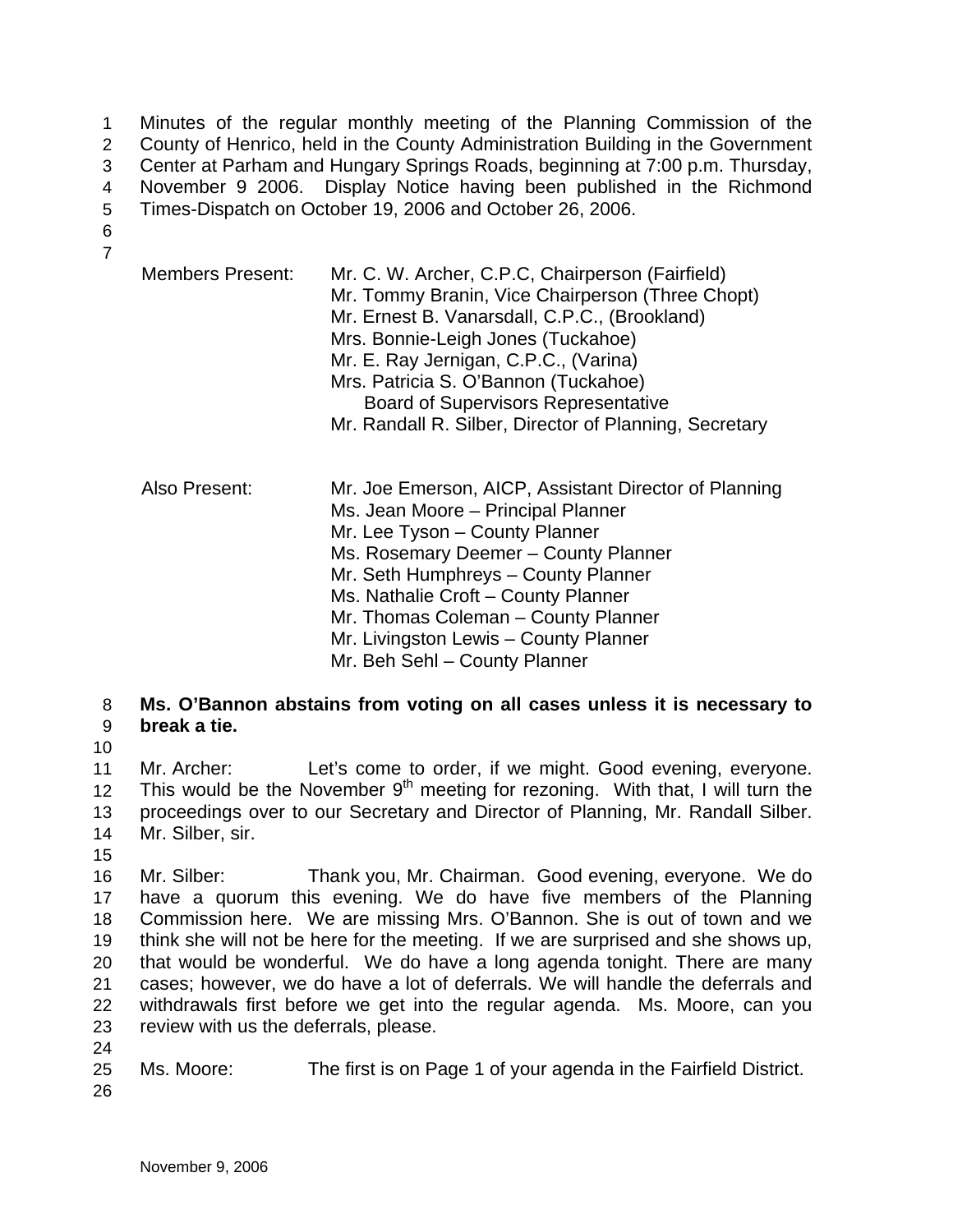**C-55C-06 Caroline L. Nadal for First Centrum of Virginia, Inc.:** Request to conditionally rezone from O-1 Office District and C-1 Conservation District to R-6C General Residence District (Conditional), Parcel 783-772-1148, containing 8.7 acres located on the west line of Brook Road (U.S. Route 1) at its intersection with Presbytery Court. The applicant proposes age-restricted multifamily dwellings. The R-6 District allows a minimum lot size of 2,200 square feet per family for multi-family dwellings and a maximum gross density of 19.80 units per acre. The use will be controlled by zoning ordinance regulations and proffered conditions. The Land Use Plan recommends Office and Environmental Protection Area. 27 28 29 30 31 32 33 34 35 36

37

38 39 40 41 Mr. Archer: Is there anyone present who is opposed to this deferment, C-55C-06, Caroline L. Nadal for First Centrum of Virginia, Incorporated? No opposition. I'd like to move that C-55C-06 be deferred to the December 7, 2006 meeting per the applicant's request.

- 43 Mr. Vanarsdall: Second.
- 44

42

45 46 47 Mr. Archer: Motion by Mr. Archer and seconded by Mr. Vanarsdall. All in favor of the motion say aye. Those opposed say no. The ayes have it; that motion is granted.

48

51

49 50 Ms. Moore: On Page 2 of the agenda in the Three Chopt District is Case C-76C-05.

52 53 54 55 56 57 58 59 60 61 62 **C-76C-05 Robert Atack for George M. Urban:** Request to conditionally rezone from A-1, Agricultural District to R-5C, General Residence District (Conditional), Parcels 747-770-3395 and 746-770-9777, containing 11.18 acres, located on the west line of Nuckols Road approximately 350 feet north of New Wade Lane and between the south line of Hickory Park Drive and the north line of New Wade Lane. The applicant proposes a residential development of no more than 150 condominium units for sale. The R-5 District allows a density of 14.52 units per acre. The use will be controlled by zoning ordinance regulations and proffered conditions. The Land Use Plan recommends Rural Residential, Suburban Residential 2, (2.4 to 3.4 units net density per acre), and Environmental Protection Area.

63

64 65 66 Mr. Archer: Okay. Is there anyone present who is opposed to this deferment, C-76C-06, Robert Atack for George M. Urban? No opposition. Mr. Branin.

67 68 69 Mr. Branin: Mr. Chairman, I'd like to move that C-76C-05 be deferred to the June 14, 2007 meeting per the applicant's request.

- 70 71 Mrs. Jones: Second.
- 72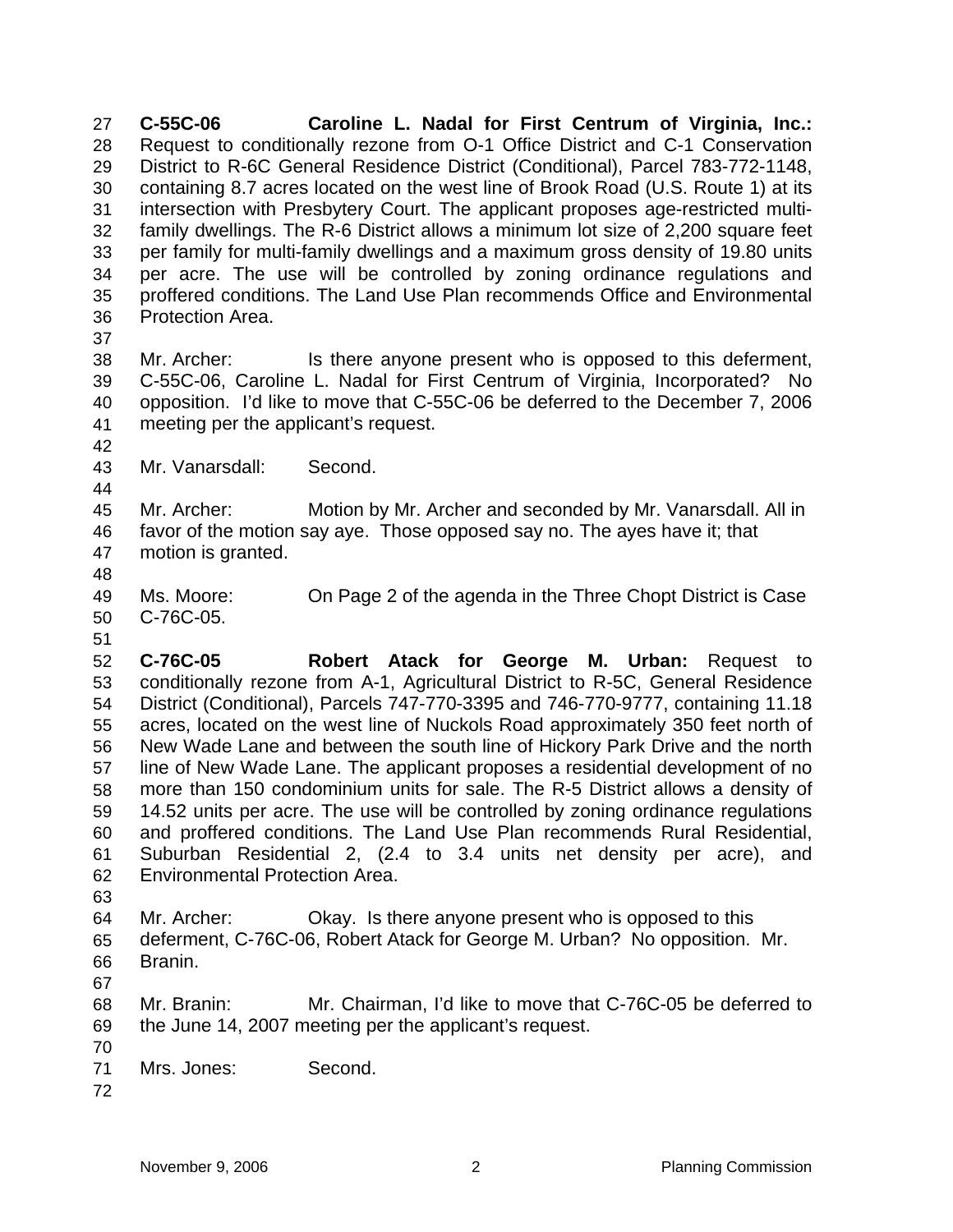Mr. Archer: Motion by Mr. Branin and seconded by Mrs. Jones. All in favor say of the motion say aye. Those opposed say no. The ayes have it and the deferment's granted. 73 74 75

76

78

77 Ms. Moore: Also on page 2 is C-49C-06.

79 80 81 82 83 84 85 86 87 88 89 **C-49C-06 Caroline L. Nadal for Rockwood, Inc:** Request to conditionally rezone from A-1 Agricultural District to R-2AC One-Family Residence District (Conditional), Parcels 738-771-6301, -4105, and -2400, containing approximately 7.081 acres, located on the east line of Pouncey Tract Road approximately 1,412 feet north of its intersection with Shady Grove Road. The applicant proposes a single-family residential subdivision with a maximum density not to exceed 2.0 units per acre. The R-2A District allows a minimum lot size of 13,500 square feet and a maximum gross density of 3.23 units per acre. The use will be controlled by zoning ordinance regulations and proffered conditions. The Land Use Plan recommends Suburban Residential 1, 1.0 to 2.4 units net density per acre.

90

91 92 93 Mr. Archer: Okay. Is there anyone present who is opposed to this deferment, Rockwood, Inc., C-49C-06? No opposition. Mr. Branin again.

94 95 96 Mr. Branin: Okay. Thank you, Mr. Chairman. Mr. Chairman, I'd like to move that C-49C-06 be deferred to the December 7, 2006 meeting per the applicant's request.

98 Mr. Jernigan: Second.

100 101 102 Mr. Archer: Motion by Mr. Branin and seconded by Mr. Jernigan. All in favor of the motion say aye. Those opposed say no. The ayes have it; that motion is granted.

103

97

99

104 105 106 Ms. Moore: The next is a request for a Provisional Use Permit P-4-06, Bechtel Corporation. The deferral is requested to the January 11, 2007 PC Meeting.

107

108 109 110 111 112 113 **P-4-06 Gloria Freye for Bechtel Corp.:** Request for a Provisional Use Permit under Sections 24-95(a)(3) and 24-122.1 of Chapter 24 of the County Code in order to construct a 149' high telecommunication tower on Parcel 744- 771-3182, located on the east line of Shady Grove Road north of Hames Lane. The existing zoning is A-1 Agricultural District. The Land Use Plan recommends Suburban Residential 2, 2.4 to 3.4 units net density per acre.

114

115 116 Mr. Archer: Okay. Is there anyone present who is opposed to this deferment, P-4-06, Gloria Freye for Bechtel Corporation? Mr. Branin.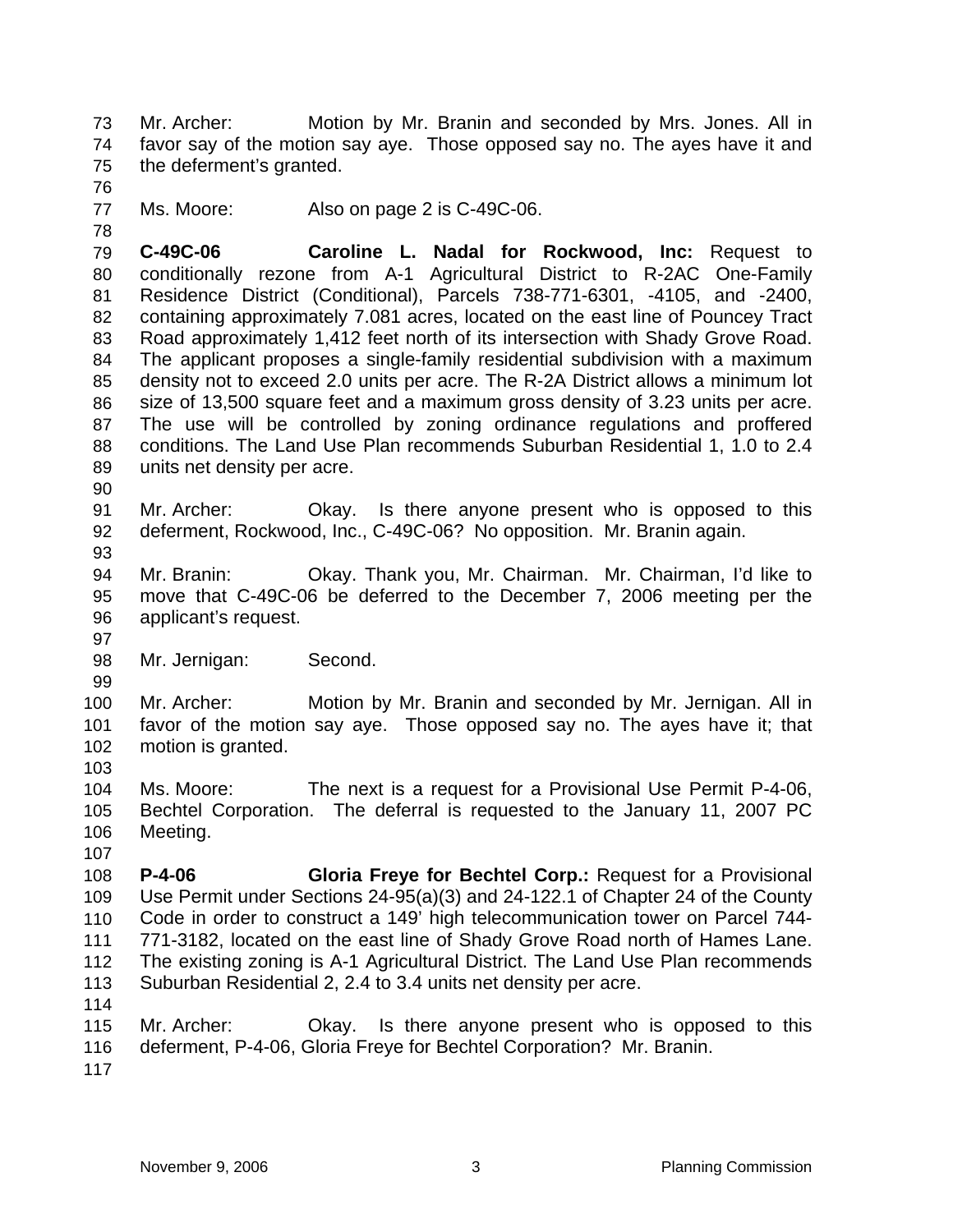Mr. Branin: Thank you, sir. Now, Mr. Chairman, I'd like to move that P-4-06 be deferred to the January 11, 2007 meeting per the applicant's request. 118 119 120 121 122 123 124 125 126 127 128 129 130 131 132 133 134 135 136 137 138 139 140 141 142 143 144 145 146 147 148 149 150 151 152 153 154 155 156 157 158 159 160 161 162 Mr. Vanarsdall: Second. Mr. Archer: Motion by Mr. Branin and seconded by Mr. Vanarsdall. Those in favor of the motion say aye. Those opposed say no. The ayes have it; that motion carries. Ms. Moore: Next is C-57C-06. The deferral is requested to the December 7, 2006 Meeting. **C-57C-06 James Theobald for W2005 Realty, LLC.:** Request to conditionally rezone from R-6C General Residence District (Conditional), O-3C Office District (Conditional) and B-2C Business District (Conditional) to RTHC Residential Townhouse District (Conditional) and B-2C Business District (Conditional), Parcel 736-762-2022, containing approximately 41.066 acres (B-2C - 26.889 +/- ac.; RTHC  $-$  14.177 +/- ac.), located at the southwest intersection of West Broad Street (U.S. Route 250) and Lauderdale Drive. The applicant proposes retail, office, and a townhouse development with a maximum density of 6.8 units per acre. The maximum density in the RTH District is 9 units per acre. The uses will be controlled by zoning ordinance regulations and proffered conditions. The Land Use Plan recommends Mixed Use and Urban Residential, 3.4 to 6.8 units net density per acre. The site is in the West Broad Street Overlay District. Mr. Archer: Okay. This is C-57C, right? Ms. Moore: Yes sir. Mr. Archer: Is anyone present opposed to the deferment of C-57C-06? I see no opposition. Mr. Branin. Mr. Branin: Mr. Chairman, isn't that nice that I took care of all of page 2? Mr. Archer: It really is. Mr. Branin: Mr. Chairman, I'd like to move that C-57C-06 be deferred to the December 7, 2006 meeting per the applicant's request. Mrs. Jones: Second. Mr. Archer: All right. Motion by Mr. Branin and seconded by Mrs. Jones. All in favor of the motion say aye. Those opposed say no. The ayes have it; that motion carries.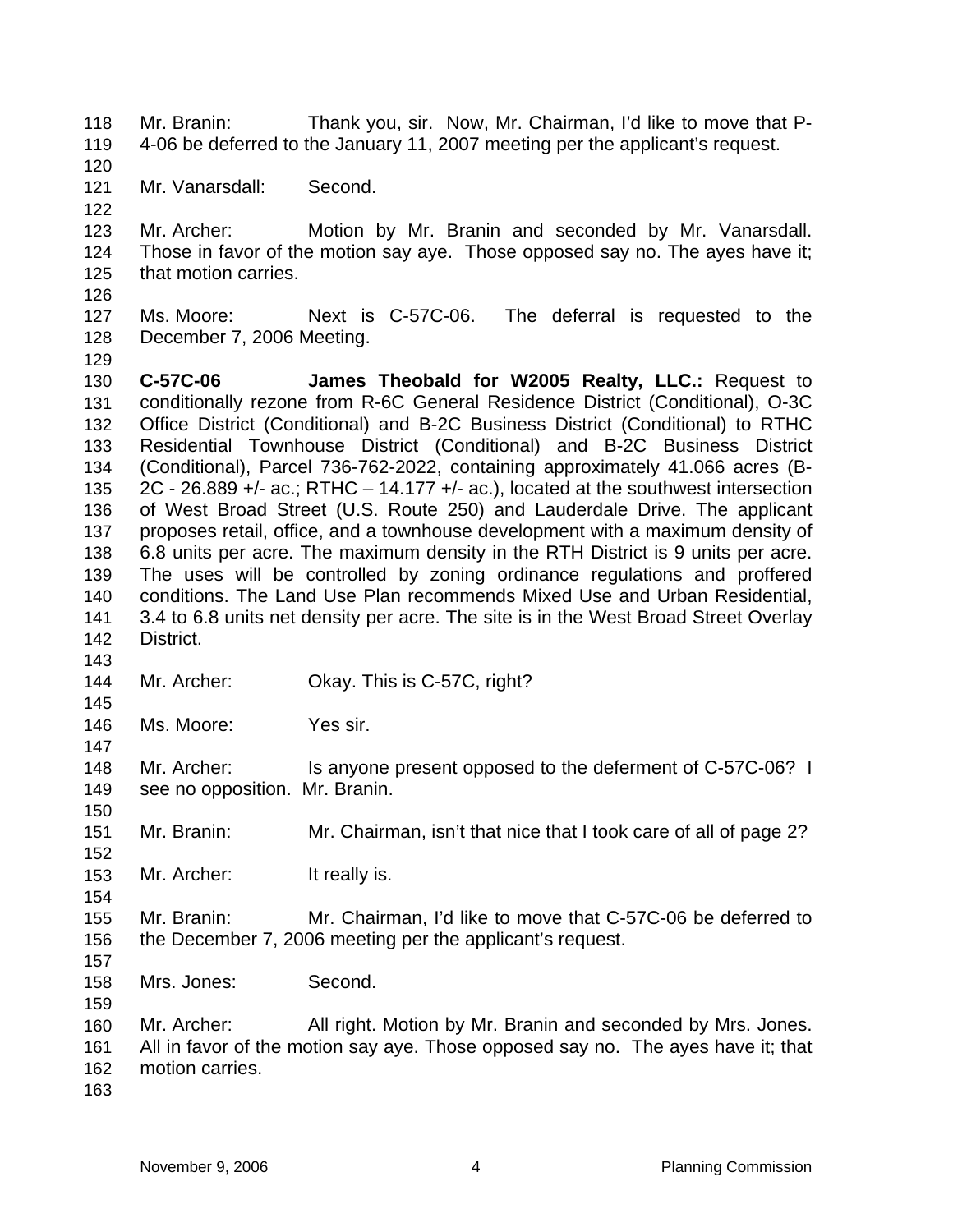Ms. Moore: Moving on to page 3 in the Tuckahoe District. This is case C-27C-06. 164 165

166 167 168 169 170 171 172 173 174 175 176 177 178 **C-27C-06 James Theobald for The Rebkee Company:** Request to conditionally rezone from A-1 Agricultural District and B-3 Business District to RTHC Residential Townhouse District (Conditional), B-2C Business District (Conditional) and C-1C Conservation District (Conditional), Parcel 739-754-7156, containing 21.493 acres (RTHC – 10.445 ac.; B-2C – 10.413 ac.; C-1C – 0.635 ac.), located at the southwest intersection of Church and Pump Roads. The applicant proposes retail uses and residential townhouses with a density of no more than sixty-nine (69) units. The use will be controlled by zoning ordinance regulations and proffered conditions. The RTH District allows a maximum of nine (9) units per acre. The Land Use Plan recommends Urban Residential, 3.4 to 6.8 units net density per acre, Commercial Concentration, and Open Space / Recreation.

180 181 Mr. Archer: Anyone present who is opposed to the deferment of C-27C-06, The Rebkee Company? No opposition. Mrs. Jones.

183 184 Mrs. Jones: I move that Case C-27C-06, The Rebkee Company, be deferred until the January 11, 2007 meeting per the applicant's request.

186 Mr. Vanarsdall: Second.

188 189 190 Mr. Archer: Motion by Mrs. Jones and seconded by Mr. Vanarsdall. All in favor of the motion say aye. Those opposed say no. The ayes have it; that motion carries.

191

194

179

182

185

187

192 193 Ms. Moore: On page 4 of your agenda in the Varina District, is Case C-36C-06.

195 196 197 198 199 200 201 202 203 204 205 206 **C-36C-06 Gloria Freye for Waypoint Development, LLC.:** Request to conditionally rezone from R-4 One-Family Residence District, B-1 Business District and M-1 Light Industrial District to R-5AC General Residence District (Conditional), part of Parcel 805-710-1834, containing 13.15 acres, located on the southwest line of Darbytown Road at its intersection with Oregon Avenue. The applicant proposes a zero-lot line single-family subdivision with a maximum of 40 lots. The R-5A District allows a minimum lot size of 5,625 square feet and a maximum gross density of six (6) units per acre. The use will be controlled by zoning ordinance regulations and proffered conditions. The Land Use Plan recommends Multi-Family Residential, 6.8 to 19.8 units net density per acre, Commercial Concentration, and Environmental Protection Area.

207 208 Mr. Archer: Is there opposition to the deferment of C-36C-6, Gloria Freye for Waypoint Development, LLC? I see no opposition. Mr. Jernigan.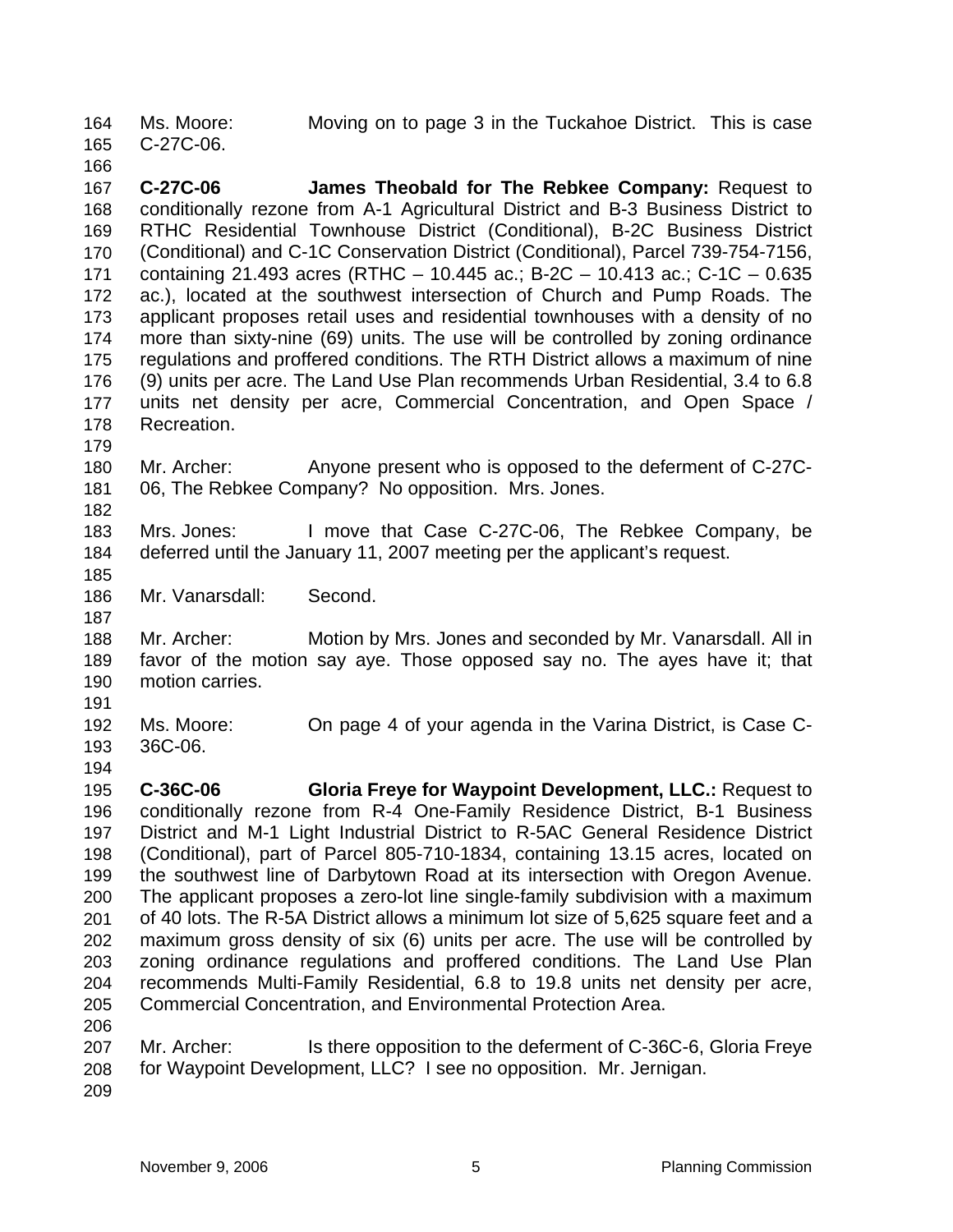Mr. Jernigan: Mr. Chairman, I move for deferral of case C-36C-06 to January 11, 2007, by request of the applicant. 210 211 212 213 214 215 216 217 218 219 220 221 222 223 224 225 226 227 228 229 230 231 232 233 234 235 236 237 238 239 240 241 242 243 244 245 246 247 248 249 250 251 252 253 Mr. Vanarsdall: Second. Mr. Archer: Motion by Mr. Jernigan and seconded by Mr. Vanarsdall. All in favor say aye. Those opposed say no. The ayes have it; the motion is carried. Ms. Moore: The last request from the applicant for deferral is on page 4 of your agenda, C-51C-06. **C-51C-06 Caroline L. Nadal for Collins/Goodman Development, LLC:** Request to conditionally rezone from A-1 Agricultural District to B-2C Business District (Conditional), Parcel 814-717-0480 and Part of Parcel 813-717- 7951, containing approximately 10.19 acres, located at the south intersection of S. Laburnum and Gay Avenues. The applicant proposes retail uses. The uses will be controlled by proffered conditions and zoning ordinance regulations. The Land Use Plan recommends Office. The site is in the Airport Safety Overlay District. Mr. Archer: Okay. Is there opposition to the deferment of C-51C-06, Collins/Goodman Development, LLC? I see no opposition. Mr. Jernigan again. Mr. Jernigan: Mr. Chairman, I move for deferral of case C-51C-06 to December 7, 2006, by request of the applicant. Mr. Branin: Second. Mr. Archer: Motion by Mr. Jernigan and seconded by Mr. Branin. All in favor of the motion say aye. Those opposed say no. The ayes have it; that motion carries. Mr. Silber: Any deferrals by the Planning Commission? Seeing none, we'll move on to the request for expedited cases. These are items that are somewhat minor in nature. The staff has reviewed these requests and is recommending approval. The Planning Commissioner from that District is acceptable with the request and there are no known issues that are outstanding and we are not aware of any oppositions, so these were placed on expedited agenda so that it could be heard without hearing. If there is any opposition, they would be pulled off of this agenda and heard in the location of the full agenda. I believe we have one item on expedited agenda tonight. Ms. Moore: Yes sir. It's on page 3 of your agenda in the Three Chopt District. It is case C-58C-06.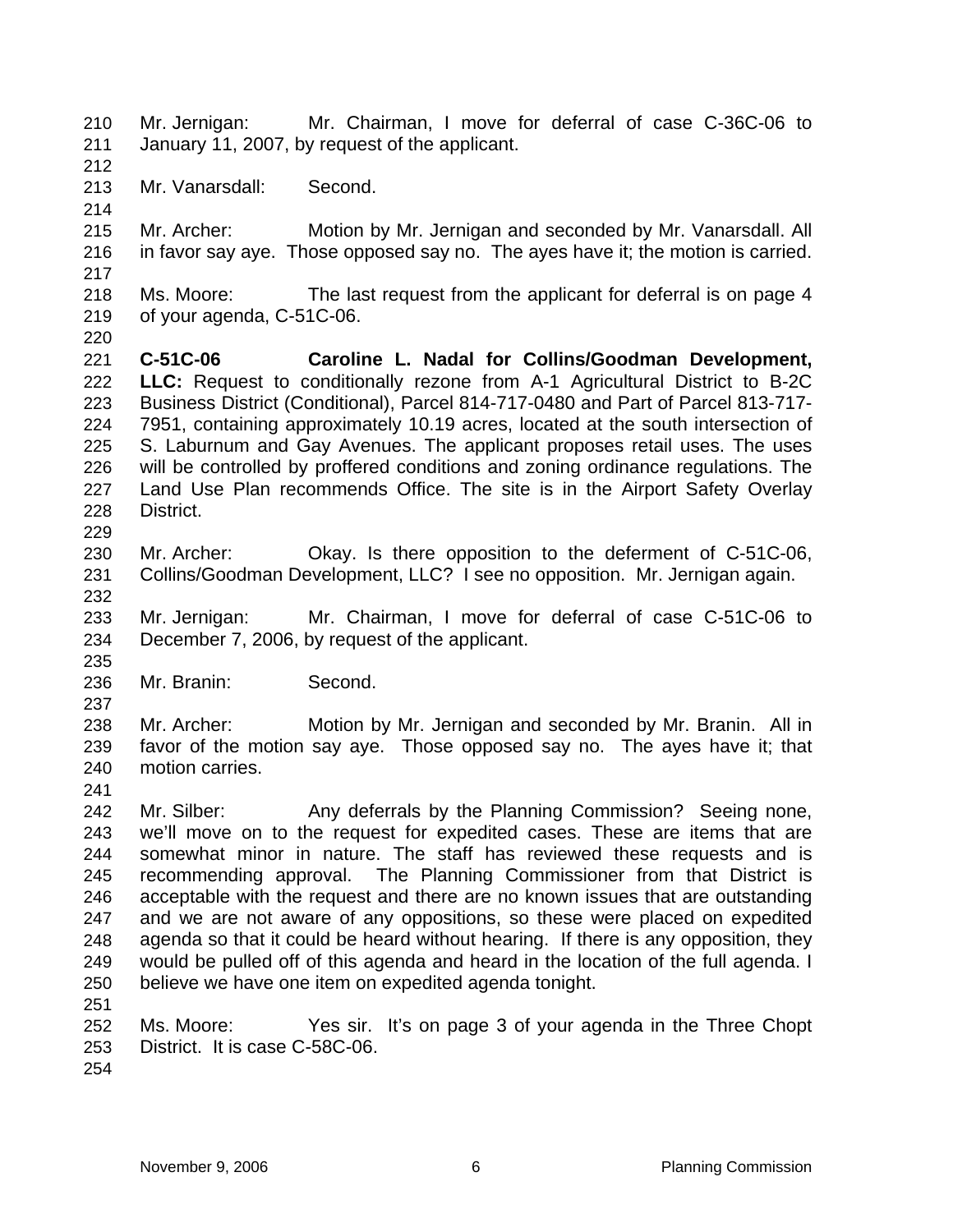**C-58C-06 Sandra Verna for Wilton Development Corp.:** Request to amend Proffer 24 accepted with Rezoning Case C-3C-05 related to the required setback adjacent to Christ Church Episcopal, on Parcels 737-770-7815 and - 9618, 738-770-2222, and -4727, located on the west line of Pouncey Tract Road, approximately 1,500 feet south of its intersection with Grey Oaks Park Drive. The existing zoning is R-2AC One-Family Residence District (Conditional). The Land Use Plan recommends Suburban Residential 1, 1.0 to 2.4 units net density per acre. 255 256 257 258 259 260 261 262 263 264 265 266 267 268 269 270 271 272 273 274 275 276 277 278 279 280 281 282 283 284 285 286 287 288 289 290 291 292 293 294 295 296 297 Mr. Archer: All right. Do we hear from the applicant? Mr. Branin: No sir. Mr. Archer: Treated you well there, Mr. Branin. Mr. Branin: I'm leaving right after this. Mr. Archer: I think we're ready for a motion. Mr. Branin: Mr. Chairman, I'd like to move that C-58C-06 proceed to the Board of Supervisors on the expedited agenda. Mr. Vanarsdall: Second. Mr. Archer: Motion by Mr. Branin and seconded by Mr. Vanarsdall. All in favor of the motion say aye. Those opposed say no. The ayes have it, the motion carries. **REASON:** The Planning Commission voted 5-0 to recommend the Board of Supervisors grant the request because the change does not greatly reduce the original intended purpose of the proffers and the proffers will continue to provide a quality development. Ms. Moore: That concludes my report, Mr. Secretary. Mr. Silber: Thank you. Mr. Archer: Thank you, Ms. Moore. Mr. Silber: First item on the agenda tonight is in the Fairfield District. This was deferred from the October  $12^{th}$  meeting. This is C-54C-06, Andrew Condlin for Shuler Acquisitions, LLC. 298 *Deferred from the October 12, 2006 Meeting* 299 300 **C-54C-06 Andrew Condlin for Shuler Acquisitions, LLC:** Request to conditionally rezone from R-4 One Family Residence District and B-1 Business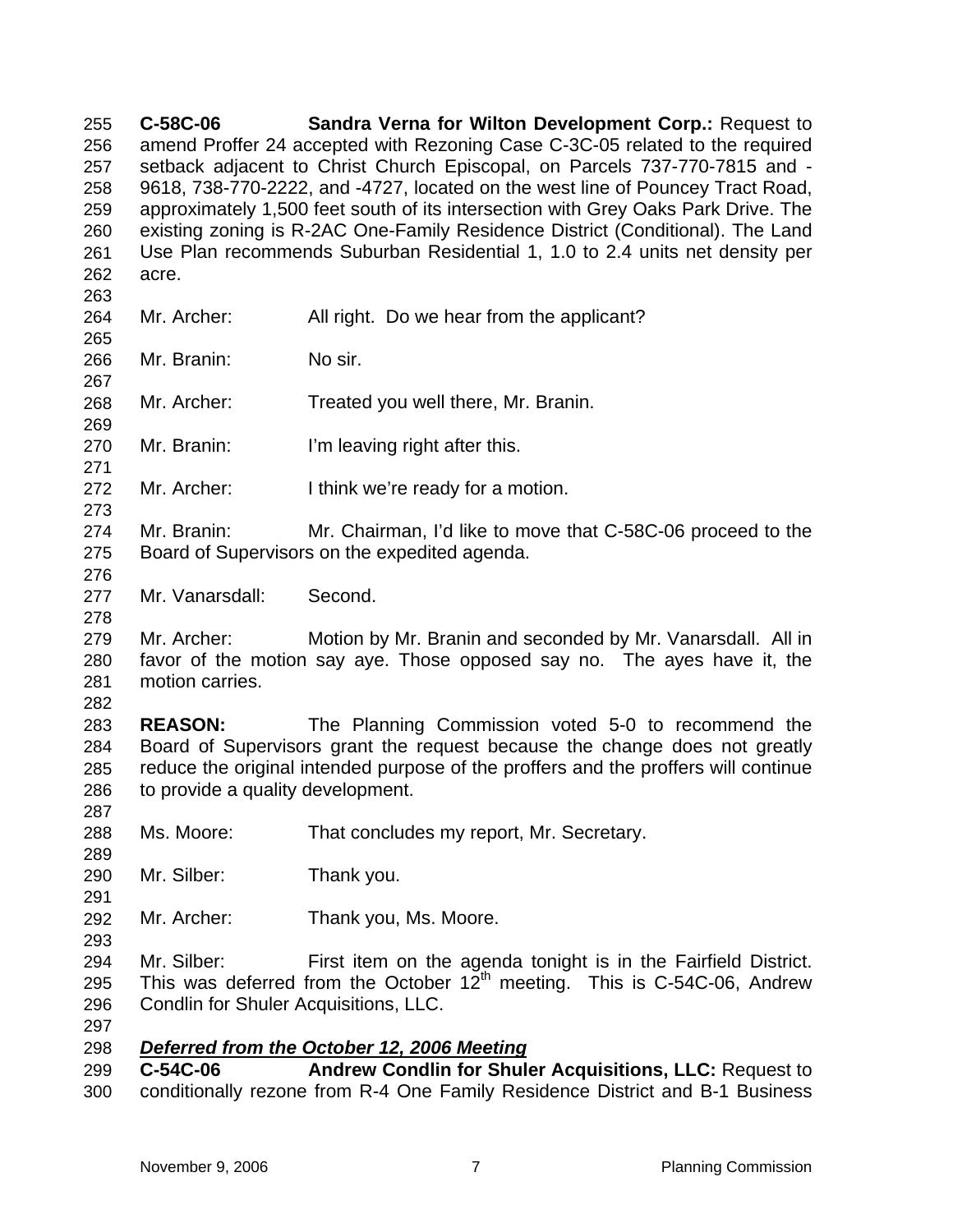District to B-2C Business District (Conditional), Parcels 784-754-6140, 784-754- 6324, 784-754-6505, 784-754-8004, 784-754-8014, and 784-754-7628 containing approximately 3.08 acres, located at the northeast corner of Brook Road (US Route 1) and Wilkinson Road. The applicant proposes a retail center. The uses will be controlled by zoning ordinance regulations and proffered conditions. The Land Use Plan recommends Commercial Arterial and Suburban Residential 2 (2.4 to 3.4 units net density per acre). A portion of the site lies within the Brook Road Special Strategy Area and in the Enterprise Zone. 301 302 303 304 305 306 307 308 309

- 310 311 312 Mr. Archer: Thank you. Is there anyone present who is opposed to this case, C-54C-06, Shuler Acquisitions? Do we have opposition? We'll get to you. Thank you. All right, Mr. Coleman.
- 313

314 315 316 317 318 319 320 321 Mr. Coleman: Mr. Chairman, members of the Commission. Since this request was presented last month, I will limit my comments to highlighting selected changes to the proffers and focusing on the primary unresolved issues from the staff report. The applicant submitted revised proffers this week that would not require waiving the time limit. Their revised proffers fully commit to providing sidewalks along Brook and Wilkinson Roads; limit the volume of outdoor speakers; prohibit automotive filling stations, service stations, and hotels or motels; and reduce the maximum number of attached signs from three to two.

322

323 324 325 326 327 328 329 330 While the proffers provide positive features, there are unresolved issues that were outlined in the staff report. First, due to the close proximity to established neighborhood, uses must be carefully considered, and in proffer #1, subsections G and H, the applicants puts restrictions on restaurants with drive-through windows and take-out restaurants. Staff has consistently recommended prohibiting these uses and continues to recommend against their operation at this location. Staff also recommends prohibiting convenience stores with fuel pumps.

331

332 333 334 Also, the Brook Road Enhancement Study recommends using masonry walls where possible as a buffer between commercial and residential uses, and staff supports that recommendation at this location.

335

336 337 338 339 340 341 In summary, while this request includes positive aspects, staff does not believe this proposal sufficiently addresses the goals set forth in the Brook Road Enhancement Study. Staff continues to recommend fully prohibiting restaurants with drive-through windows and take-out restaurants. Therefore, as proposed, staff does recommend approval of this application. That concludes my presentation. I'd be happy to answer any questions.

342

343 344 Mr. Archer: Mr. Coleman, would you just briefly go over the types of restaurants that they recommending against?

345

346 Mr. Coleman: I can read you the text.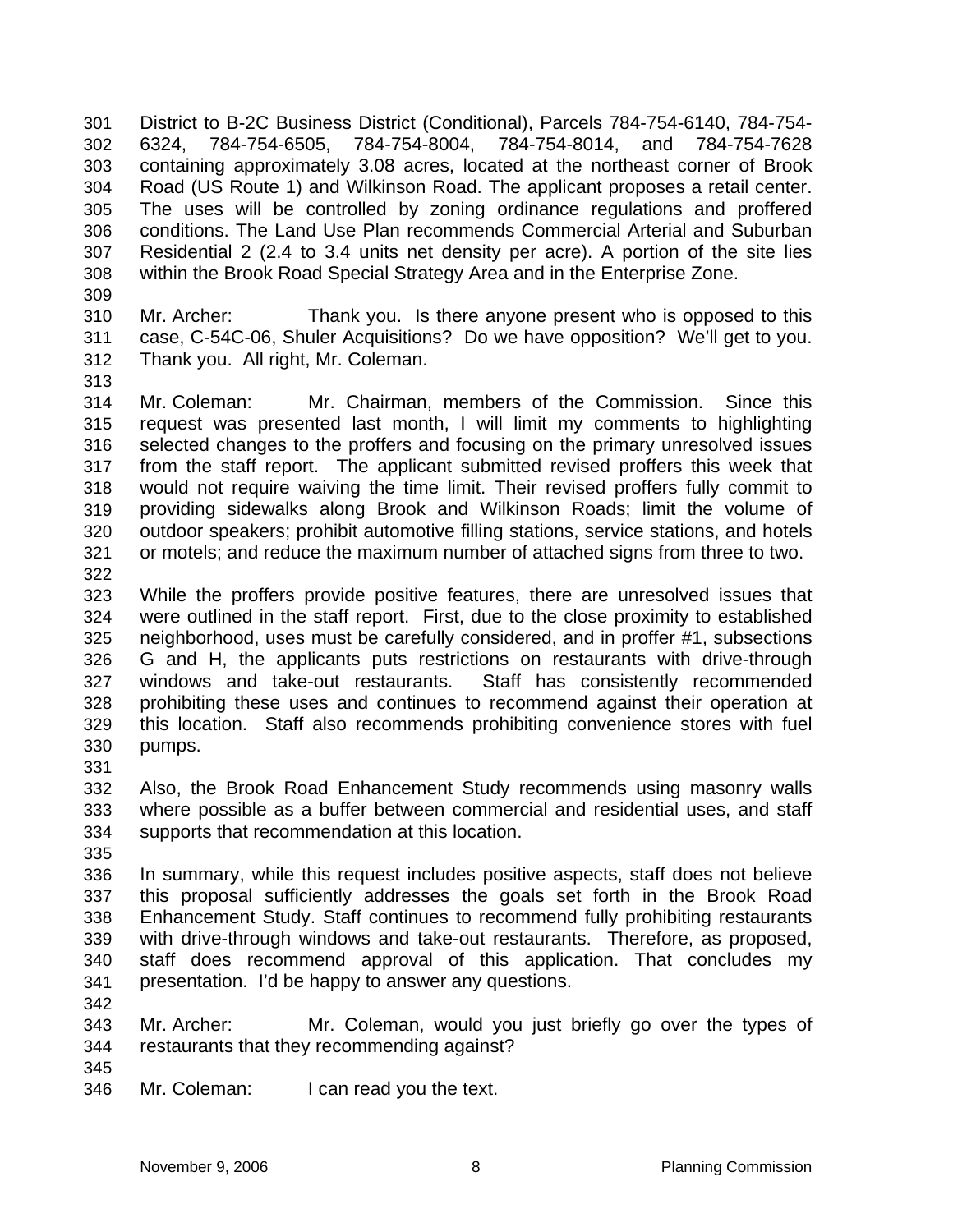348 Mr. Archer: Okay, if you would, please.

350 351 352 353 Mr. Coleman: "H" would prohibit a take-out restaurant with no interior seating, and "G" would prohibit a restaurant with a drive-through, provided, however any restaurant with a drive-through that is principally used as a coffee shop or ice cream parlor shall not be prohibited hereunder.

354

359

365

367

347

349

355 356 357 358 Mr. Archer: Just wanted to run that through a second time so my colleagues will know exactly what that means. All right, thank you. Any questions for Mr. Coleman? I don't have any, but we do need to hear from the applicant and we do have opposition. Good evening, Mr. Condlin.

360 361 362 363 364 Mr. Condlin: Mr. Chairman, members of the Commission. Andy Condlin from Williams Mullen. Thank you. I'm here with Steve Shuler, Jeff Doxsey and Jeff Zachmeens to also assist in any questions that you might have. I also am going to limit my presentation to items that you have questions for and to discuss some of these changes. As Mr. Coleman had pointed out —

- 366
	- Mr. Archer: Mr. Condlin, did you want to reserve some time?

368 369 370 371 372 373 374 375 376 377 378 379 380 381 382 383 384 385 Mr. Condlin: I'll reserve five minutes. I'm not going to take more than a few minutes. Really, the two issues deal with the fast food, we have tried to make a compromise with respect to allowing only a coffee shop or the ice cream parlor. I don't consider those, quite frankly, typical fast food. They'll have less of an impact on the surrounding areas than the worry that they have with fast food. So, those are the only drive-thrus that would otherwise be allowed as a restaurant use. Again, we think that's a pretty reasonable compromise. With respect to the convenience stores, it was our intent, with the prohibition against automotive filling stations, that no fuel pumps be allowed on the property. I think that would take care of it, and Mr. Coleman and I were talking earlier. I will be happy to proffer that no fuel pumps will be allowed on the property at all. I did not want to proffer out a convenience store in and of itself because it's not defined in the Code. I don't know how to define it. Maybe if I see, I'll know what it is, but it's basically selling goods that you can go in and buy. I don't know what a convenience store is verses a regular store otherwise. That was the discussion that we had, and I really didn't get much feedback trying to differentiate between a convenience store and any other dry goods store or any other store of that nature. Those are the two comments on the use provisions.

386

387 388 389 390 391 392 The other issue that the staff brought up and the only other issue is the masonry wall on the back of the property. The Code requires 25 feet with a reduction of the buffer if you do put in the necessary screening with either a fence or a wall. We would like to stay with the Code with the 25 feet, if necessary, and not have the masonry wall. We do have 70% brick on the exterior of the property. A masonry wall along this area is going to be very expensive. We have proffered a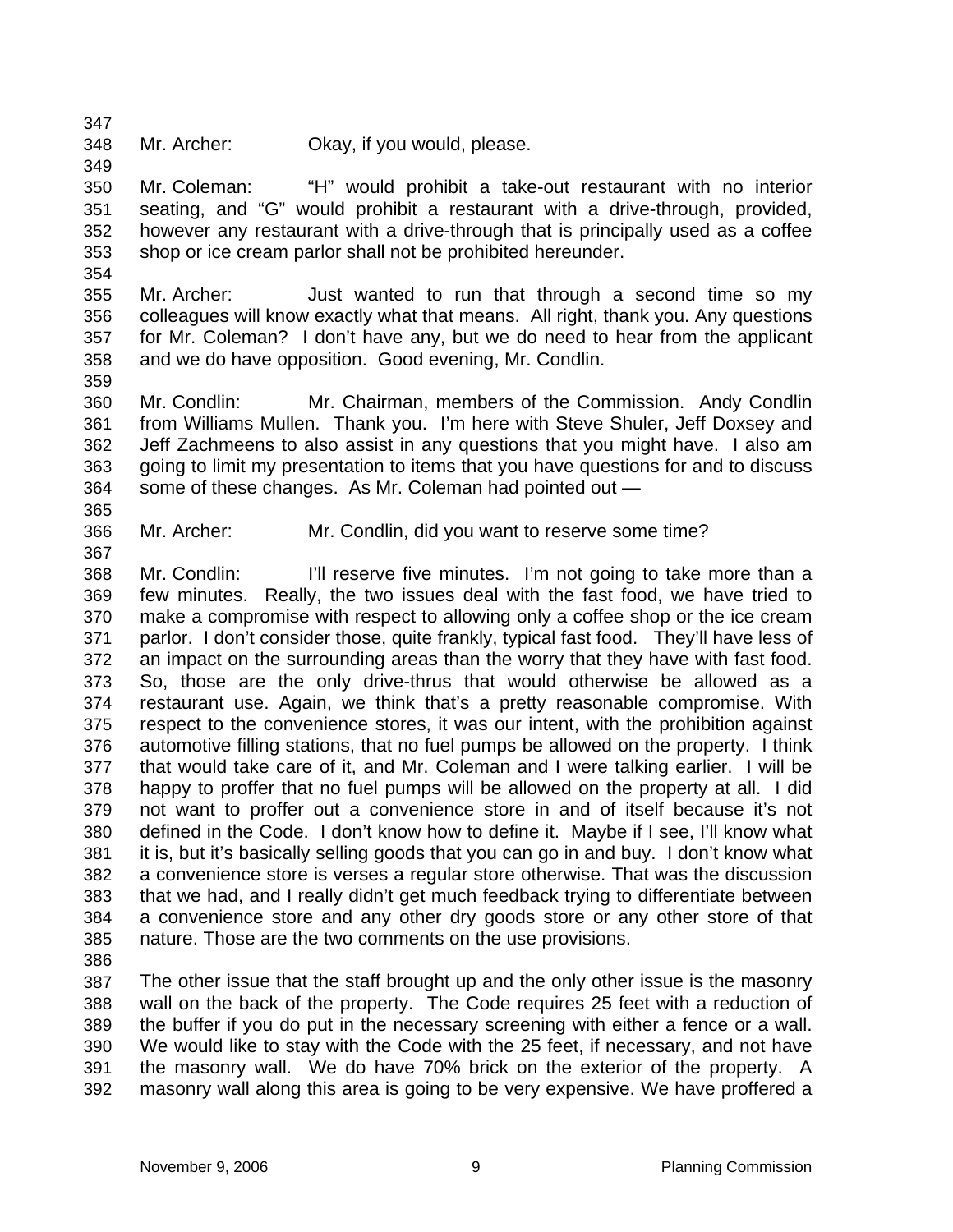masonry wall along this corner where most of the traffic and the residents are going to be. These residences are not yet constructed and are owned by the same owner that owns this property and he's comfortable with that situation. So, with that, we would ask for an allowance for that. That is the only item, to my knowledge, that doesn't comply with the Brook Road recommendations, the Brook Road Enhancement Study recommendations. We otherwise have complied with every other provision that they've asked for. 393 394 395 396 397 398 399

400

401 402 403 404 Final two points. I think you'll hear the concern from the neighbors being traffic and access. Certainly, this case had been looked over by the Department of Public Works and Traffic. They're comfortable with the location of our access point and the impact on the traffic. I would defer to them in that point.

405

406 407 408 409 410 411 412 413 414 415 416 417 418 419 Then finally, the question is rezoning residential to business. If you look at the zoning map as it goes on, this is the area. We don't believe that we're setting a bad precedent. As a matter of fact, we think we're setting a positive precedent with respect to bringing up the standards. Going from a B-1 to a B-2 with conditions is providing for a lot more control by the County and control over the standards. By the time you get done trying to develop anything on this B-1 portion, it becomes practically unusable by the time you come up with parking, setbacks, landscaping, storm water drainage. This really makes the property usable to a standard that really brings the entire area up as far as setting the bar for development in the future. We don't think it will have any greater impact, given Wilkinson Road, this really is the natural—sitting behind Wal-Mart—barrier to the rest of the residences that would sit along here. With that, I'll reserve the rest of my time to respond to any questions or comments from the neighbors as you see fit.

420

421 422 423 424 Mr. Archer: Mr. Condlin, on Proffer #10 dealing with outdoor speakers, I can't suggest this to you, but I guess I am. The word, "outside," it probably wouldn't change that proffer very much in terms of its intent, but I think it might make it a better proffer.

425

427

430

433

435

426 Mr. Condlin: If we took out the word "outside"?

428 429 Mr. Archer: Took out the word "outside," and just said, "no public address system." Would that make sense?

431 432 Mr. Condlin: I guess that makes sense. I don't have a problem with that. The intent is, obviously, that no — they're not going to be loud in that respect.

434 Mr. Archer: You could have one inside and point it out the window.

436 437 Mr. Condlin: I guess. This is actually copied and pasted from some other cases. There's no original thought here.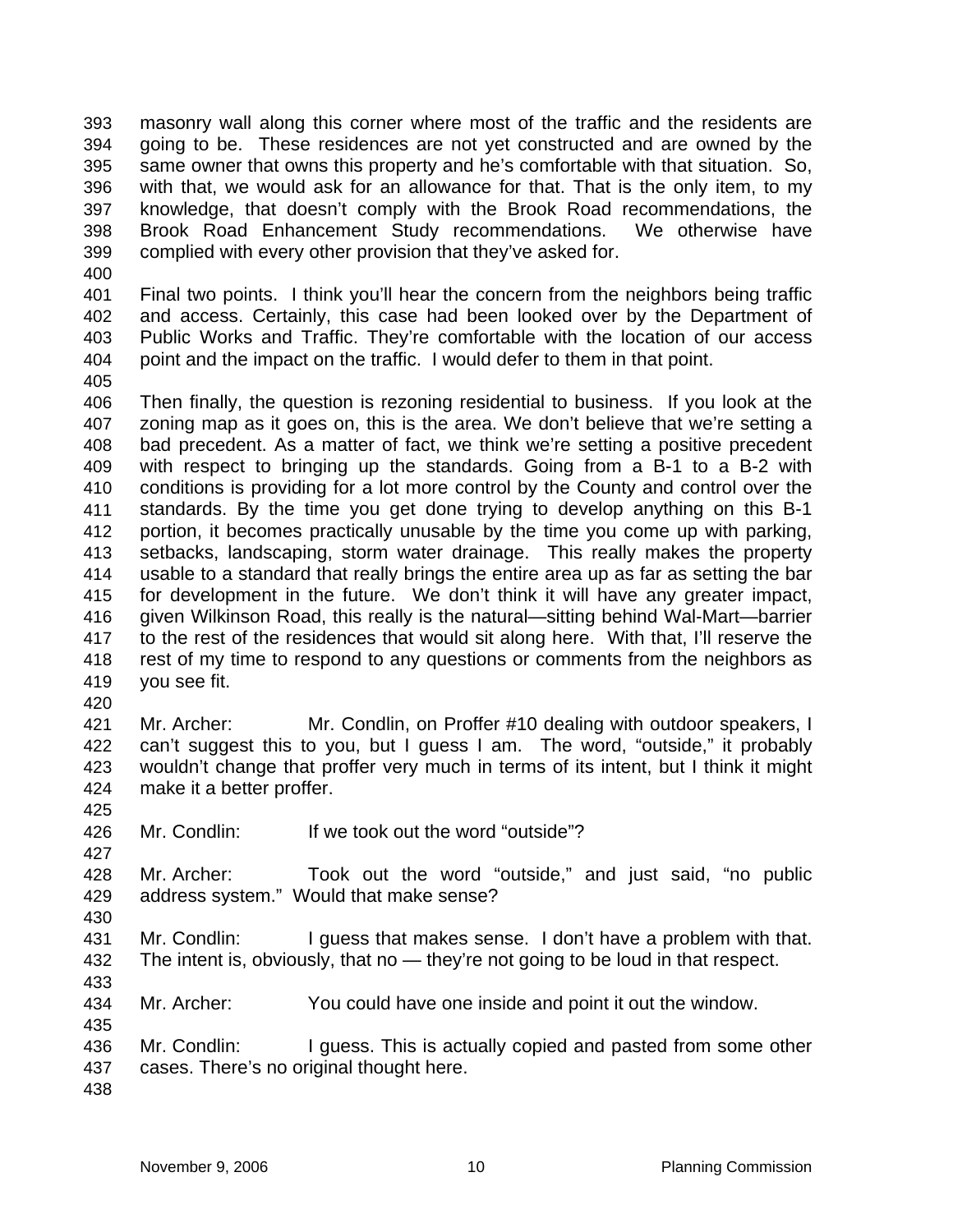439 Mr. Archer: I understand. 440 441 442 443 444 445 446 447 448 449 450 451 452 453 454 455 456 457 458 459 460 461 462 463 464 465 466 467 468 469 470 471 472 473 474 475 476 477 478 479 480 481 482 483 484 Mr. Condlin: I'll be happy to submit. Mr. Archer: I can't take credit for that; Mr. Coleman caught that one. But we share it, anyway. Mr. Condlin: We've got a new form now to use from my office. We don't have a problem with that. The intent is, obviously, not to have any speakers or anything that would cause any problems to the neighbors. Mr. Archer: The masonry walls, is that something you cannot do? Mr. Condlin: Yes, that is definitely a no. With the recommendation for the 70% brick on the exterior of the buildings, we think that adds a lot of value. The masonry wall, I think is, I won't say overkill, but with the buffer that goes in here, it's better than, certainly, the alley that was there. We will have the 25-foot transitional buffer that's required here. We think with the limited amount of use here that that is certainly not necessary at this point. Mr. Archer: Okay. I mention that because, as you can tell, staff has a big concern about not having that. Mr. Condlin: Right. Mr. Archer: Some of it having to do with the fact that it's in the enhancement area even though that particular part of it might be off. Mr. Condlin: Right. They do reference the Enhancement Study and, as I said, that's the only — of all the recommendations, that's the only one we don't meet. I'm not sure if there's any others. We do provide for the masonry wall around the corner of Wilkinson and we've provided for street trees along Brook Road and sidewalks. We have tried to bring up a lot of the amenities. Street level lighting along Brook Road. Again, we think we're enhancing the overall value in putting up a brick wall. The owner doesn't feel it's necessary. The developer that's going to come in and build the homes doesn't feel it's necessary. We would like to retain it as it is with what the Code allows and requires. Mr. Archer: Okay. Well, that's all the questions I have, unless somebody else. Okay. Stand by, Mr. Condlin. Let's see, opposition can come forward please. We'll make you aware of the 10-minute rule so if there's one person who might be the favored spokesperson for the group, or two maybe. Mr. Silber: While you're coming forward, let me just remind those tonight that the Planning Commission's policy is that the applicant has 10 minutes to present his or her case. They can save some of that time for rebuttal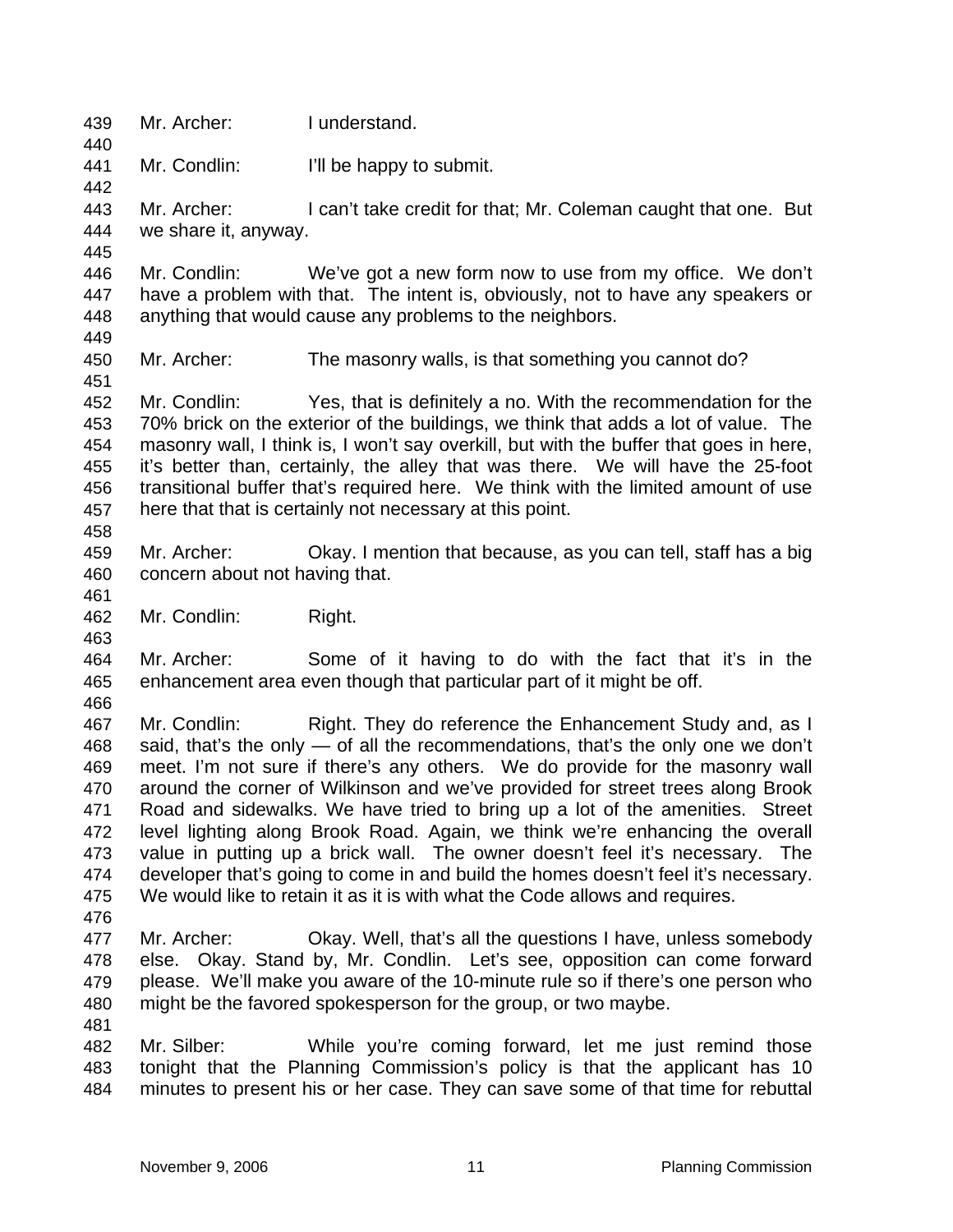time. Mr. Condlin saved five minutes rebuttal. The opposition on a request likewise has 10 minutes to speak in opposition to request. Ten minutes is collectively, so in this case, you have 10 minutes as a group to present your case. The Planning Commission can extend that if they so desire. Also, if there are Commission members who ask questions of those presenting their case, that would not take away from your 10 minutes. 485 486 487 488 489 490

492 493 494 Ms. Glass: I don't know if I'm the favorite spokesperson, but I'm going to be the spokesperson. I won't use all the time so the others can have their information brought forward.

495

497

491

496 Mr. Archer: Would you state your name?

498 499 500 501 502 503 504 505 506 507 508 509 510 511 512 513 514 515 516 517 518 519 520 Ms. Glass: I'm sorry. Sandra Glass. I live on Seminary Avenue. We are against the rezoning of this property to B-2 and we're opposed to the residential area being rezoned to business. Mr. Condlin said that the main concern of the neighborhood was fast food, but the main concern, after we had our meeting the other night, is the rezoning because we don't know what's going to built on there if it's rezoned or if it isn't rezoned. Nobody has said anything about the fact that this is not in the County's Land Use Plan. It goes against that. The masonry wall that he refers to is something that he said they can't do and that's not something I would take issue with, but I do know that the Board of Supervisors voted and approved this Study. We've had some problems along here based on some of the zoning that's behind the residences now because it's zoned and it's not compatible with residential neighborhoods. We know what those problems are and we've lived through them. Because of the proximity of this business to the 5, 600 homes that are in that area, I think it's going to have a huge impact on us. It's not a right fit for this corner. I understand that it's about money, but other than that, I don't think that the value that it's going to be for the owner—I understand it's important. But we have some other businesses along Brook Road and I've heard it referred to that these B-1 lots can't be effectively used. But we've had three new businesses built there in the last probably couple of years since the Study was approved. We have some other good businesses along there. I know that the same situation exists somewhat in Lakeside and they are not rezoning residential property behind the business lots to build, and they do abut the businesses.

521

522 523 524 525 526 527 Basically, this thing about Wilkinson Road being the natural divide, that's the first time I've heard that and I've been living here for 38 years. If Wilkinson Road has become "the natural divide," why was there a 200-foot buffer around Wal-Mart? There's been talk of new housing development to the north of Wilkinson Road, which would be in what they're saying is into the business area that's divided by Wilkinson Road.

528

529 We are opposed to it and hope that you will see fit to recommend denial.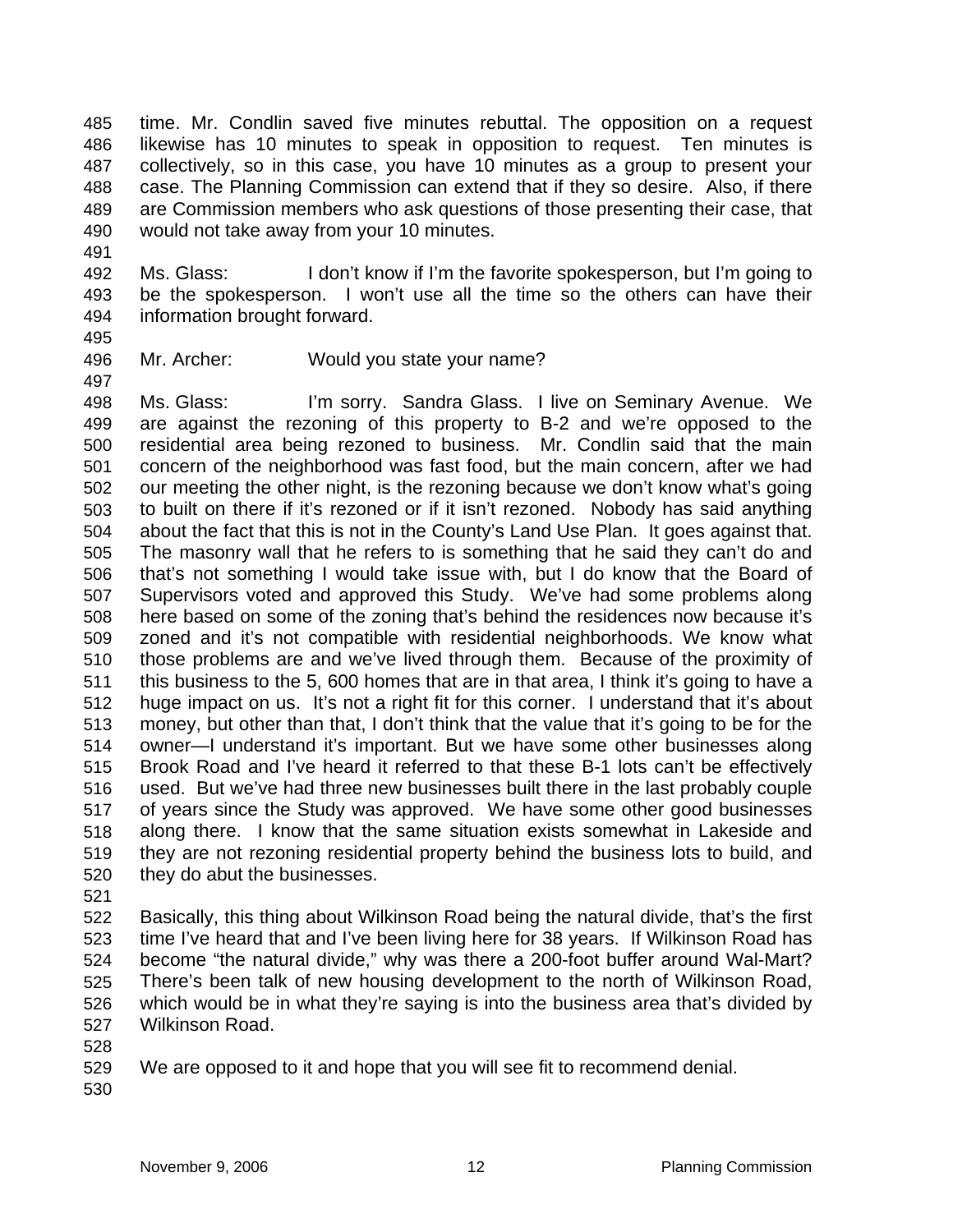Mr. Archer: All right. Any questions for Ms. Glass before she takes her seat? All right. Is there anyone else who'd like to speak to this? 531 532

534 535 536 537 538 539 540 541 542 543 544 Mr. Vidler: I'm president of the Brook Road Business Association. The Association sent me to mainly say that we do approve of this proposal. Kind of have a little question about the brick wall not being done because Dr. Zuccaro with the animal clinic was made to do the brick wall and his pockets aren't deep either. We feel that's probably a big part of the Enhancement Study. It puts a better barrier between us and the residential. I don't know about the rezoning or that part there. I haven't really looked deep into the rezoning of the residential. I do feel from Wilkinson Road up, it's kind of in touch with Wal-Mart and all that and feel that that's pretty much in the same category and needs to be developed that way. Again, the wall I think might be an issue. The Brook Road Business Association does support the proposal.

546 Mr. Silber: Mr. Vidler? Sir, where is the animal clinic?

548 549 550 551 552 Mr. Vidler: It's right down there on the other side of the road from this proposal, down there near Ridge. He had the one animal clinic and he built a new one next to it and he had to put the brick wall up behind it. He's close to the residential there, too. Since that was proposed, we feel that should be done.

- 553 Mr. Archer: So, your group is in support, then, is that what it is? All right.
- 555 Mr. Silber: Except for the brick wall.
- 557 Mr. Archer: All right, is there anyone else who would like to speak?
- 559 Ms. Marshall: Good afternoon.

533

545

547

554

556

558

560

562

561 Mr. Archer: Good afternoon.

563 564 565 566 567 568 569 570 571 572 573 574 575 576 Ms. Marshall: I'm Dawn Marshall and I live on Seminary Avenue. I agree with Sandra Glass. Our major concern is rezoning of residential. I also live on a corner lot. What I'm afraid of is you set precedents now and you rezone residential now, and they say Wilkinson is a natural divider — like Sandra, that's the first time I've heard that, too. I'm sure that 20 years ago, Parham Road was a natural divider and it keeps progressing south. I live two blocks down and if we rezone this residential part now, what's going to stop another big business from coming in and wanting a corner lot and then my house gets condemned and eminent domain comes in and it gets taken over for a big business. I understand business produces more revenue for the County. I understand that. I'm five years from retirement and I love this area and I don't want to take the chance of the residential part being rezoned and then it keeps moving south and then my house will be gone. You talk about traffic, I know when I go to work in the afternoons, it takes me five minutes to get out to cross Brook Road to go south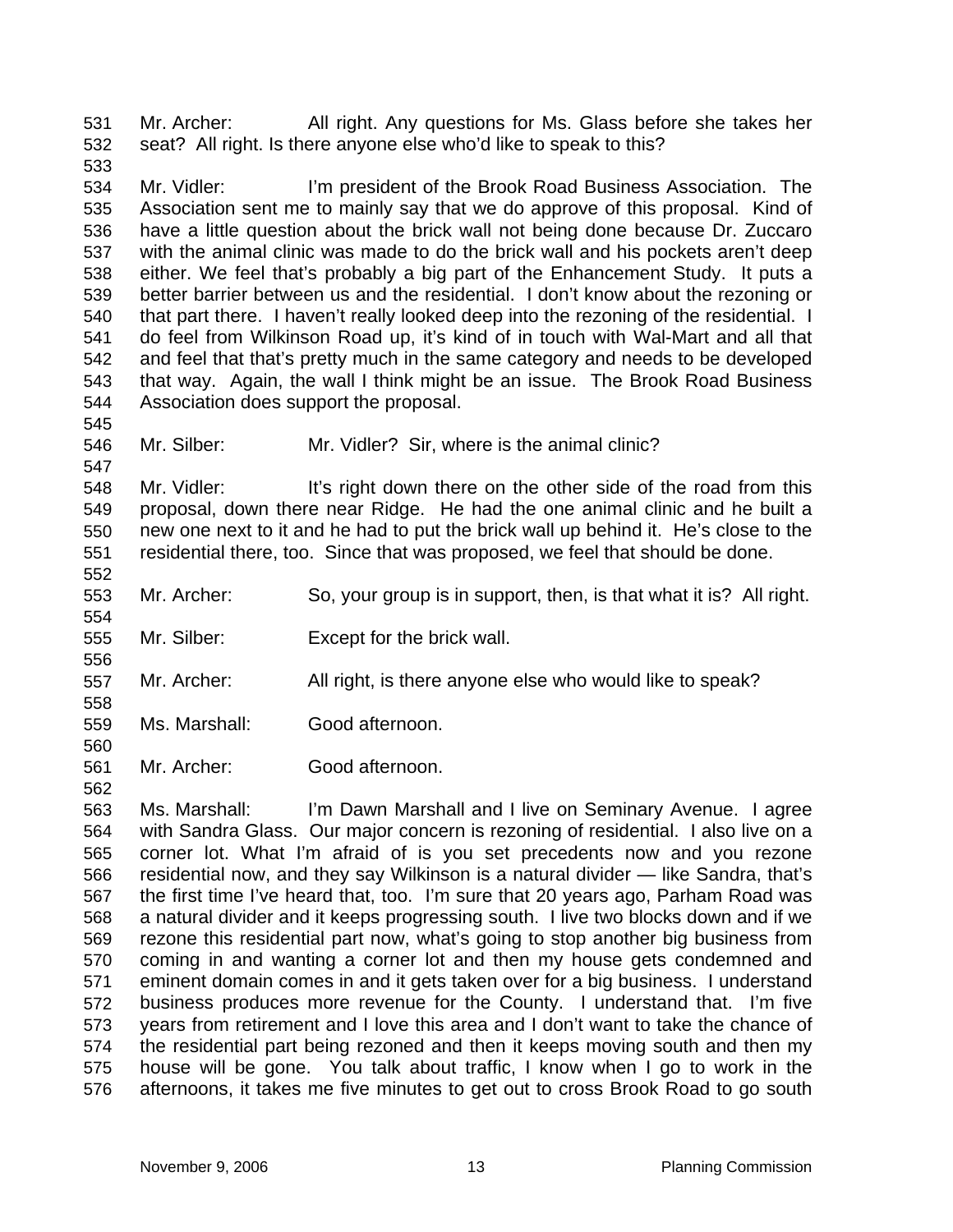on Brook Road from Ridge. It's because of the traffic light there at Wilkinson that gets backed up. If you're going to create more business there — and we've got the Brown Distributing being built over there in the Villa. That's going to create even more traffic at that intersection. Hindsight's always 20/20, but these are other things to be considered. There are going to be big trucks coming through. We had the problem with the trucks and other vehicles coming through on Seminary. Today, I saw five vehicles cut through on Ridge and go down Seminary to beat the light at Wilkinson because the traffic was already backed up between the next street and Ridge. People didn't want to wait for the light and people are cutting through the neighborhood. I'm all for development of the front part of the area as business. Why can't we develop that? Do we have to put three businesses in there? Can't one or two profit and go according to the zoning and the planning that's there now and not take the residential? Plus further back is residential. I can't see rezoning it to business and then you're also going to have residential back there, too. To me, it just doesn't make sense. 577 578 579 580 581 582 583 584 585 586 587 588 589 590 591

593 594 Mr. Archer: Ms. Marshall, has your group discussed or mentioned to Mr. Condlin any particular things you'd like to see there that would —

- 596 Ms. Marshall: At that corner?
- 598 Mr. Archer: Yes.

600 601 602 603 604 605 606 607 608 609 610 611 612 613 614 615 616 Ms. Marshall: No, I haven't. At the last meeting, we were there for three hours. We talked there. Yeah. I can't see a bank because 1.2 miles south of that intersection is a bank that's sitting there vacant now. It used to be a Bank of Virginia, I think, or something. There's also strip malls down there with anchor businesses in there — Ukrop's, American Family, CVS — and they've built new little strip malls there and there's 17 vacancies there. They're not getting filled. I can't see where something on that corner lot is going to draw a lot of business when you can't even get these other little strip malls filled that have anchor stores there to attract businesses. We've also got Virginia Center Commons further north that's got businesses there. As far as what to go on that corner lot? Starbucks, something like that. But I can't see a bank going there, because you know how the banking business is. You get a bank there today and it's bought out by a bigger bank later on and then you have a building sitting there and it's empty. Then we'll have an empty building there that will attract criminals and vagrants and stuff to come and occupy that building. I can't see having three businesses there when you might have one or two that could profit from that one area.

617

592

595

597

599

618 619 620 Mr. Archer: Okay. Thank you, ma'am. Anybody else have any questions? Is there anyone else who wishes to speak? I think we've got a few minutes left.

621

622 Mr. Silber: 2-1/2 minutes.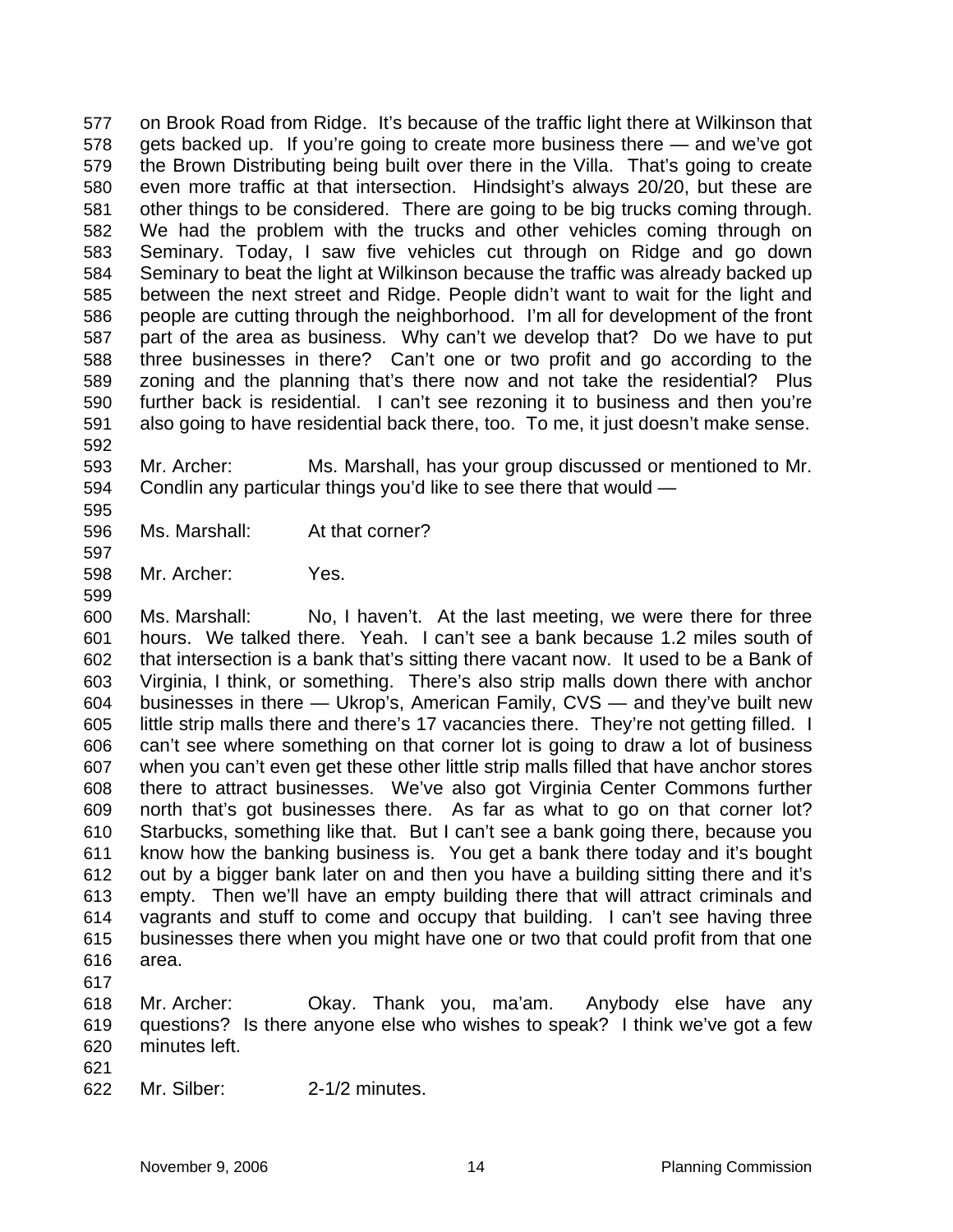623 624 625 Mr. Archer: 2-1/2 minutes. That's all. All right. Mr. Condlin? Mr. Condlin, we're done and ready for your rebuttal, sir.

626

627 628 629 630 631 632 633 634 635 636 637 638 639 640 641 642 643 644 645 646 647 648 649 Mr. Condlin: Thank you. I'll just limit my comments to comments that were made. With respect to the bank down the street, the market comes and goes, obviously, and there's no denying that. That bank is actually owned by an existing bank that's going to be going in there. There is a market. We've had a great deal of interest to locate a bank at this location, as well as some of the other uses that we're allowed to have and that we've provided for. We do think this is an appropriate use along Brook Road. When I said that Wilkinson was the dividing line, I also meant, of course, along Brook Road. The bottom line is, currently the way it's zoned now is if you have business with residential right behind it with simply an alley separating it — we're proposing something, I think, quite a bit different than is typical. I do appreciate the concern about the masonry wall. I will say this, that there are a lot of other amenities that we've tried to provide other than the masonry wall, including the street trees, the street level lighting, the sidewalks — I can go through all of them. We think that's a good offset when you add that to the buffer. We had originally provided for a fence with a smaller buffer. We're obviously willing to continue to do the fence, but we felt like the 25-foot buffer was enough and that a masonry wall wasn't going to serve to do a whole lot otherwise than what could be provided by the buffer. We feel like this is appropriate, given the area. It really is, as one speaker said, an extension of sitting behind Wal-Mart and that with the residential and the business, that this will make a good blend and a good transition from Brook Road to the rest of Wilkinson Road. With that, I'll be happy to answer any questions.

650

651 652 653 654 655 656 657 658 659 660 661 662 663 664 665 666 667 668 Mr. Archer: Okay. Any questions for Mr. Condlin? All right. I don't think I have any either. This one's been rather tough and I know there have been several neighborhood meetings. In fact, I attended the last one with Mr. Condlin and some members of staff last week. We have neighborhood associations who are both in favor of and opposed to this. I don't think it would do us any good to defer it again because — when was the first meeting on this, Mr. Condlin, several months ago? Okay. We deferred it once or twice before tonight. I think there are elements of this case that are quite appealing. The neighborhood at large does not — especially those who live near it — particularly share in that. I think that this case, with a little bit more specificity of use and adhering to the staff's recommendations, particularly with regard to the masonry wall, could probably be found or possibly be found to be passable by the Board of Supervisors. Without staff's recommendation and not being able to come in closer than we have tonight to solving the issue the neighborhood has, I don't feel comfortable in passing this along to the Board with a recommendation for approval. Realizing that a lot can be done between now and the time that they meet on it, my motion tonight will be to send it along with a recommendation for denial. It still gives you an opportunity to work on it. So, my motion is for denial.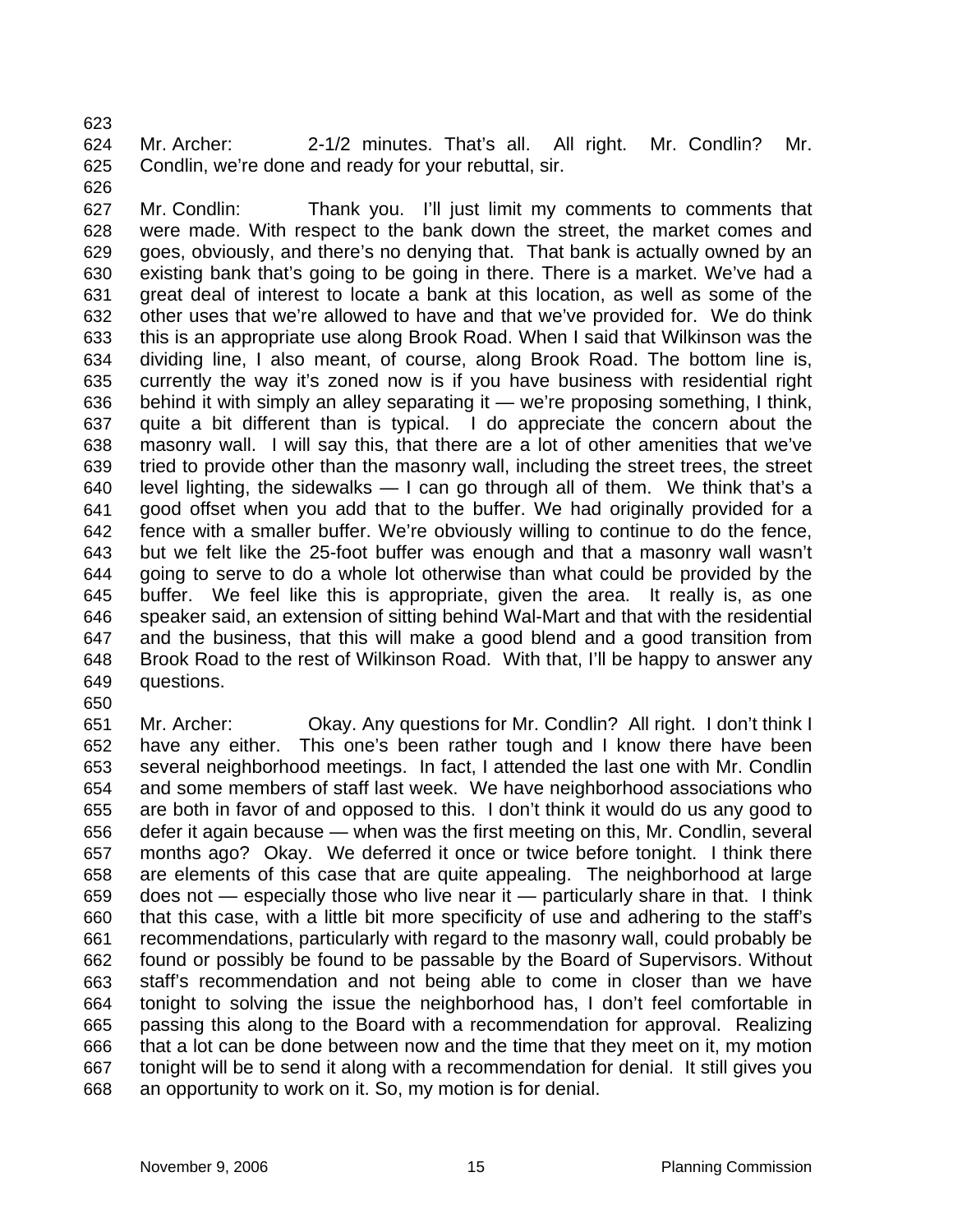669

675

670 Mr. Branin: Second.

671 672 673 674 Mr. Archer: Motion by Archer and seconded by Mr. Branin to send it to the Board with a recommendation for denial. All in favor of the motion say aye. Those opposed say no. The ayes have it; the motion passes.

676 677 678 679 **REASON:** The Planning Commission voted 5-0 to recommend the Board of Supervisors deny the request because it failed to include the proffered conditions deemed necessary to lessen the impact of business zoning on the adjacent residential developments in the area.

680

681 682 683 Mr. Silber: Next request is C-56C-06. By the way, that case does come up on the Board of Supervisor's agenda for December the  $12<sup>th</sup>$  at 7 p.m.

684 685 686 687 688 689 690 **C-56C-06 Andrew Condlin for DYS Holding Company, LLC:** Request to conditionally rezone from O-2 Office District to B-1C Business District (Conditional), Parcel 787-745-0794, containing 0.37 acre, located at the northwest intersection of Chamberlayne Road (U.S. Route 301) and Wilmer Avenue. The applicant proposes a private school and office. The use will be controlled by zoning ordinance regulations and proffered conditions. The Land Use Plan recommends Office.

691

693

692 Mr. Archer: Good evening, Mr. Lewis.

694 695 696 697 698 699 700 701 702 703 Mr. Lewis: Good evening. You all should have copies of the revised proffers and exhibits. This is a request to rezone a .37-acre parcel from O-2 to B-1C in order to operate a state-licensed private special education day school, after-school programs, and related offices. The 2010 Land Use Plan recommends office for the site. The applicant operates Dominion Academy on the adjacent property to the west, this building right here. This layout is not oriented to the north. They operate Dominion Academy on the adjacent property to the west and north of the site — this is the subject property right here and the existing building on it — and wish to expand this use into the office building on the subject property.

704

705 706 707 708 709 710 711 712 713 714 The staff report recommended deferral of the case pending resolution of several issues related to a site plan, floor plans, state licensure, fencing, and cross access easement. However, the applicant has since addressed these issues by providing additional information and submitting the revised proffers dated November 7, 2006. In an effort to ensure compatibility with surrounding properties and mitigate potential impacts, the major aspects of the applicant's proffers include: Any exterior improvements to the building shall use quality building materials and be of similar style to the adjacent Dominion Academy building; potential B-1 uses of the property have been limited to a list of uses compatible with the surrounding area; the school shall operate under state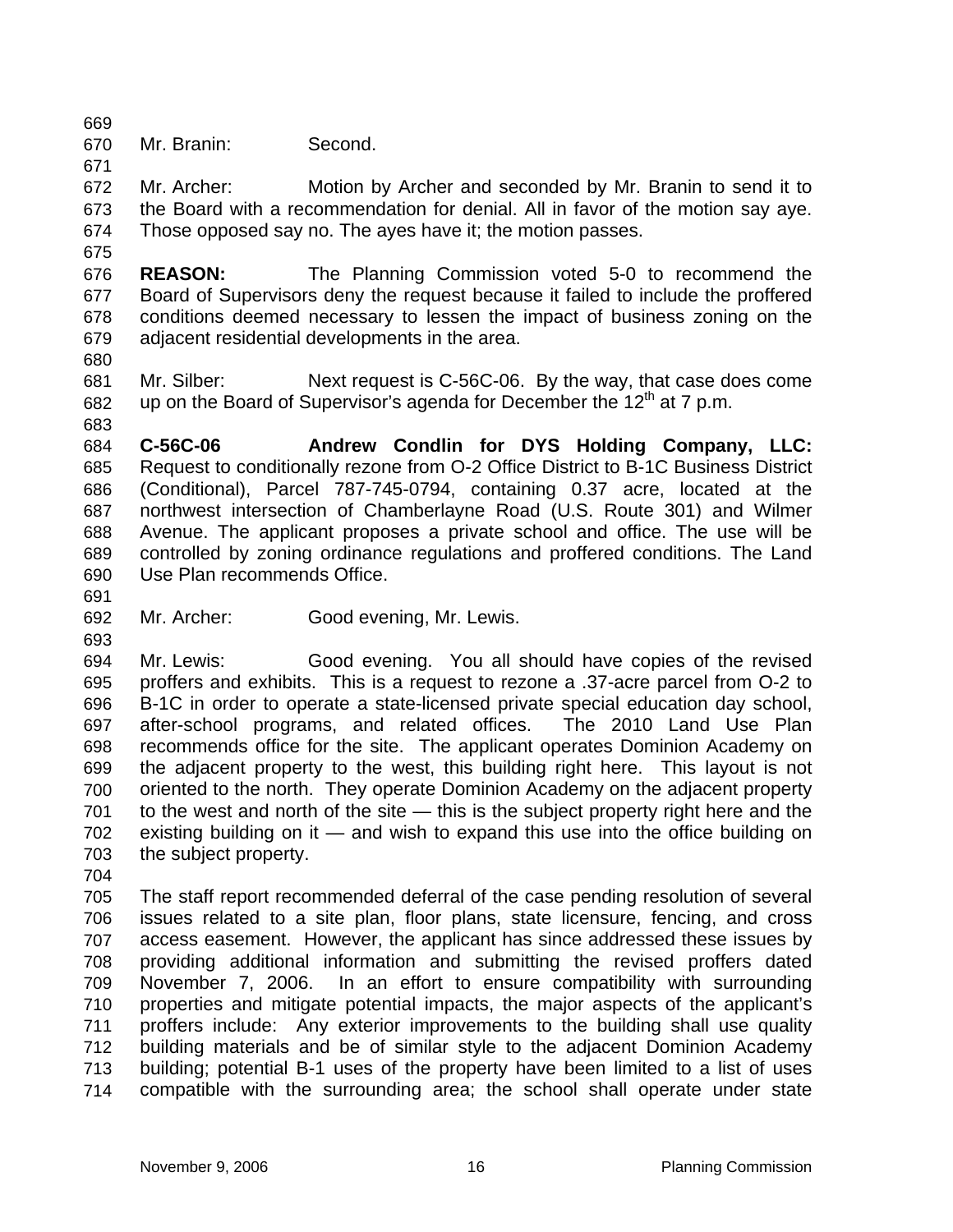license; any playground or recreation area shall be secured as required during Plan of Development review; a white vinyl split-rail fence shall be installed and maintained along the Chamberlayne Road property line. Because the proposed school use contains an office component, its activity is mostly indoors, and it is in operation primarily during typical office hours, it may be considered reasonably similar to an office use. Given the proffers submitted by the applicant, the proposed use could be an acceptable alternative to the 2010 Land Use Plan recommendation. Staff supports the request. 715 716 717 718 719 720 721 722

- 723
- 724

This concludes my presentation. I'll be happy to take any questions.

725

726 727 728 729 730 731 732 733 734 735 736 737 738 739 740 Mr. Archer: Thank you, Mr. Lewis. Are there any questions for Mr. Lewis from my colleagues? Not one single question? Okay. Mr. Lewis, I don't have any. I think you and I discussed this and I don't think I need to hear from the applicant. Having to do with the fence. As you all heard, this is to be a split-rail fence. We discussed it because we didn't want anybody to get the idea that the fence had to be one that was institutional in nature. This is a school. Several members of the staff and I went and looked at the existing site and we were all favorably impressed with the way the existing school is run. This is sort of a tight location because of its close proximity to the street and that was the real reason why we wanted to have a fence in there so that in case a toy or a ball or something was thrown in the direction of the street, nobody could just blindly walk toward it or run toward it without being obstructed by the fence. So, other than that, I think they have met the things that we have asked them to do and done so in very good fashion.

741 742 Mr. Silber: Mr. Archer, I do have a question I has going to ask the applicant. If you're not going to have him come forward, maybe I'll ask staff.

744 Mr. Archer: I'll have him come forward.

746 747 748 749 Mr. Silber: Well, maybe staff can help me with this. On proffer 11, there's a word that I'm not sure how they intend this to be interpreted. It says, "Within 60 days of final un-appealable zoning." What are they referring to as "unappealable"?

750

743

745

751 752 753 Mr. Lewis: My understanding from the applicant's representative is that they understand there is a 30-day appeal period after the Board approves or denies. I personally was not familiar with that.

754

755 756 757 758 759 Mr. Silber: So, are they saying that it would be 90 days after zoning approval? Mr. Lewis: I believe the interpretation is 60 days from Board action.

760 Mr. Archer: You want to have the applicant come up here?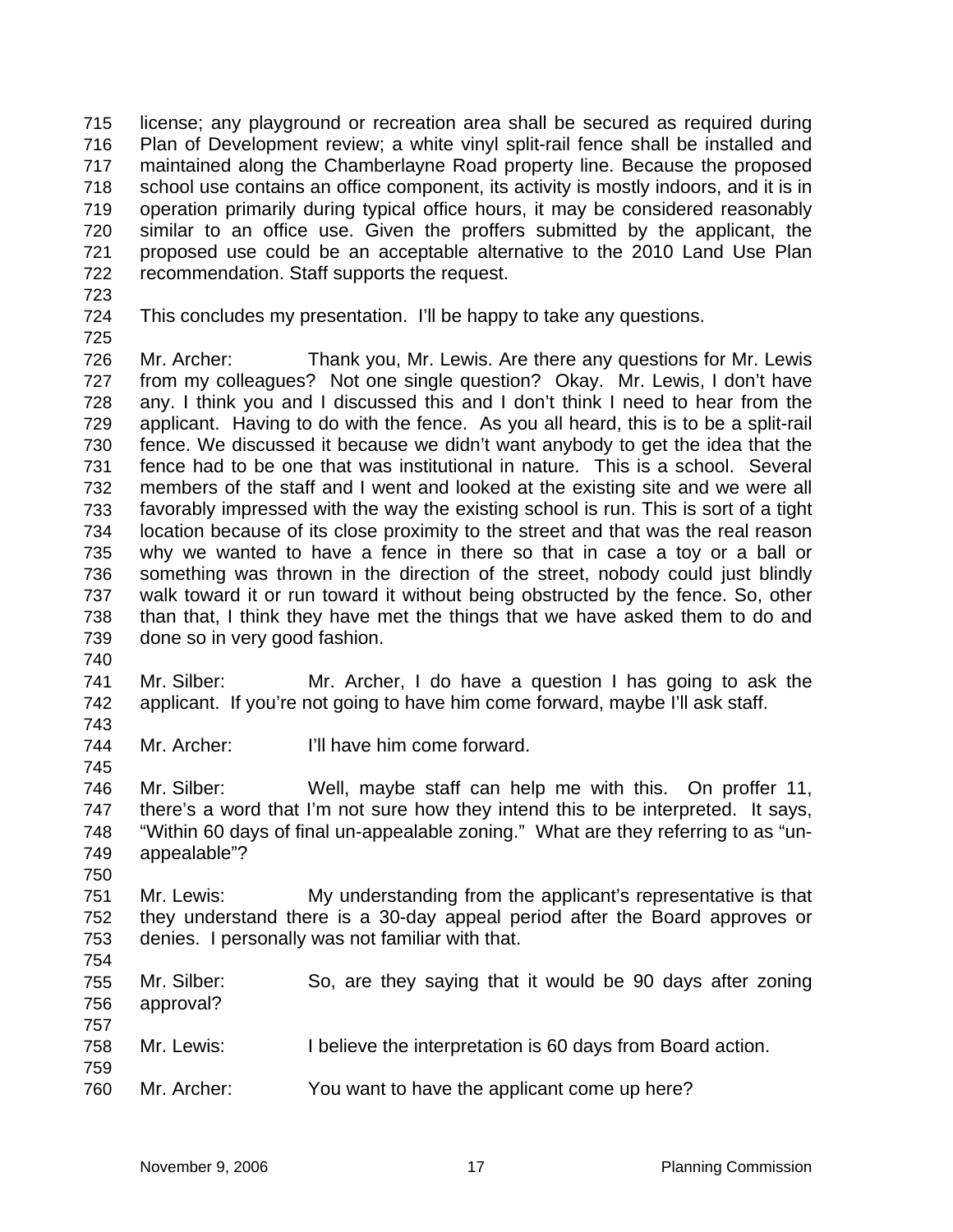762 Mr. Silber: If he could clarify that, that would be helpful.

764 Mr. Archer: Good evening, again, Mr. Condlin.

766 767 768 769 770 771 772 773 Mr. Condlin: Mr. Chairmen, members of the Board. That's an easy question. Wish I had questions like that for the last one. The intent there is that, obviously, if there is not an appeal after the 30-day appeal period, it would be 90 days that that would be up. If there is an appeal, which it's very rare, certainly in this instance, it would be after that appeal. Of course, Henrico would always make the right decision and that appeal would be thrown out. So, it would be 60 days after that appeal is taken care of at that point. In other words, as soon as the resolution is obtained, whether without an appeal or with an appeal.

775 Mr. Jernigan: I've certainly never encountered that before.

777 Mr. Silber: Are you anticipating an appeal?

779 780 781 782 783 784 785 Mr. Condlin: No. That's actually common language we use in a contract. Usually we have the benefit of the Plan of Development. Here, we're not going to have a plan of development, so we had to find some trigger, which is the approval of the zoning case. Some other jurisdictions have certainly used that language. I'll be happy to take it out. I guess if it's appealed, technically the case is still not, technically can be considered and they certainly couldn't build pursuant to it. I'll be happy to take that word out.

787 788 Mr. Silber: I think with your explanation of it, I'm fine with it. I'll just have to get used to that term, I guess.

790 Mr. Condlin: You just don't trust lawyers, is what it is, I think.

792 Mr. Jernigan: I've never seen a zoning case appealed.

794 795 Mr. Condlin: There's one currently pending in court. But it's been denied. You're talking about —

797 Mr. Jernigan: Appealed.

799 800 Mr. Condlin: We're handling one in Middlesex County that was approved and surrounding property owners have the right.

802 Mr. Archer: Are you satisfied with that, Mr. Secretary?

804 Mr. Silber: Yes sir.

805

761

763

765

774

776

778

786

789

791

793

796

798

801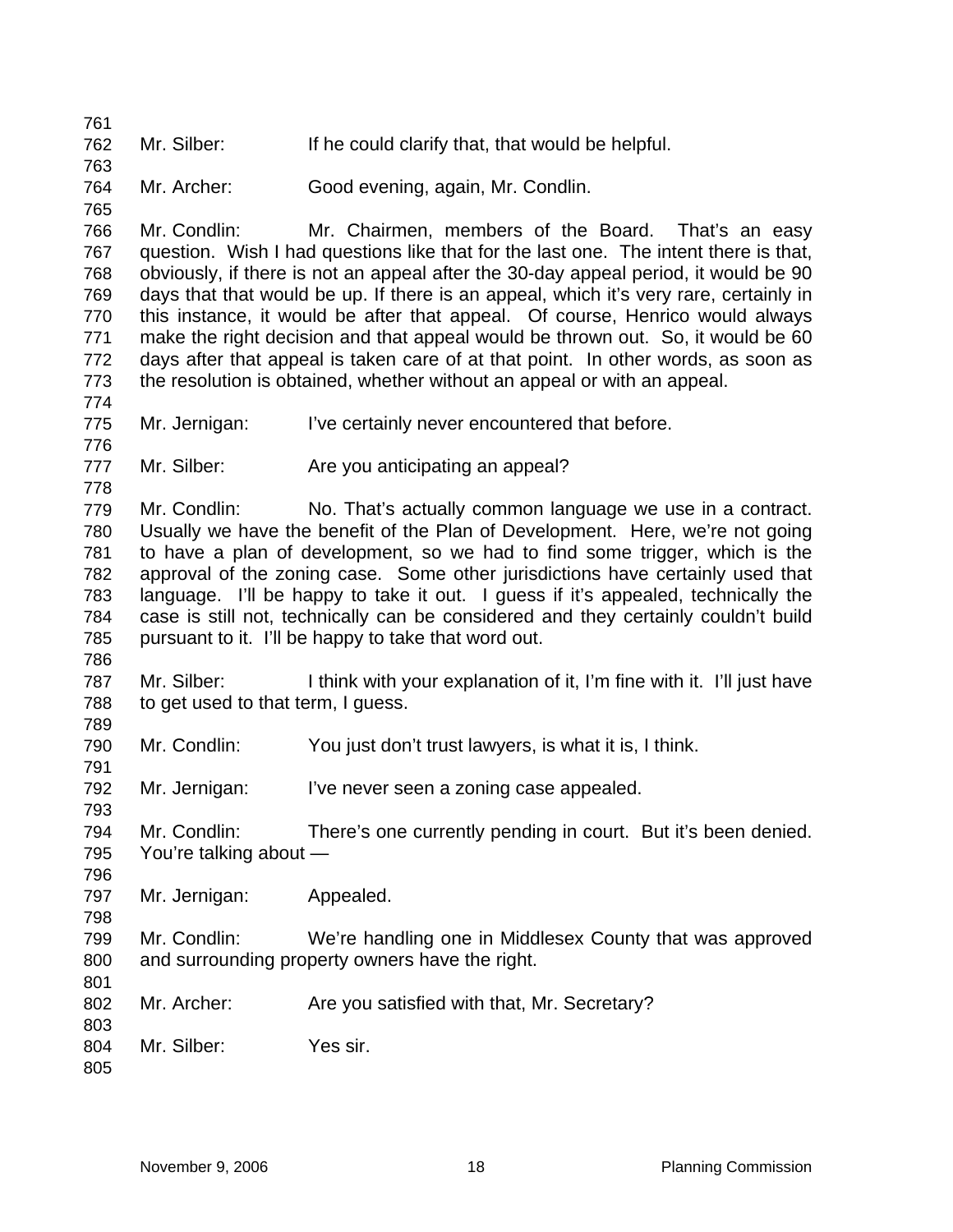Mr. Archer: Okay. Mr. Condlin, when you get the opportunity, use the word again so we'll get more accustomed to it. 806 807

809 Mr. Silber: Can you squeeze it in to every case that you do?

811 812 813 814 Mr. Archer: Okay. Any other discussion on this one? The proffers were on time, I believe. Okay. Well, with that, I will move to recommend approval of C-56C-06 DYS Holding Company, LLC, to send it to the Board with recommendation of approval.

815

808

810

816 Mr. Vanarsdall: Second.

817

821

818 819 820 Mr. Archer: Motion by Archer and seconded by Mr. Branin, or was it Mr. Vanarsdall. All right, Mr. Vanarsdall. All in favor of the motion say aye. Those opposed say no. The ayes have it. All right, moving right along.

822 823 824 825 826 **REASON:** The Planning Commission voted 5-0 to recommend the Board of Supervisors grant the request because it is reasonable expansion of an existing private school and the proffered conditions will provide appropriate quality assurances not otherwise available.

827 828 Mr. Silber: Yes. Next on the agenda is on page 3. This is deferred from the October 12, 2006 meeting. This is C-50C-06.

829

## 830 *Deferred from the October 12, 2006 Meeting.*

831 832 833 834 835 836 837 838 839 840 **C-50C-06 James Theobald for Manor Associates, Ltd.:** Request to conditionally rezone from A-1 Agricultural District and B-3 Business District to R-5AC General Residence District (Conditional), Parcel 740-755-3511 and part of Parcel 739-755-8117, containing 12.428 acres, located at the southeast intersection of Church and Pump Roads. The applicant proposes a maximum of forty (40) semi-detached single-family dwellings. The maximum density in the R-5A District is six (6) units per acre. The use will be controlled by proffered conditions and zoning ordinance regulations. The Land Use Plan recommends Urban Residential (3.4 to 6.8 units net density per acre), and Commercial Concentration.

841

842 843 844 Mr. Archer: All right. Thank you, sir. Is there anyone present who is opposed to this case, C-50C-06, Manor Associates, Limited in the Tuckahoe District? I see no opposition. Good evening, ma'am.

845

846 847 848 849 Ms. Croft: Good evening, Mr. Chairman. Thank you. The subject site is located at the southeast intersection of Church and Pump Roads, and the future John Rolfe Parkway would intersect with Pump Road directly across from the site.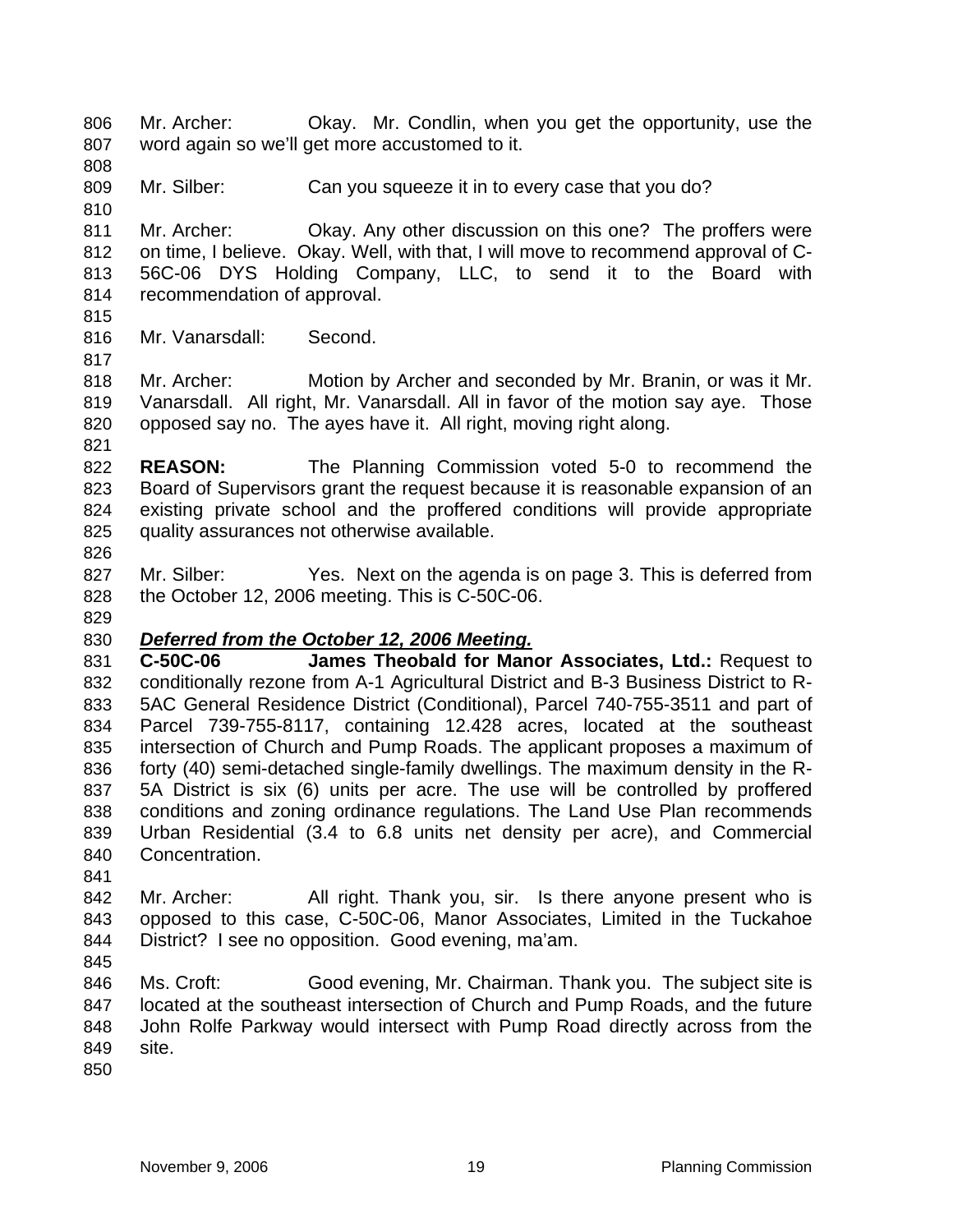The parcel is currently undeveloped and abuts the Lake Loreine and Laura Lea Estates subdivisions. The applicant is requesting R-5AC General Residence District (Conditional) zoning to develop the property as a gated community of 40 semi-detached single-family dwellings. The applicant has submitted proffers that include a site plan and elevation drawings for the dwellings and detached garages. 851 852 853 854 855 856

857 858 859 860 861 The plan indicates dwelling units would be semi-detached and would each have a 2 car detached garage. A masonry wall would be provided along Church and Pump Roads. A 25' landscaped area would be provided along the property's perimeter, and sidewalks would be provided along both sides of internal streets. No more than 60 percent of the site would be covered by buildings, driveways, and parking areas.

862

863 864 865 866 867 The plan and proffers also indicate a wooden stockade fence or wrought-iron style fence 6 feet in height would be located along the existing single-family neighborhoods. Staff notes the fence would be more consistent with the highquality, low-maintenance characteristics of the overall proposal if more durable and higher-quality materials were used rather than wood.

868

869 870 871 872 Elevation drawings have been proffered as well as a minimum of 2,700 square feet of finished floor area for each dwelling. At least 60 percent of all exteriors would be brick or stone. A sound coefficient rating of 55 would be provided between attached dwellings.

873

874 875 876 Revised proffers, which were just distributed, are generally housekeeping issues and would require any BMP to be underground and requires restrictive covenants and a Homeowners' Association.

877

878 879 880 881 The property is located within the Church Road and Pump Road Intersection Special Strategy area, which recommends the area be developed with Urban Residential uses, utilizing common areas, enhanced entryways, sidewalks, and varying rooflines and heights.

882

883 884 885 886 887 888 889 The proposed residential use and approximate density of 3.2 units per acre are consistent with these recommendations. The proposal would not adversely affect the adjoining area if developed as proposed, and the proffered conditions would provide appropriate quality assurances not otherwise available. Therefore, staff supports this request. Staff does note the proposal could be strengthened and enhanced by committing to sufficient usable garage space and higher-quality fencing materials.

890

891 892 893 894 This concludes my presentation. While the proffer revisions were generally housekeeping issues, time limits do need to be waived. I would be happy to try to answer any questions. I believe the applicant is also here to answer questions.

895 896 Mr. Archer: Thank you, Ms. Croft. Are there questions from the Commission? Did you say the time limits did have to be waived on this?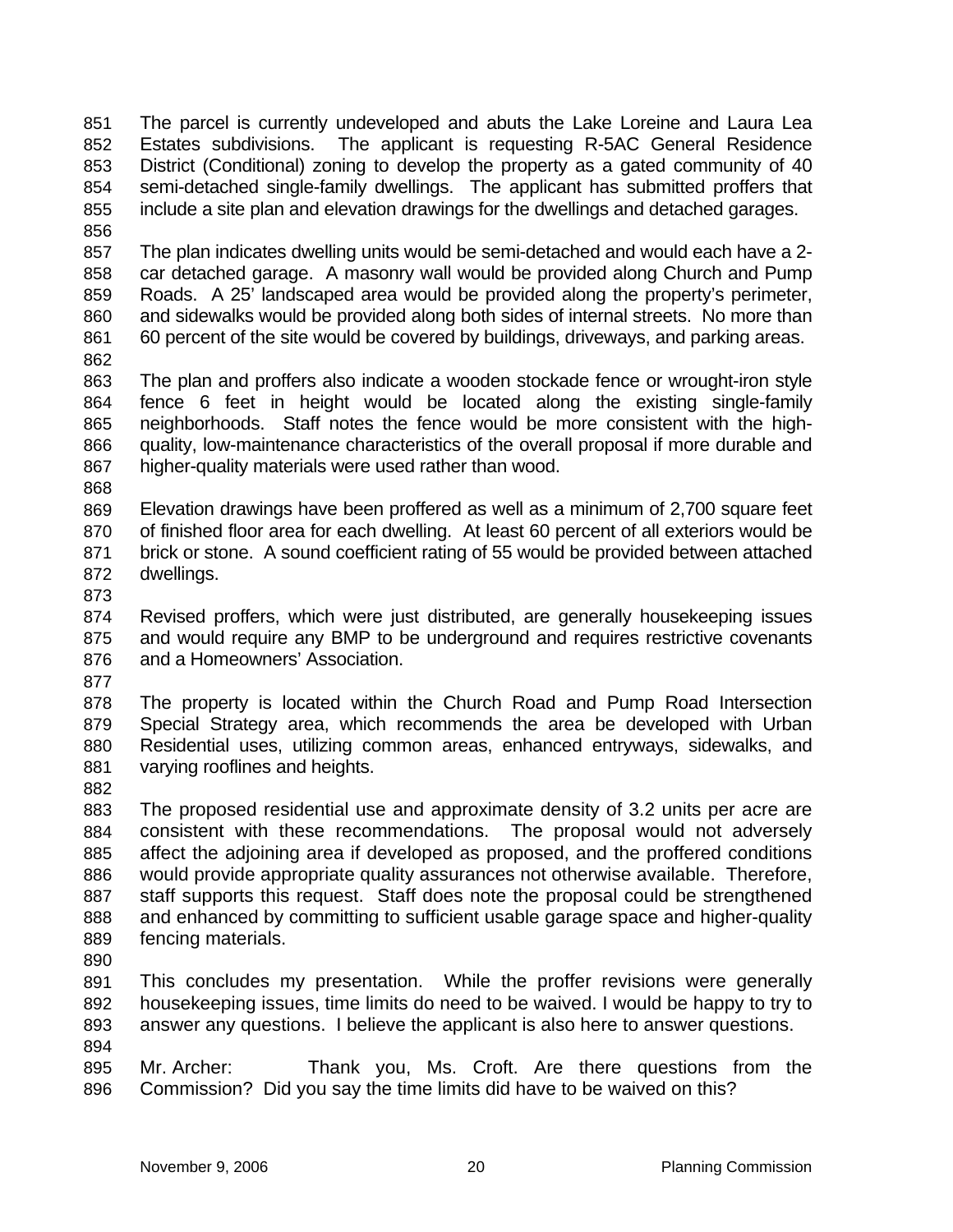897 898

899

Ms. Croft: Yes sir.

900 901 Mr. Archer: Thank you. No questions? Will the applicant come forward please? Good evening, Mr. Theobald.

902

903 904 905 906 907 908 909 Mr. Theobald: Good evening, Mr. Chairman, ladies and gentlemen. My name is Jim Theobald. I'm here this evening on behalf of the applicant. Mr. Settlage is here with us. I'm very pleased to introduce you to John Rolfe Square this evening. This particular site you may remember at the corner of Pump and Church Road was a site that was rather unceremoniously timbered a year or two ago. I think we've got a plan here that represents a very terrific and high quality use for this site.

910

911 912 913 914 915 916 917 918 919 920 921 This is your land use plan and shows the realignments of Pump and Church Road. I believe this may be the first case within this small area plan to come forward. We hope to bring you one for the other side of the road in two months; you deferred that case this evening. On this location, your plan, as Nathalie explained, was looking for a village concept for the whole area with common architectural themes and uniform lighting and signage, very high-end neighborhood type uses. Townhomes, condominiums, etc. Your density range in the plan is actually 3.4 to 6.8 units per acre. As she indicated, this is 3.2, so we're actually below the lower end of the suggested range, which frankly never happens to me. Lots of guidelines came with this plan that we've really tried to adhere to.

922

923 924 925 926 927 928 929 930 931 932 933 934 935 936 937 938 939 The plan that you see, this is a zero lot line, R-5A development, so these units basically share a common property line. It's a gated community. If you're familiar with a development that's called Oak Park, which is on Huguenot Road just south of the James River, you'll see a similar concept where the two garages basically come together and share this common line. This side of the garage goes with this unit and this side of the garage with this unit. Then in between these garages is a masonry wall on this side of the road. So, you create this façade using your wall and the back of your garages for a constant façade, and we'll show you a picture of that in a moment. So, working around the property, this entrance will align with John Rolfe Parkway. There will be a signal here. You see the paver features. Again, a gated community coming into a roundabout. Private streets within and this wall garage treatment all the way around to here. Along the back, we have a similar treatment. In between the garages over here, we have sort of a wooden box type of a fence treatment, six feet tall. A little softer look. But over on this side is a 25-foot buffer in between the existing property line and the homes in Lake Loreine and the backs of these garages, within which we've committed to do significant plantings.

940

941 942 This is a detail showing the entrance off of Pump Road and just have a little closer look when you look down on the garages and the wall and the plantings,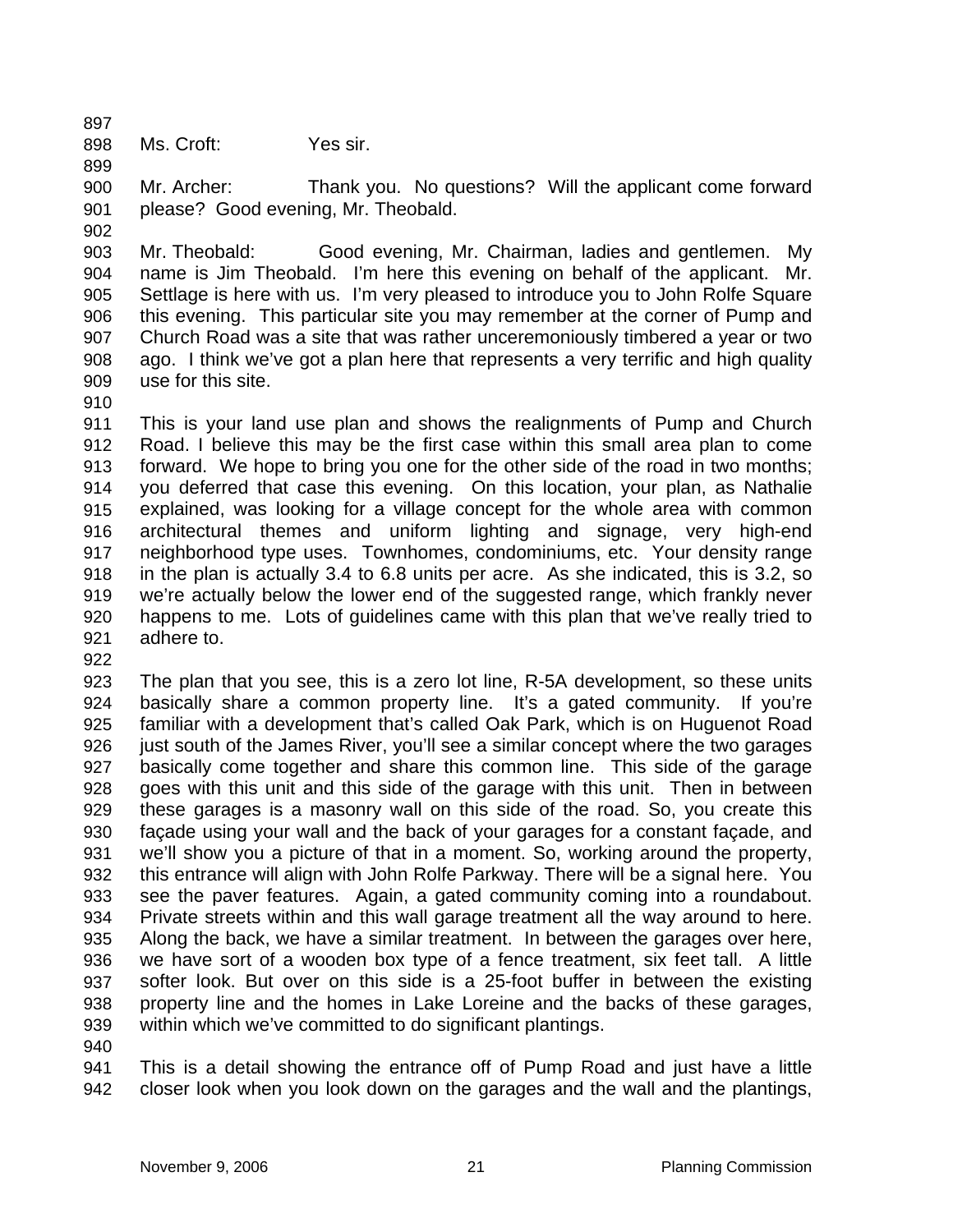and how it might look from a view line profile from Pump Road. It's really a unique design. 943 944

945

946 947 948 You've seen this is staff's presentation. This is the garage. We have designed architectural detail for the garages that provided side, fronts, and rear elevations throughout.

949

950 951 952 953 954 955 956 957 958 959 960 961 962 963 964 This product is designed to give sort of an old world European feel. Its streetscapes not unlike St. Albans in the West End. There are but 40 homes that have been proffered on this site. These homes are anticipated to start in the \$775,000 range in today's dollars. They are maintenance-free. It's a maintenance-free community. The proffers have been summarized for you but, again, we've got standards for tree plantings, for deciduous trees and flowering trees at the time of planting. Caliper sizes are of very significant size. Higgins and Gerstenmaier has prepared the landscape plan for us. Again, the fence, there's also a 25-foot buffer on that Laura Lea side of the property. We have reserved the ability to do either a wooden fence with a scalloped top or the wrought iron-appearing aluminum fence with plantings. We're not sure which is more appropriate, really, until we get onto the site and see what the vegetation is like. There's already two solid-board fences that neighbors own on that side and so we want to make sure that each is protected view-wise from the others. So, that will absolutely take care of itself.

965

966 967 968 969 970 971 972 973 974 975 976 What you have been shown this evening, all has been proffered; you don't have to guess. There's no more than 60% coverage. We will have a homeowners association with proffered conditions. Sixty percent brick or stone or a combination. Each unit has a two-car garage with limited height of streetlights to 12 feet to keep it very residential in scale. Again, this is a totally contained community. Any BMP would be underground and we have provided for pedestrian access. Sound suppression measures, limiting the hours of construction. This project we're very proud and pleased to bring to you. We've worked with Mrs. Jones and with Nathalie, and have met with neighbors and have had continuing dialogue with neighbors. We would very much appreciate your favorable recommendation of this. I'd be happy to answer any questions.

977

978 Mr. Archer: Thank you, sir. Are there questions from the Commission?

979 980

981 982 983 984 985 986 Mrs. Jones: I simply wanted to just say again that with all of the features of this community, we did have just the hanging loose end of the fence. I think your comments said on the record have at least gotten that to the point where we know we're going to have a fence that will be as high quality as this community is. What exactly it looks like, Mr. Gerstenmaier, will have to get a little better and I'll have to stop going to Williamsburg and we can get ourselves on the same page there.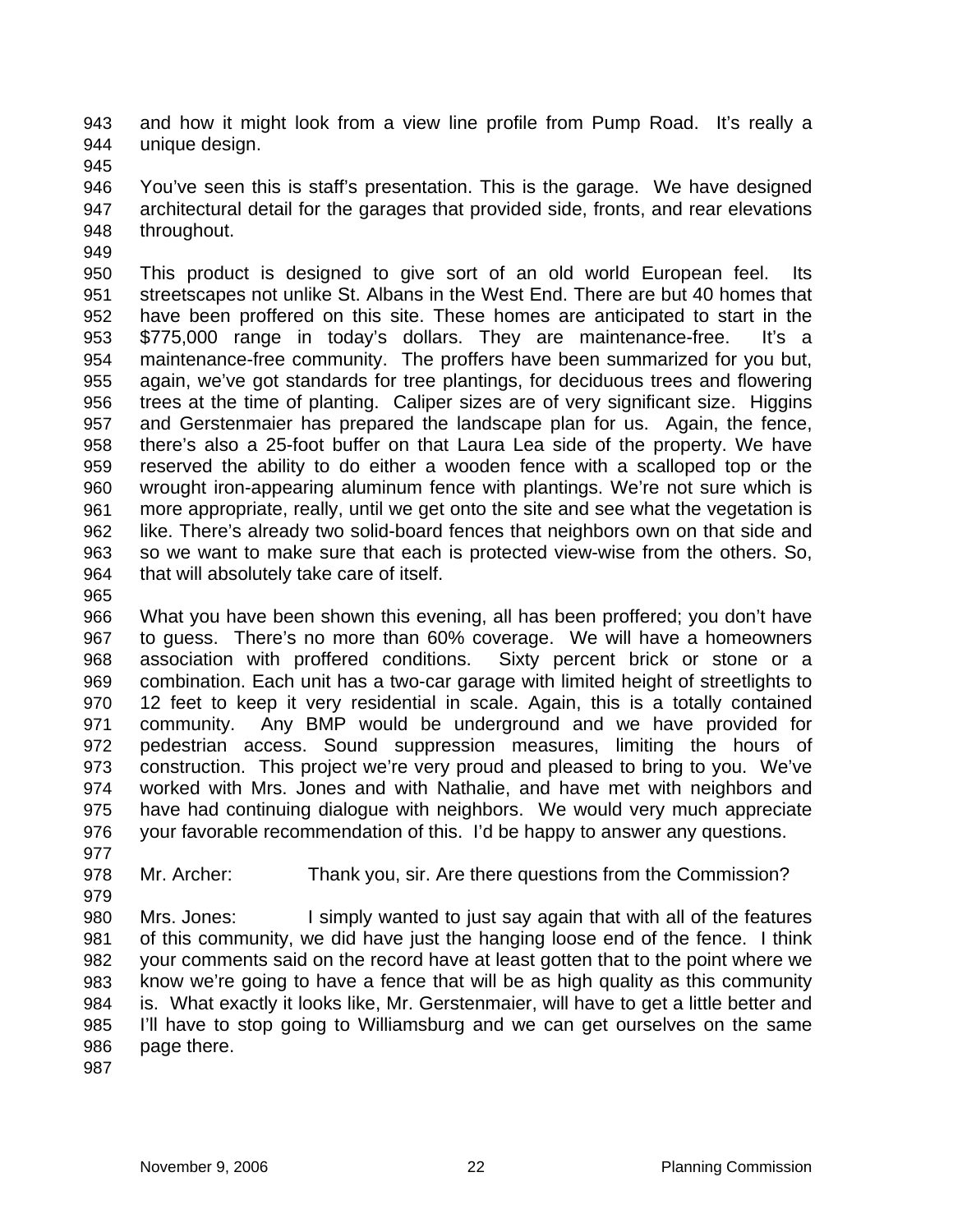Mr. Theobald: We do intend to provide you with a detail of that it proffered before the Board. 988 989

991 992 Mrs. Jones: Right. I know. I do thank you for that. Are there any other questions?

994 Mr. Archer: I think we're done, Mrs. Jones.

996 997 998 999 1000 1001 1002 1003 1004 1005 1006 1007 1008 1009 1010 Mrs. Jones: Well, I want to thank you for your presentation. I thought it was important to show the Commission the kind of community this was. This is our first foray into the area which comes under the Pump and Church Road Special Strategy Area. I think it's important that a tone be set. I think it's important that the quality be secure. I'm pleased with the community that you've envisioned here. There has been some history to this parcel. Fortunately or unfortunately, I wasn't involved in that, but I know that this has been well received by neighbors and I'm happy to see that, as evidenced by the fact that there is no opposition here tonight. I thank you for working with all of us to make this happen. I do hope that we will be able to see this set the tone for this intersection. It has a lot of merit and I hope it's very successful for you and your clients. With this, I certainly would like to recommend that case C-50C-06, Manor Associates, Ltd., be recommended for approval to the Board of Supervisors. I need to waive the time limits; should I do that first? I'm sorry.

1011 Mr. Archer: Do whichever way you want to do it.

1013 Mrs. Jones: I would like to move approval of this case.

1015 Mr. Archer: All right.

1017 Mr. Jernigan: Second.

1019 1020 1021 1022 Mr. Archer: Motion by Mrs. Jones and seconded by Mr. Jernigan to approve C-50C-06 and recommend it to the Board. All in favor say aye. Those opposed say no. The ayes have it. Then if we can have a motion on the time limits.

1024 1025 Mrs. Jones: While I do not like to waive time limits, in this case it could not be avoided. I would like to waive the time limits for this case, C-50C-06.

1026 1027

1028

1023

1012

1014

1016

1018

990

993

995

Mr. Jernigan: Second.

1029 1030 1031 Mr. Archer: Motion by Mrs. Jones and seconded by Mr. Jernigan. All in favor of the motion say aye. Those opposed say no. The ayes have it. Thank you, Mr. Theobald.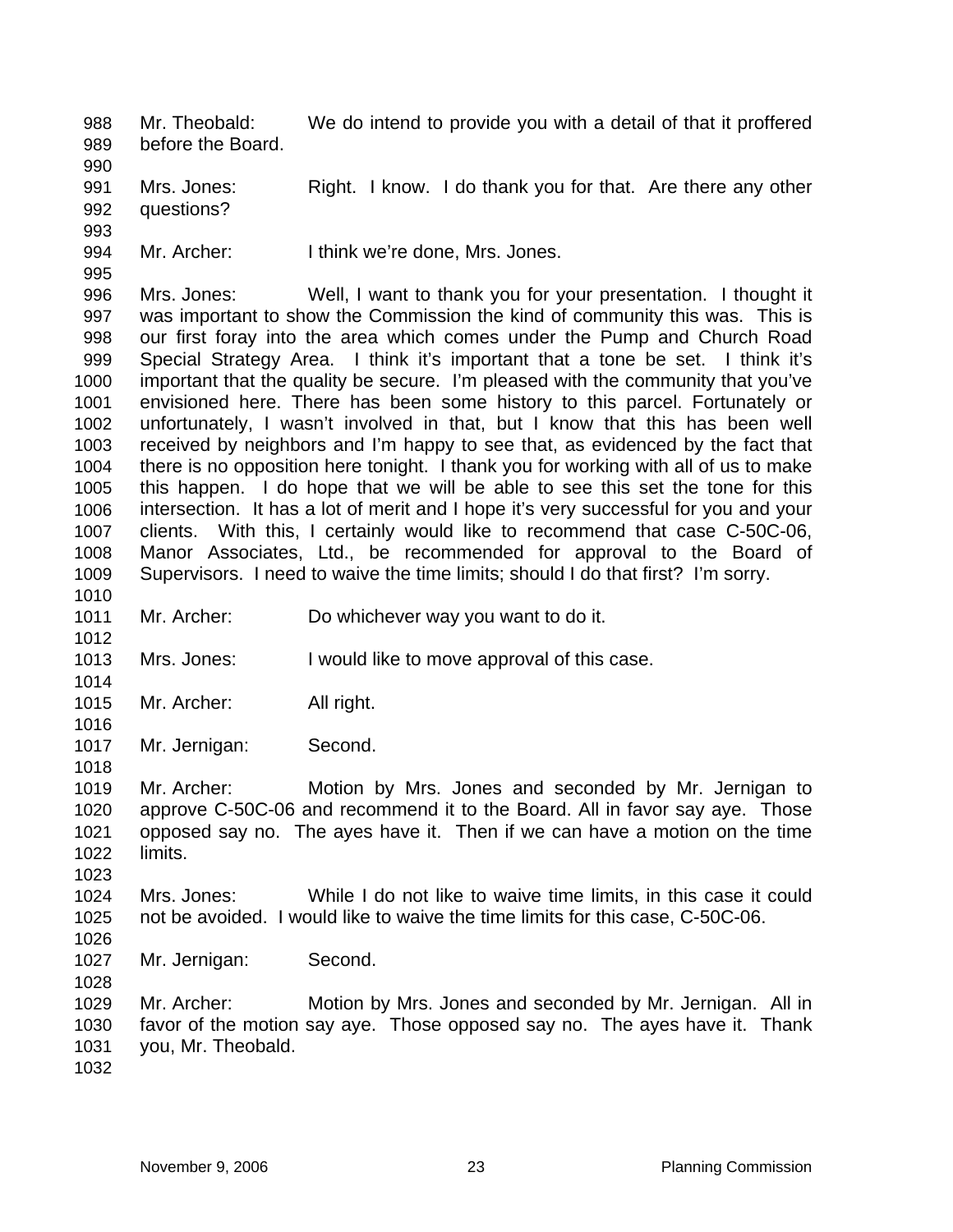**REASON:** The Planning Commission voted 5-0 to recommend the Board of Supervisors **grant** the request because it reflects the Land Use Plan 1033 and future use and zoning of the area, and the proffered conditions would provide for a higher quality of development than would otherwise be possible. 1034 1035 1036

1038 1039 Mr. Silber: The next request is on page 4. This was a case that was deferred from your October  $12<sup>th</sup>$  meeting. It's C-45C-06.

1040

1037

## 1041 *Deferred from the October 12, 2006 Meeting.*

1042 1043 1044 1045 1046 1047 1048 1049 1050 **C-45C-06 Caroline L. Nadal for Raj Jain:** Request to amend proffered conditions accepted with Rezoning Case C-10C-89, on part of Parcel 818-717- 5830, containing 3.071 acres, located between the north line of Audubon Drive and the southern terminus of International Trade Court. The applicant proposes to amend Proffer 6 to include hotels in the list of permitted uses and include additional proffers related to hotel uses. The applicant proposes an extendedstay hotel. The existing zoning is M-1C Light Industrial District (Conditional). The Land Use Plan recommends Planned Industry. The site is in the Airport Safety Overlay District and Enterprise Zone.

1052 1053 Mr. Archer: All right. Is there anyone present who is opposed to this case, C-45C-06? I see no opposition. Ms. Croft?

1054

1051

1055 1056 1057 1058 Ms. Croft: Thank you, Mr. Chairman. The applicant is proposing to amend proffer 6 accepted with zoning case C-10C-89, in order to permit hotel uses on a portion of the original site subject to that rezoning case. New proffers have also been added and are being distributed to you tonight.

1059

1060 1061 1062 1063 1064 1065 1066 1067 The original case rezoned about 18 acres from A-1 Agricultural to M-1C Light Industrial to permit industrial uses. The undeveloped site is located in the International Business Park. Industrial uses have been developed to the west and the north, and additional industrially zoned property is to the east. The site is governed by proffers accepted with rezoning case C-10C-89, which permitted the development of light industrial uses. Allowed uses were only those first permitted in the M-1 District and several other B-3 uses; however, hotel uses were not among those permitted.

1068

1069 1070 1071 1072 1073 1074 1075 The applicant is proposing to develop the property with an extended stay hotel. The revised conceptual plan and submitted proffers include a minimum setback of 85 feet from the northern property line for any hotel use in excess of 50 feet in height; buffers along the property's perimeter; no access from International Trade Court; masonry surrounds with opaque gates for trash receptacles; and a Phase I Archeological study would be conducted as recommended by the Recreation and Parks Department.

1076

1077 1078 Proffered elevations include exterior materials of brick or EFIS, a hipped roof with dimensional shingles, and a maximum building height of 65 feet. An entry sign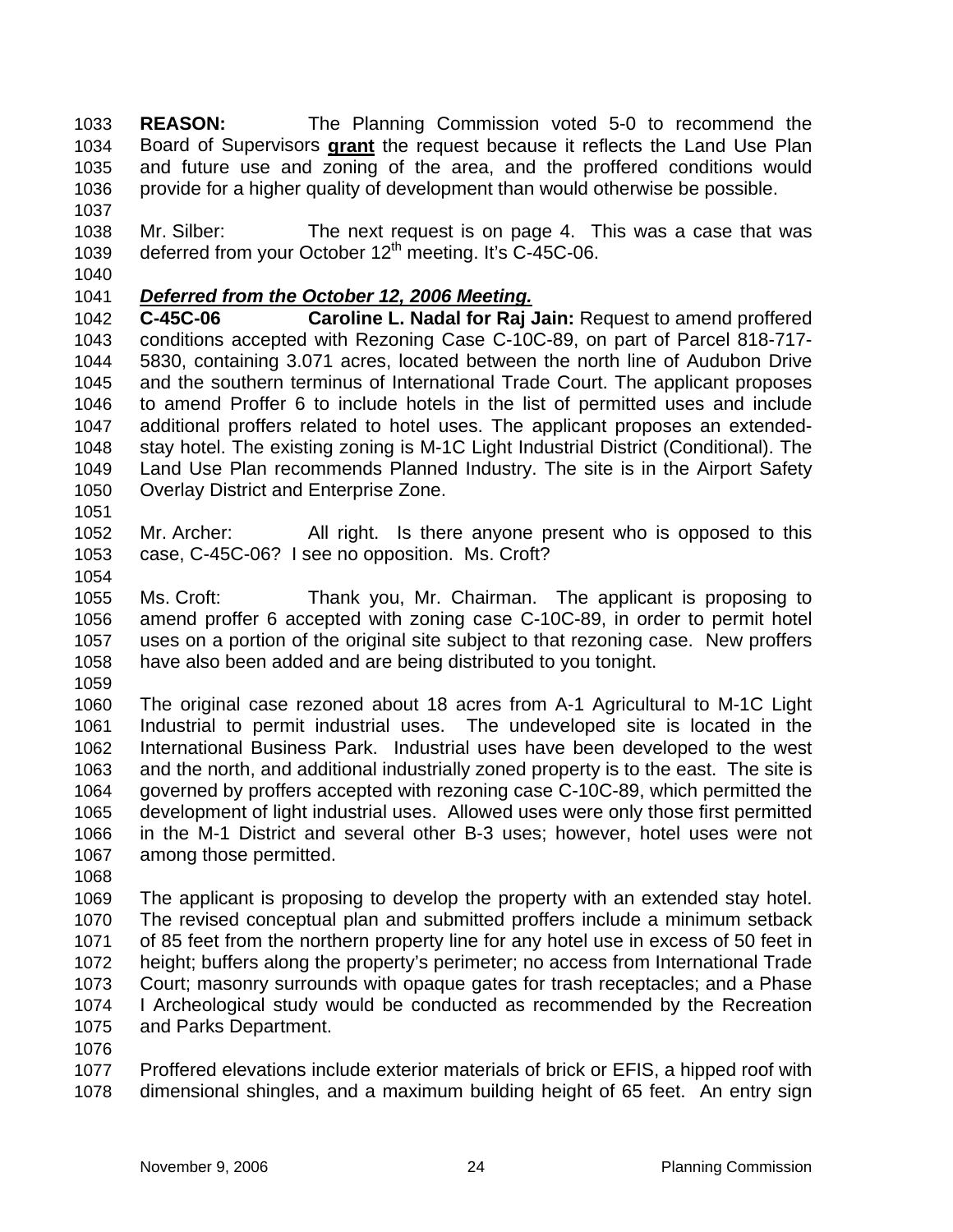detail has also been proffered. The sign would not be more than 8 feet in height and would have a brick base. Minor changes in proffered wording are needed. In Proffer 11, the words, "in height," should be added to clarify the indicated measurement, and Proffer 12 should also be clarified to remove the reference to "retail buildings and retail property." 1079 1080 1081 1082 1083

1084

1085 1086 1087 1088 1089 1090 1091 1092 1093 1094 The 2010 Land Use Plan recommends planned industry for the site, which is also designated a prime economic development site for industrial uses. This designation refers to sites that should be preserved for industrial uses and prevented from use by other types of developments. The proposed hotel use is not consistent with the Land Use Plan recommendation or the Prime Economic Development designation and could preclude further industrial development or expansion of existing industrial uses surrounding the site. However, such a use may be acceptable if it provides support and enhancement to the surrounding industrial development and if it is provided in a high-quality and coordinated manner.

1095

1096 1097 1098 1099 1100 1101 1102 The property is also located within the Enterprise Zone. One of the specific goals of the Zone is to enhance the appearance of the corridor to potential customers, businesses, and residents. To enhance the appearance of this proposal as recommended, the applicant could consider increasing articulation along the façade and rooflines by incorporating bump-outs, dormers, variations in heights and materials. Lower maintenance and higher quality materials such as brick could be considered for the primary façade material.

1103

1104 1105 1106 1107 1108 The applicant has submitted revised proffers just prior to this meeting with four dormers and a partial brick façade, which are not shown on the elevations, as I'm aware. However, given the time these proffers were received, staff has not really had much time to review them. We do note that previous comments on Proffers 11 and 12, as described, have not been addressed.

1109

1110 1111 1112 1113 Staff recognizes the importance of quality development on this site, based on its location and designations, and feels the proposal could be improved to better reflect the quality desired for the property if a deviation from the Land Use Plan is warranted. The time limits do need to be waived.

1114

1115 1116 That concludes my presentation. I'd be happy to try to answer questions. The applicant is also here tonight.

1117

1118 1119 Mr. Archer: All right, Ms. Croft, thank you. Are there questions from the Commission for Ms. Croft?

1120

1121 1122 1123 Mr. Jernigan: Nathalie, prior to the meeting, Ms. Nadal did give you the elevations and it shows on there where the additional brick would be on the bump-outs.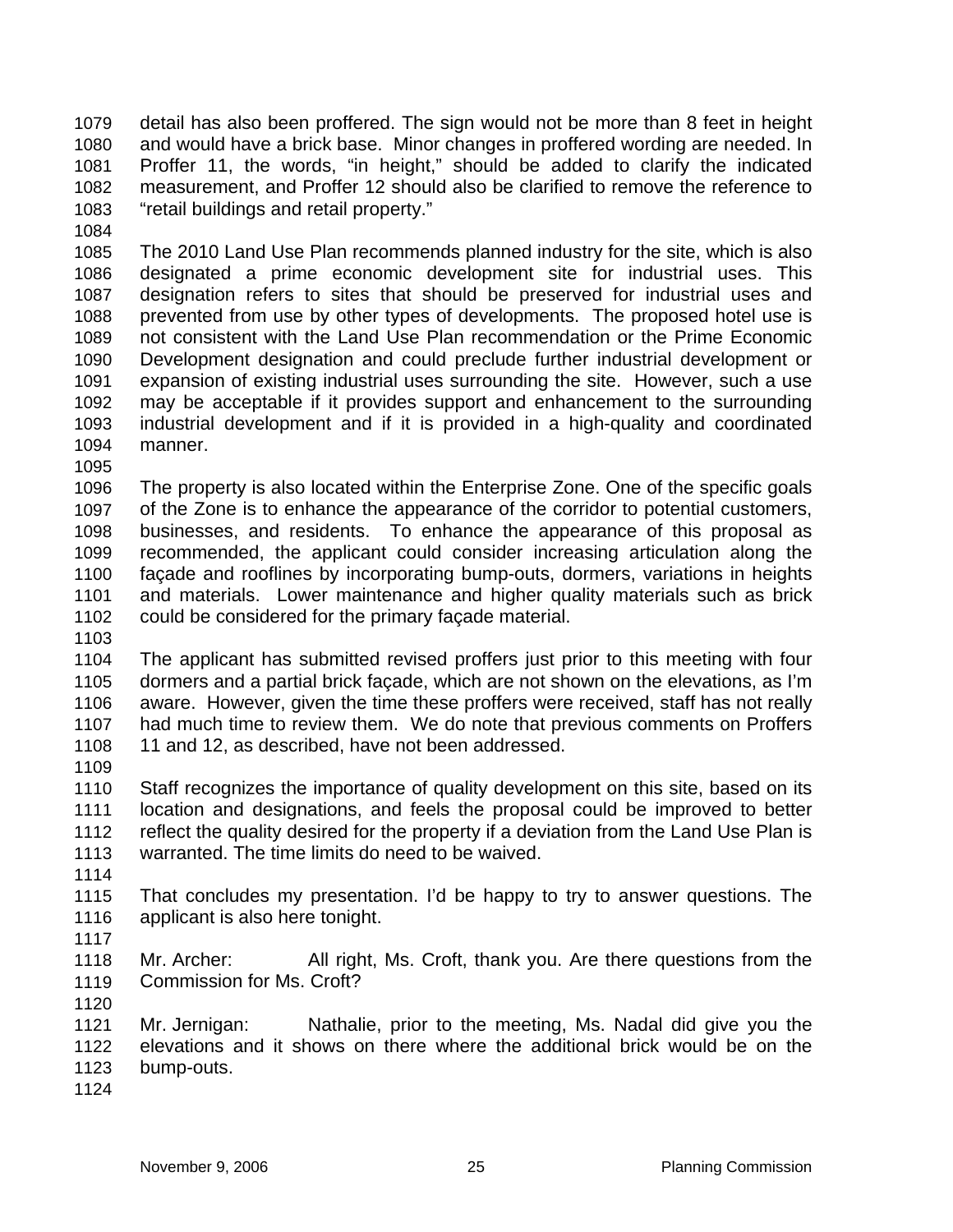Ms. Croft: Yes sir. Elevations were e-mailed to me either yesterday evening or this morning, which show hatching. Let me see if I can pull that up for you. I'm not sure we have that one. Can we put it up on the screen, the one they just gave us? Here we go. The original one was received this morning. I believe additional ones have been received tonight. 1125 1126 1127 1128 1129 1130 1131 1132 1133 1134 1135 1136 1137 1138 1139 1140 1141 1142 1143 1144 1145 1146 1147 1148 1149 1150 1151 1152 1153 1154 1155 1156 1157 1158 1159 1160 1161 1162 1163 1164 1165 1166 1167 1168 1169 1170 Mr. Jernigan: So, we have additional brick on the bump-outs and through the center court, through the apex of the front of the building. Mr. Silber: Mr. Jernigan, the elevations that were just on the screen are not the ones the Commission's considering. What's been given to us tonight is what — Mr. Jernigan: Mr. Secretary, this was finally cleared up this evening. We had been discussing this for a few days, but the applicant is willing to put the brick as shown in the diagonal areas and along the front of the building. The roof was changed to dimensional shingles and not less than four dormers would be on the front façade, on the front portion of the roof. Mr. Silber: So, the elevation that they've given us tonight — Mr. Jernigan: They will have to have elevations changed and have those ready for the Board of Supervisors before that case goes to that. Mr. Silber: Has the County attorney seen these proffers? Ms. Croft: No sir, he has not. Mr. Silber: The reference is still in here to the retail use? Ms. Croft: Yes sir. Proffers 11 and 12 in the packets that should have just been delivered to you. Mr. Silber: Is that just an oversight or is that — Ms. Croft: It was mentioned in the staff report and to the applicant; however, it has not yet been addressed. Mr. Silber: Okay. I guess my concern, Mr. Jernigan, it sounds like you're working on this case and it's come a long way and you're satisfied with some of the major aspects, it's just when proffers are coming in this late  $-1$ haven't had a chance to see these. These are new proffers from yesterday, I guess. Ms. Croft: These proffers were received tonight.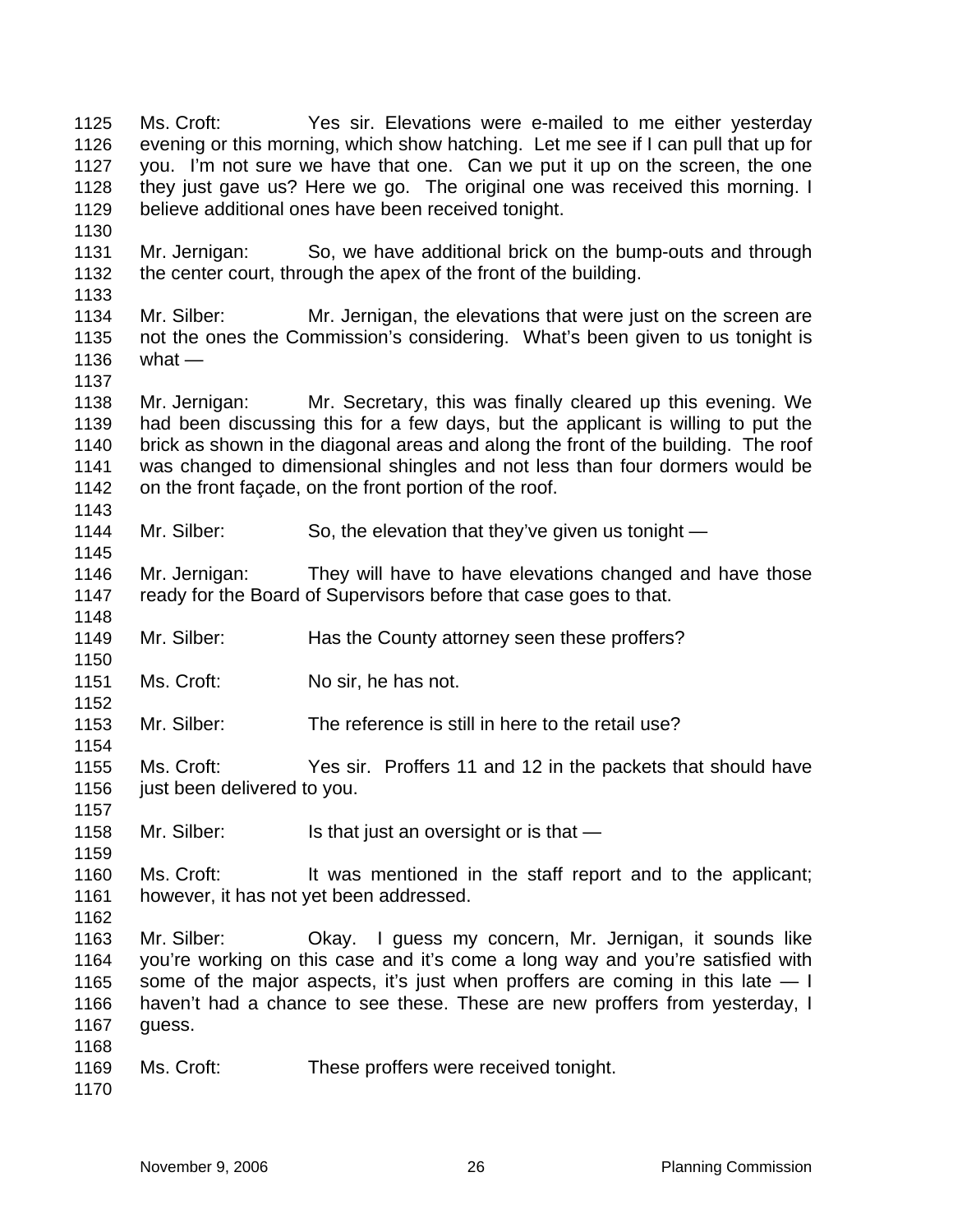| 1171<br>1172                                                         | Mr. Jernigan:                           | This evening.                                                                                                                                                                                                                                                                                                                                                                                                                                                                                                                                                       |
|----------------------------------------------------------------------|-----------------------------------------|---------------------------------------------------------------------------------------------------------------------------------------------------------------------------------------------------------------------------------------------------------------------------------------------------------------------------------------------------------------------------------------------------------------------------------------------------------------------------------------------------------------------------------------------------------------------|
| 1173                                                                 | Mr. Silber:                             | It still has reference to retail buildings in here.                                                                                                                                                                                                                                                                                                                                                                                                                                                                                                                 |
| 1174<br>1175                                                         | Ms. Croft:                              | Number 12, I believe, has that one.                                                                                                                                                                                                                                                                                                                                                                                                                                                                                                                                 |
| 1176<br>1177                                                         | Mr. Jernigan:                           | Number 12 on the handout?                                                                                                                                                                                                                                                                                                                                                                                                                                                                                                                                           |
| 1178<br>1179<br>1180                                                 | Ms. Croft:                              | Yes sir. Under "Trash Receptacle" yes. It notes they will be<br>compatible with architectural design of retail buildings.                                                                                                                                                                                                                                                                                                                                                                                                                                           |
| 1181<br>1182<br>1183                                                 | Mr. Jernigan:                           | Okay.                                                                                                                                                                                                                                                                                                                                                                                                                                                                                                                                                               |
| 1184<br>1185                                                         | Mr. Silber:                             | Okay. Thank you.                                                                                                                                                                                                                                                                                                                                                                                                                                                                                                                                                    |
| 1186<br>1187<br>1188                                                 | Mr. Jernigan:<br>Silber?                | I don't know about this. How can we change that, Mr.                                                                                                                                                                                                                                                                                                                                                                                                                                                                                                                |
| 1189<br>1190                                                         | Mr. Silber:                             | Well, I think they can change it $-$                                                                                                                                                                                                                                                                                                                                                                                                                                                                                                                                |
| 1191<br>1192                                                         | [ People talking off-mike.]             |                                                                                                                                                                                                                                                                                                                                                                                                                                                                                                                                                                     |
| 1193<br>1194                                                         | Mr. Silber:                             | We have the file here so it can be addressed here in the file.                                                                                                                                                                                                                                                                                                                                                                                                                                                                                                      |
| 1195<br>1196<br>1197<br>1198<br>1199                                 | questions for Ms. Croft.                | Mr. Jernigan: Mr. Silber, I'm satisfied with what we have right now, if we<br>can clear this up. As I told them, they do have to have architectural drawings<br>before they send it to the Board. This is what we discussed about a week and a<br>half ago. We just got it to the point that it is what it is. I don't have any more                                                                                                                                                                                                                                |
| 1200<br>1201<br>1202                                                 | Mr. Archer:                             | We don't need to hear from the applicant?                                                                                                                                                                                                                                                                                                                                                                                                                                                                                                                           |
| 1203<br>1204                                                         | Mr. Jernigan:                           | Yes sir, please.                                                                                                                                                                                                                                                                                                                                                                                                                                                                                                                                                    |
| 1205<br>1206                                                         | Mr. Archer:                             | Okay. Will you come forward, please?                                                                                                                                                                                                                                                                                                                                                                                                                                                                                                                                |
| 1207<br>1208<br>1209<br>1210<br>1211<br>1212<br>1213<br>1214<br>1215 | Ms. Nadal:<br>desired use for the area. | Good evening, Mr. Chairman, Commissioners. My name is<br>Caroline Nadal. I'm with Hirschler Fleischer and I'm here on behalf of Raj and<br>Akil Jain. They are with Landmark Hotel Groups and they're here with us tonight.<br>I do want to point out that there were some last-minute decisions made with<br>respect to relatively recent requests and the developer needed to make some<br>decisions with respect to economics. That said, I would like to just give you a<br>quick overview of this and to point out to you why this is an appropriate use and a |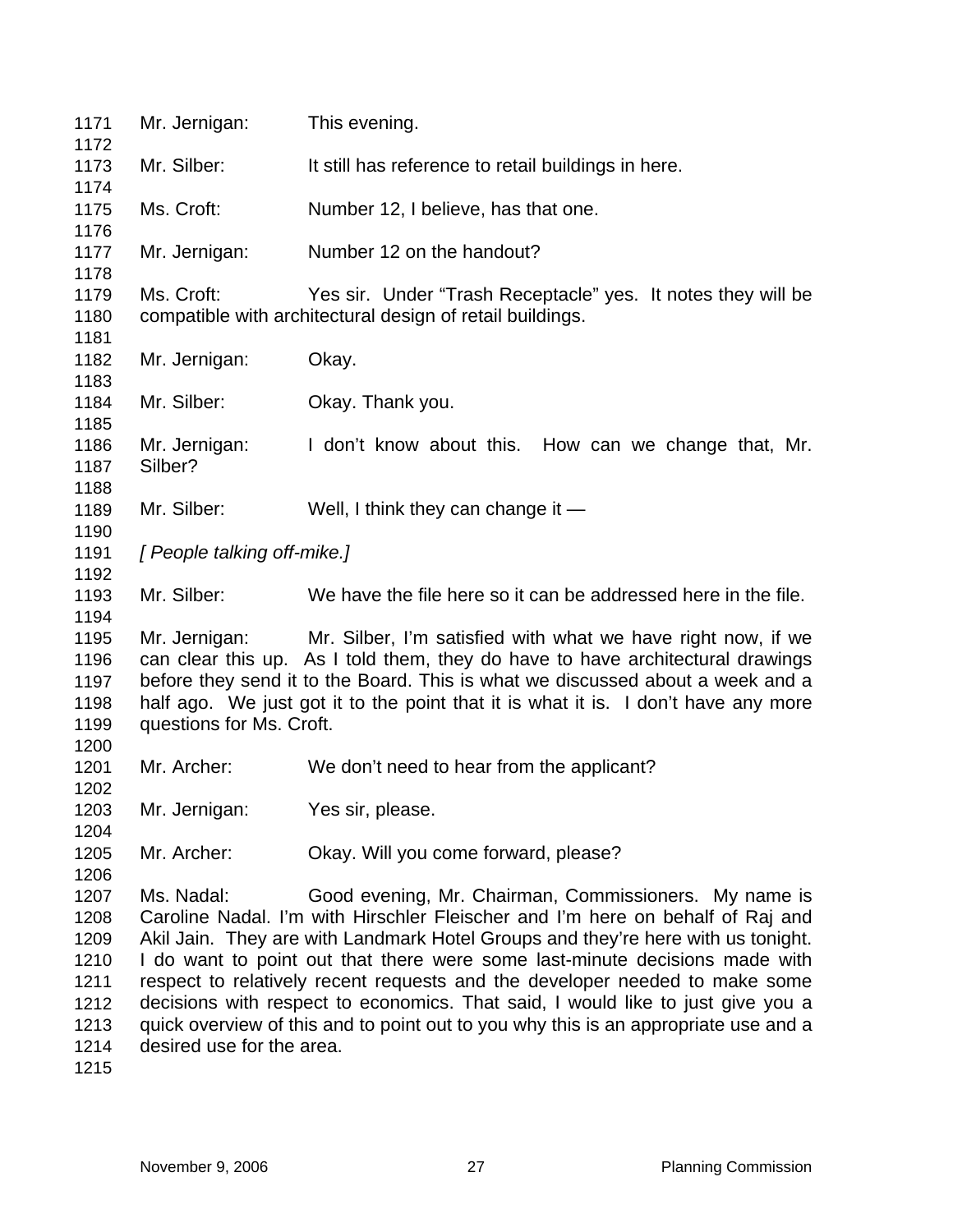As Ms. Croft mentioned, this is in an industrial park, the International Business Park. It's actually sat vacant since it was zoned in '89. I do want to point out a couple of things about the surrounding property. These parcels are located within the industrial park. While it is the Land Use Plan to encourage industrial development in this area, there's not a whole lot of it going on. I think you all probably know that the J. W. Fergusson plant shut down in September. This is a Wella-owned property that is not operational. Alfa-Laval is here and they are operational, and this is the Frito Lay distribution plant. EMR is a small parts shop that is located here and they are operational. My point being that out of five properties here with structures on them, there are only three that are operational. There's not been a whole lot of demand out there for industrial use. 1216 1217 1218 1219 1220 1221 1222 1223 1224 1225 1226

1227

1228 1229 1230 1231 1232 1233 This is located in an Economic Development Area in an Enterprise Zone, so a high quality hotel is certainly an appropriate use for the reason that there is not a great demand for industrial use, but also there's so much commercial development going on in this area. As you all know, we have a bunch of hotels up towards the airport, and then the shops at White Oak are coming in as well.

1234 1235 1236 1237 1238 1239 1240 We have given, albeit some of them at that last minute, proffers to ensure that we're going to have a very high quality development. I'll show you a picture in just a couple minutes of some of the hotels in the area. I think that with the type of hotel and the architecture that we're giving here, this hotel, which is proposed to be a Candlewood Suites, it's an extended stay hotel, is going to be of much higher quality, significant higher quality than the hotels that are already located points of a mile down the road.

1241

1242 1243 1244 1245 1246 1247 1248 1249 1250 1251 1252 Some of these things Ms. Croft has gone through; I won't go through them again. We are, as requested, doing the dimensional shingles on the roof, which I think will enhance the appearance of the roof, as well as making sure that it is hipped all the way around. We will place four dormers with windows to enhance the appearance of the roof. We've also recently agreed to plant our buffers to a transitional buffer ten. We're going to also put brick around the exterior of the sign to enhance the appearance of that. We've agreed to do a Phase 1 archeological study. Also, we've agreed to make sure we screen all air conditioning, and especially make sure that the exterior grills for the interior air conditioning units servicing the room blend in and complement the design and the color of the hotel.

1253

1254 1255 1256 1257 1258 1259 1260 1261 One of the things I do want to note in this is we have limited access to the International Trade Court, to Audubon Drive. The reason is that was based on a specific request of the adjacent property owner, Mr. Overton with EMR. We worked with EMR, the property owner, and I've spoken with the property over here for the J. W. Fergusson plant. We have added a number of proffers to give them assurances that we are not going to diminish their operations. We have received the support of both of those adjacent landowners. So, we're not facing any opposition from any adjacent landowner.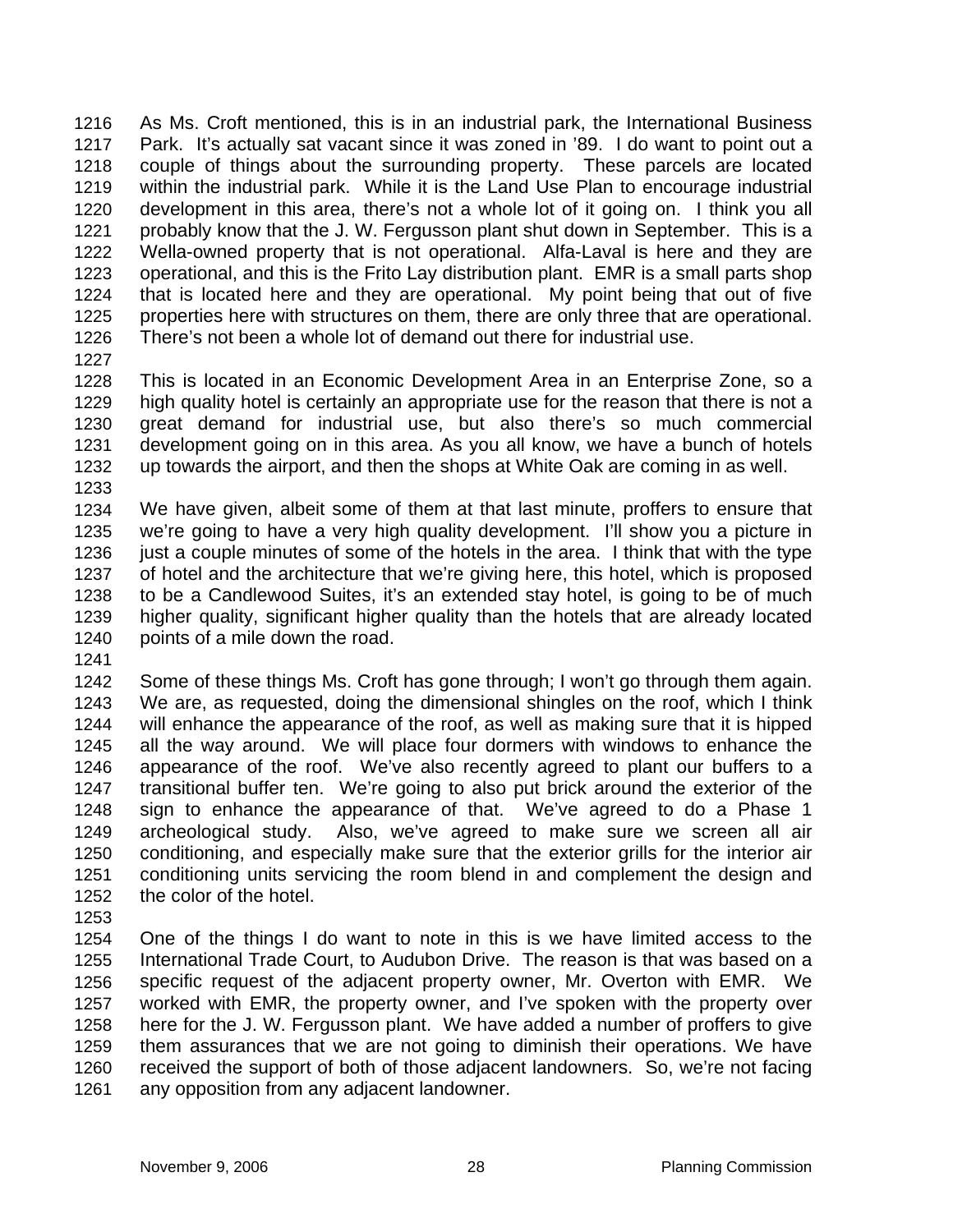1263 1264 1265 1266 1267 1268 I've got clearer pictures for you that we submitted tonight just to show you where the brick is going to be. The dormers will be placed up here with windows. So, they'll be two and two with a significant amount of brick. This is the sign with brick around the base. Just a couple of pictures of the interior to show you that it's going to be really a high quality hotel. An extended-stay that will have a kitchen area. They're proposing about 114 units.

1269

1262

1270 1271 1272 1273 1274 1275 1276 1277 1278 1279 Let me just point out one other thing that I mentioned before and that is that the surrounding hotels really aren't going to — the quality that we're going to give on this piece of property is going to far surpass the quality that you already have in the area. This motel is probably the lowest in the price points of the closest hotels. There's some brick incorporation, but there's also a good bit of vinyl. This is the Wingate and it's all EIFS with some stone around the base. Then finally, this is the Homewood Suites, an extended stay, and you can see by looking at this that there's considerable EIFS. No brick in the Wingate and the Homewood Suites. So, I think that we're really enhancing the appearance of this building and going above and beyond what's in the existing area.

- 1281 1282 1283 With that, I ask that you send this to the Board of Supervisors with a recommendation of approval. I also ask that you waive the time limits on the proffers. Thank you.
- 1284

1286

1288

1292

1280

- 1285 Mr. Archer: Thank you, Ms. Nadal. Are there questions?
- 1287 Mr. Vanarsdall: Under the windows, is that the air conditioning?

1289 1290 1291 Ms. Nadal: Those are the vents. Let me flip back up to those pictures. Yeah, those are air conditioner vents there. If you look at the other hotels, they all have venting that they need to have for their interior air conditioners.

- 1293 1294 1295 Mr. Jernigan: I believe in our meeting the other day, wasn't there some change or redesign in that to where they didn't stick out as far. What was said in the meeting?
- 1296

1297 1298 1299 1300 1301 Ms. Nadal: Well, in the meeting the other day, we talked about insuring that they are maintained internally. I think what you're seeing there are the grill vents. They are maintained internally. We have proffered that they will be. That's my recollection from the meeting. I think there was a concern at the meeting that that proffer hadn't been included, so we included it.

1302

1303 1304 1305 1306 1307 Mr. Jernigan: Okay. I'll say one thing. The other hotels that were there, that property was zoned in 1989. So, with our constant trying to upgrade the way we are, that's the reason that we require a little more today. I did check on that because when you mentioned that to me, I thought I'd do some background work and looking. It was 1989 that case came through. So, it's been 17 years.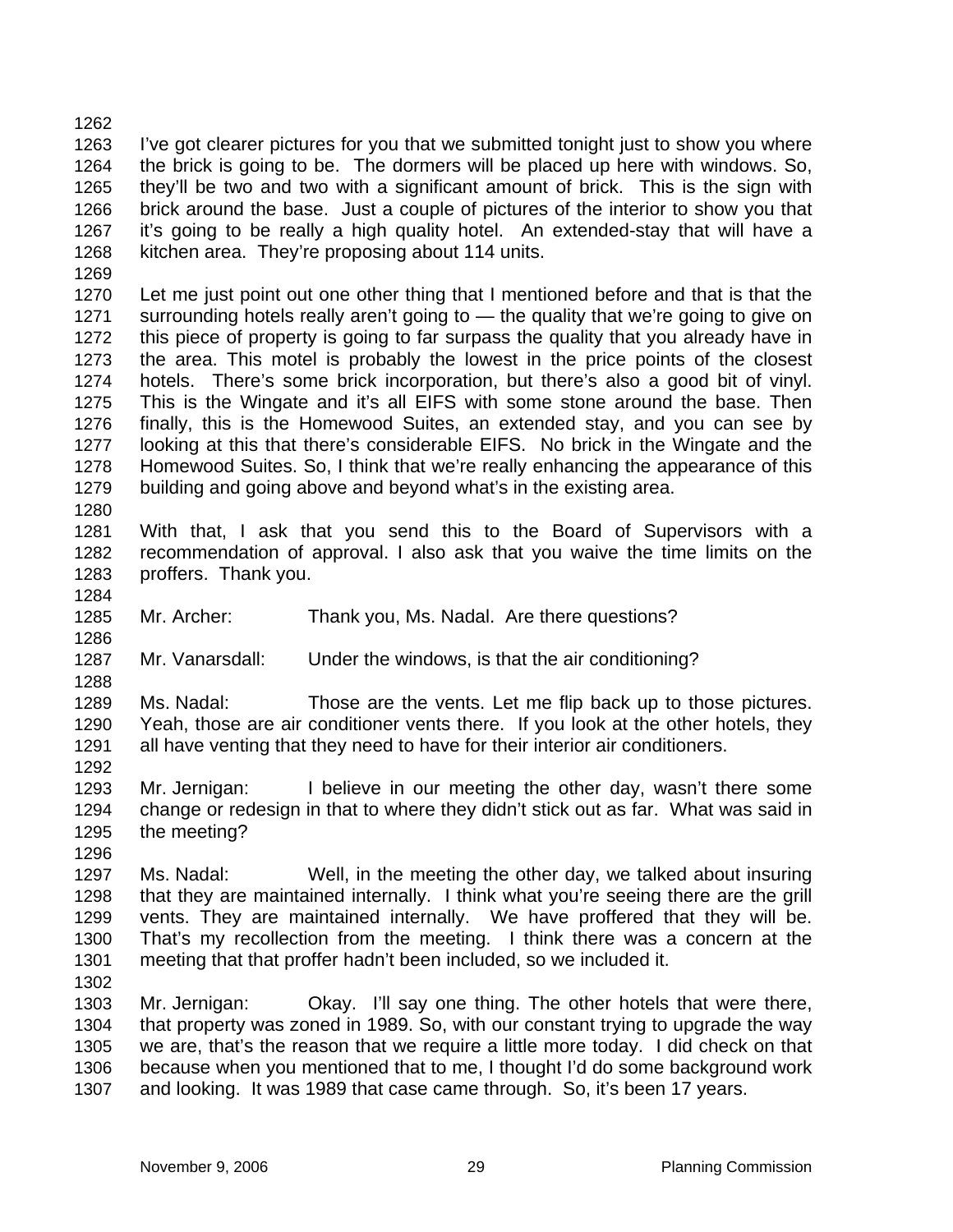1308 1309 1310 1311 1312 1313 1314 1315 1316 1317 1318 1319 1320 1321 1322 1323 1324 1325 1326 1327 1328 1329 1330 1331 1332 1333 1334 1335 1336 1337 1338 1339 1340 Ms. Nadal: Some of those hotels are relatively new in the last four or five years, but they were zoned — Mr. Jernigan: But the zoning case, it was approved in 1989. They were built at a later point, but the case actually came through in '89. Other than getting proffer #11 and 12 straight. Ms. Nadal: Yeah, we'll straighten those out. Not a problem. Mr. Jernigan: Just have them straight before they go to the Board. I'm all right, Mr. Chairman. Mr. Archer: All right. Ready for a motion. Mr. Jernigan: I'd like to waive the time limits on case C-45C-06, Raj Jain. Mr. Vanarsdall: Second. Mr. Archer: Motion by Mr. Jernigan and seconded by Mr. Vanarsdall to waive the time limits. All in favor say aye. Those opposed say no. The ayes have it. Mr. Jernigan: With that, Mr. Chairman, I will move for approval of C-45C-06, Raj Jain, to send to the Board of Supervisors for their approval. Mr. Vanarsdall: Second. Mr. Archer: Motion by Mr. Jernigan and seconded by Mr. Vanarsdall. All in favor of the motion say aye. Those opposed say no. The ayes have it, the motion carries. **REASON:** The Planning Commission voted 5-0 to recommend the Board of Supervisors **grant** the request because it was determined to be reasonable and it is not expected to adversely impact surrounding land uses in the area. 1341 1342 1343 1344 1345 1346 1347 1348 1349 1350 1351 1352 1353 Mr. Silber: This request on page 4 of your agenda is actually a companion case. The two cases that I would like to call together, C-60C-06 and C-63C-06. Both of these are in the Varina District. **C-60C-06 Andrew Condlin for Summit Investments, LLC:** Request to conditionally rezone from A-1 Agricultural District and R-3 One Family Residence District to B-3C Business District (Conditional), part of Parcel 816- 712-7520, containing 3.61 acres, located at the northeast intersection of S. Laburnum Avenue and Eubank Road. The applicant proposes hotel and retail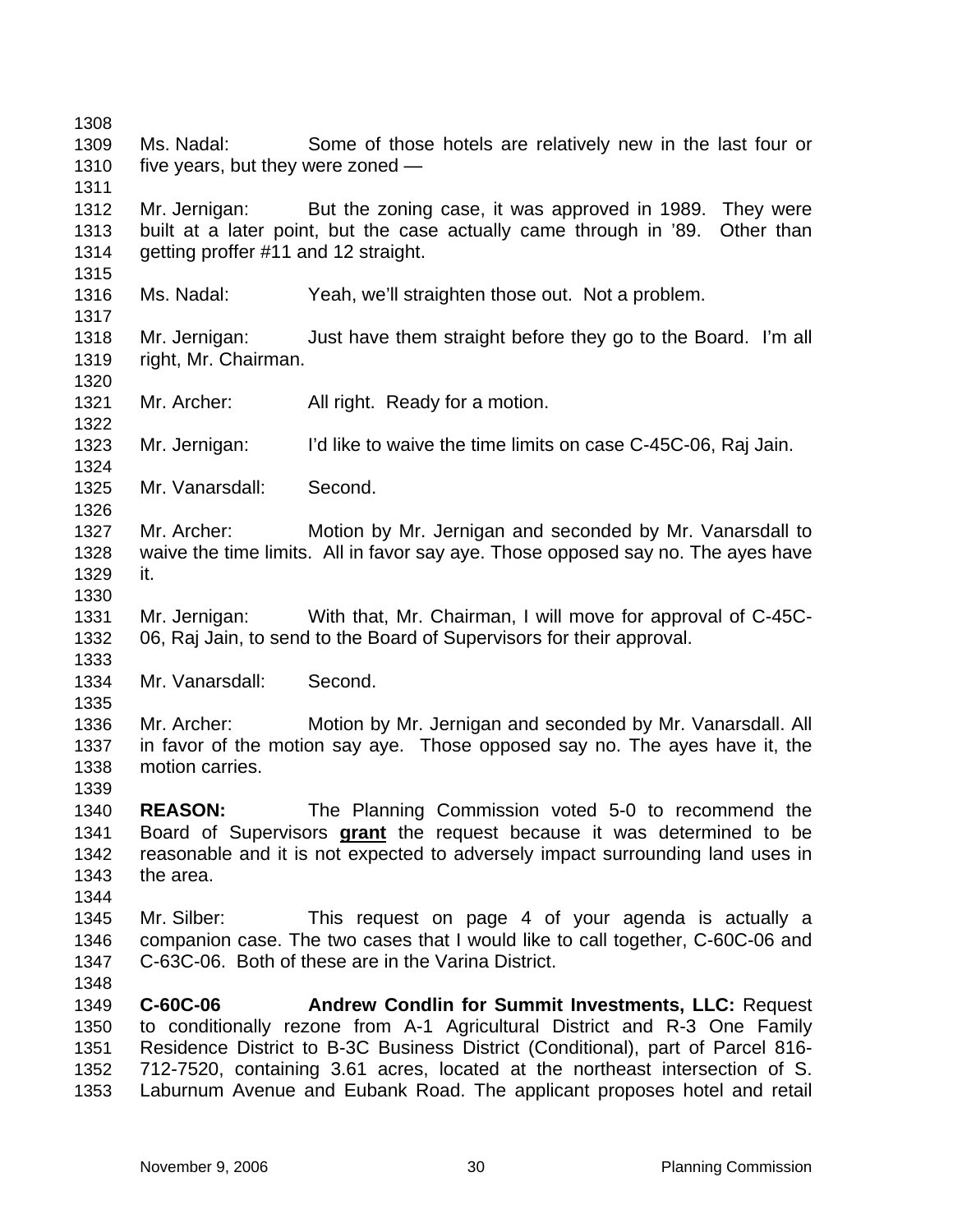uses. The uses will be controlled by zoning ordinance regulations and proffered conditions. The Land Use Plan recommends Office. The site is in the Airport Safety Overlay District. A portion of the site is in the Microwave Path Buffer. 1354 1355 1356

1358 1359 1360 1361 1362 1363 1364 1365 1366 1367 **C-63C-06 Andrew Condlin for Summit Investments, LLC:** Request to conditionally rezone from A-1 Agricultural District and R-3 One Family Residence District to B-3C Business District (Conditional), Parcels 816-711-8151, 817-711-0454 and -0712, 817-710-0397, and part of Parcel 816-712-7520 containing 7.85 acres, located at the southeast intersection of S. Laburnum Avenue and Eubank Road. The applicant proposes a hotel and retail uses. The uses will be controlled by zoning ordinance regulations and proffered conditions. The Land Use Plan recommends Suburban Residential 2, 2.4 to 3.4 units net density per acre, and Office. The site is in the Airport Safety Overlay District. A portion of the site is in the Microwave Path Buffer.

1368

1357

1369 1370 1371 1372 1373 Mr. Archer: All right. Thank you, Mr. Secretary. Is there anyone present who is opposed to either of these cases, C-60C-06 Andrew Condlin for Summit Investments, and C-63C-06? We do have opposition, one, two. We'll get to you. Thank you so much. All right.

- 1374 1375 1376 1377 1378 1379 1380 1381 Mr. Tyson: Thank you Mr. Chairman, members of the Commission, Ms. O'Bannon, Mr. Secretary. The applicant is proposing to rezone 11.46 acres from A-1, Agricultural and R-3, One Family Residence to permit development of unspecified retail uses on the east line of Laburnum Avenue, at its intersection with Eubank Road**.** The applicant originally intended to rezone the entire site B-3C, Business (Conditional), but has amended the application to rezone a portion of the property, nearest existing residential uses in the Robinwood Subdivision, B-2C, Business (Conditional)
- 1382
- 1383 1384 1385 The 2010 Land Use Plan recommends Office and SR-2, suburban residential land uses for the parcel. The proposed retail uses are not consistent with recommendations of the Plan.
- 1386

1387 1388 1389 1390 1391 1392 1393 1394 The subject properties are currently vacant and wooded. They are bisected by Eubank Road, which is a signalized intersection at Laburnum Avenue. Robin Road forms the eastern boundary of the site north of Eubank Road. It's unimproved south of Eubank and would have to be vacated by the Board of Supervisors. Nanny Road, which is parallel to Eubank Road is also unimproved and would have to be vacated. The applicant is encouraged to begin this process now, so that both processes are running on parallel tracks.

1395 1396 1397 1398 1399 1400 In an effort to mitigate potential impacts to the adjacent uses, the applicant has proffered the following: The applicant originally intended to construct an extended-stay hotel on the property; however, the application has been amended to prohibit such a use. The applicant has also proffered that a number of potentially incompatible uses would also be prohibited. Light fixtures would be a maximum of 25 feet in height on the B-3 portion of the site, and 20 feet in height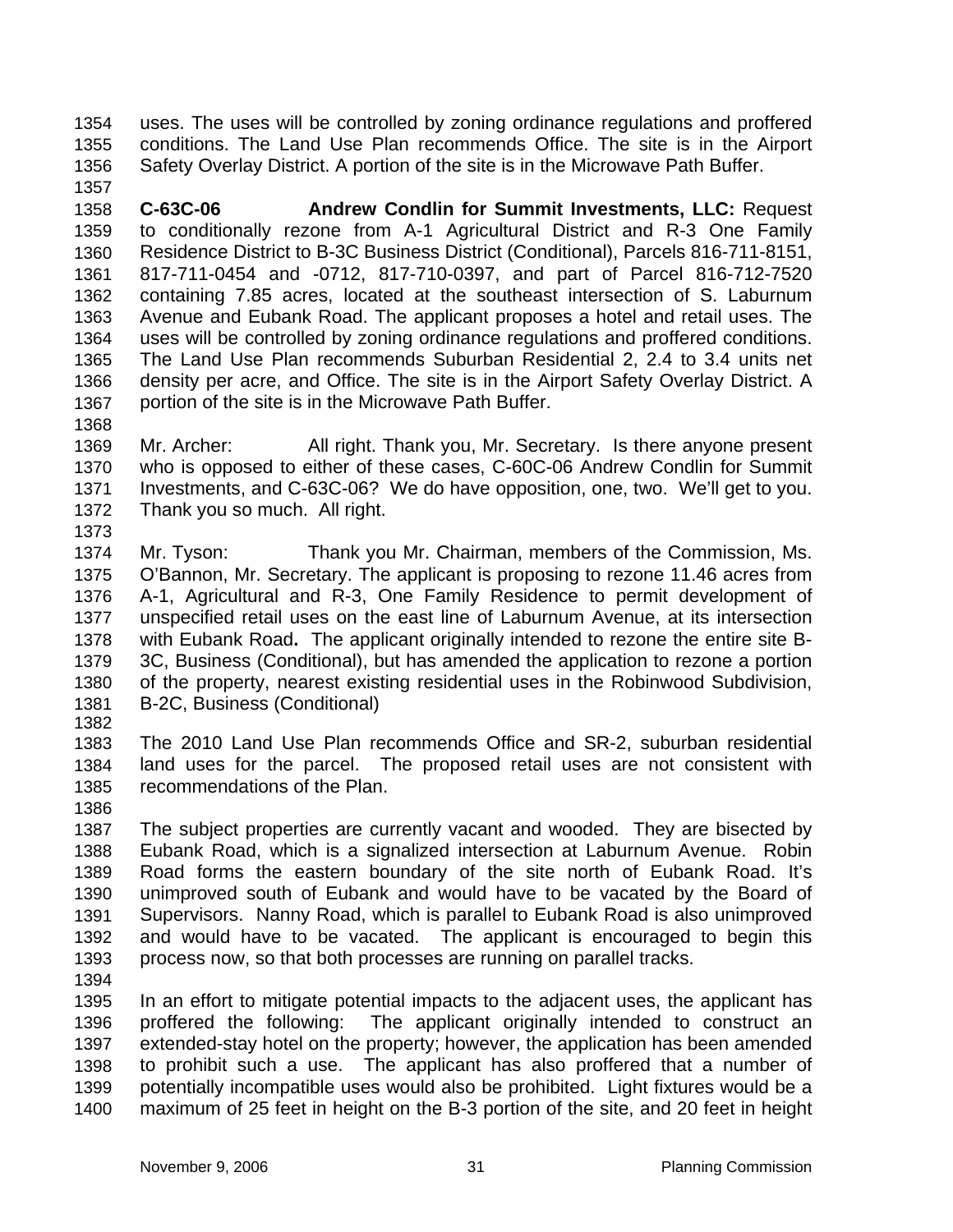on the B-2 portion of the site. Hours of operation for any uses would be as set forth in the B-2 district (6:00 a.m. to 12:00 a.m.) The applicant could apply for a PUP to permit extended hours. A unified sign package would be developed for the project. Any ground-mounted signs would be 10 feet in height and externally illuminated. 1401 1402 1403 1404 1405

1406

1407 1408 1409 1410 1411 1412 1413 1414 1415 1416 The applicant submitted this conceptual site plan, but it has not been proffered. A landscaped buffer 50' in width, along with a 6-foot white vinyl fence, has been proffered along the property line shared with the homes along the eastern boundary of the site, south of Eubank Road here. A 25-foot buffer is required by Code along the eastern boundary north of Eubank Road, and, if this case moves forward, staff recommends the applicant plant this to a transitional buffer 35 standard to offer increased protection to the Robinwood community. I believe actually the proffered conditions, which were submitted just as the meeting was beginning, have actually taken that into account and now do proffer that standard, that transitional buffer 35 standard.

1417

1418 1419 1420 1421 The applicant has proffered that any drive-thru uses would only be located on the Laburnum Avenue side of the site and not in the B-2 portions of the site, shown here. This conceptual plan again has not been proffered, but they are showing this portion of the site for a BMP or Best Management Practice.

1422

1423 1424 A community meeting was held by the applicant in August of 2006; however, neither staff nor the Planning Commissioner was able to attend.

1425

1426 1427 1428 1429 1430 1431 1432 1433 1434 1435 1436 As was pointed out in the staff report, neither the proposed use nor the requested zoning are supported by the Land Use Plan, and no perspective tenants have been positively identified at this time. The proposed uses represent an encroachment of commercial uses into the Robinwood subdivision and staff does not support the speculative request at this time. Should the PC choose to consider the application, staff would recommend deferral of the case pending a community meeting that can be attended by both staff and the Planning Commissioner, and would also recommend that the applicant continue the vacation process for Nanny and Robin Roads. The proffers submitted by the applicant would require a waiver of the time limits, if you choose to consider them.

1437

1438 1439 1440 That concludes my presentation. I'd be happy to answer any questions. The applicant's representative is here tonight and they'd be able to answer other questions for you.

1441

1442 1443 Mr. Archer: Thank you, Mr. Tyson. We do have opposition. Are there questions for Mr. Tyson from the Commission?

- 1445 Mr. Jernigan: I would like to hear from the applicant.
- 1446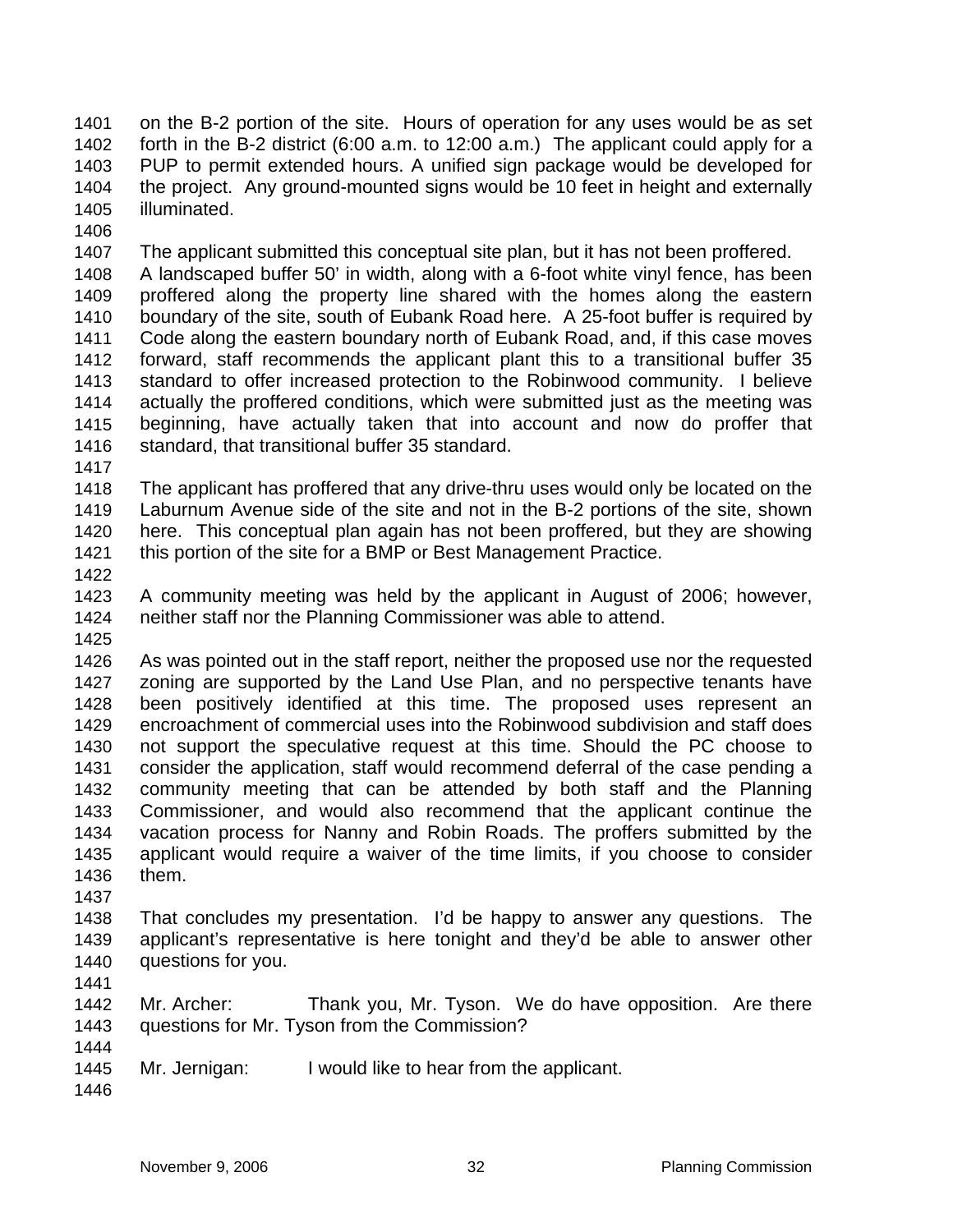1447 Mr. Archer: Good evening, again, Mr. Condlin.

1449 1450 1451 1452 1453 1454 1455 1456 1457 Mr. Condlin: Mr. Chairman, members of the Commission. I've got Mike Carol with me on behalf of Summit Investments. Bringing this case forward, when we first came in, looking at all the properties, I was, quite frankly, surprised to find that the Land Use Plan does call for office, particularly when you look at the surrounding zoning of being B-3, M-1 and 2C, with a lot of industrial and heavy commercial uses that go along with what you'd expect for B-3 and M-1 uses around it. It is surrounded by these heavy commercial zoning and uses. Quite frankly, we think it's consistent with the type of traffic that comes along Laburnum Road and Eubank and the traffic that it carries.

1458

1448

1459 1460 1461 1462 1463 1464 1465 1466 1467 1468 1469 1470 1471 1472 1473 1474 We did have a neighborhood meeting and we have been keeping in touch with the neighbors. We actually notified every single neighbor within this quadrant. As you can, the neighborhood is surrounded by M-1 on both sides throughout the area. In that meeting, we feel like as we talked about the potential uses, we talked about the property — this is a paper road, Robins Road here being a paper road, and Nanny Road also being a paper road to this point. The question became for the neighbors, "What do you envision and what would you like to see backing up to your homes?" Unequivocally, in our opinion, the answer came back, "Not residential." [Unintelligible] no townhouses or other attached products, and not even single-family. I can't say I was necessarily surprised by that, but the answer came back, "We would rather have a business type use with a larger buffer than having the residents and the traffic and the issues that come with that." The hotel was a concern at that time. Many of the neighbors, when the staff came out and thought that was an inappropriate use as well, that combined with the neighbors, even though we had a deal for someone to come onsite with a hotel, we proffered that out based on the requests.

1475

1476 1477 1478 1479 1480 1481 With that, we came forward with our plan that we show on the Concept Plan. It has since been revised a little bit. Again, this is Robin Road, a paper road extended with Nancy Road showing over here, providing for a 50-foot buffer along here. With the number of typical conditions, I'll be happy to go through those, if you feel it necessary. But again, it's very typical conditions what you'd think for commercial uses next to the residential uses.

1482

1483 1484 1485 1486 1487 1488 1489 1490 1491 1492 Unfortunately, when the staff report came out, the recommendation was that consistent with the Land Use Plan calling for office. Since the time of the staff report coming out, we've been working with staff to try to lessen the impact on a business use, if it's deemed appropriate by the Planning Commission and, ultimately, the Board of Supervisor. I typically try to avoid providing for lastminute proffers, but a few proffers, it's really four changes, two of which came from the staff and two came from a neighborhood call we received just the other day asking for some of the changes. That was, as Mr. Tyson pointed out, providing for a 35-foot planting, equivalent of a 35-foot planting in this 25-foot area. That's the first provision that we have provided for. One of the neighbors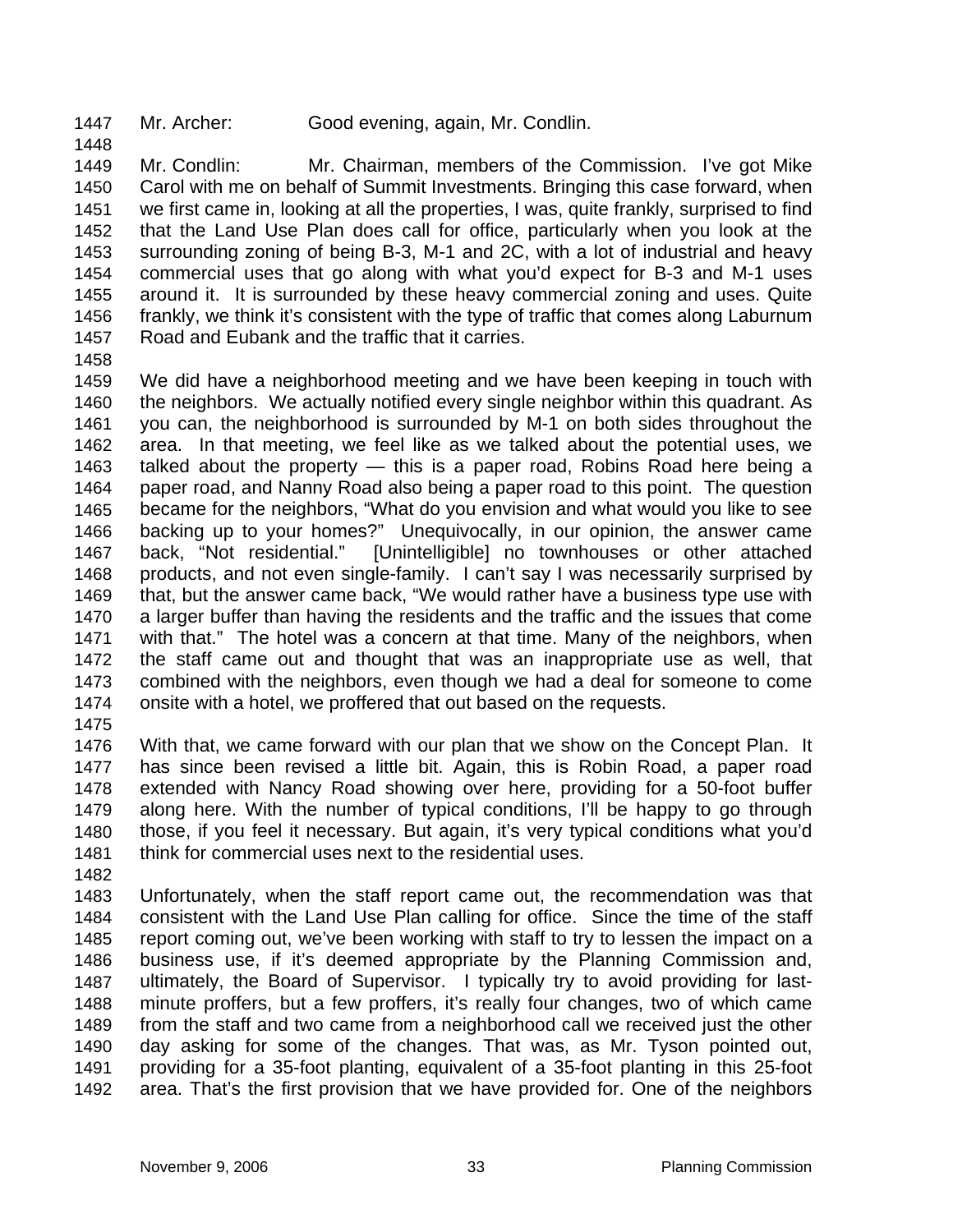was concerned about outdoor speakers. That may or may not be similar to the case we just had. I did use the exact same language that I'd used before regarding outside speaker systems, but again, using a 65-decible level for that to help alleviate any concerns that they had with respect to the uses. Of course, as Mr. Tyson pointed out, no B-2 can have a drive-thru. 1493 1494 1495 1496 1497

1498

1499 1500 1501 1502 1503 There was a concern about having employment services, agencies, by the neighbors, so we went ahead and proffered that out. That's not a use we're looking for, that was just a concern based on some of the information they had. Number 13 regarding HVAC screening, that we intended, it just got overlooked by everyone until the last minute.

1504

1505 1506 1507 1508 1509 1510 With that, I think that this case is appropriate given the surrounding uses, given the surrounding zoning, the surrounding road network. We have proffered out a substantial number of uses, but providing for B-2, B-2 hours throughout the entire site, providing for a number of limitations and conditions including the types of material and elevations that would otherwise go on the property.

1511 1512 With that, I would ask for your recommendation. I'll be happy to answer any questions. I have Mr. Carol here, too, if you have any questions for him.

1514 1515 Mr. Archer: Thank you, Mr. Condlin. Are there questions for Mr. Condlin from the Commission?

1516

1519

1523

1513

1517 1518 Mr. Jernigan: Mr. Condlin, how many people showed up at the neighborhood meeting?

1520 1521 1522 Mr. Condlin: I think we counted a little over 30 folks there. Some folks couldn't make it, but we've been in communication with a lot more folks that that and we've been sending out notices as we went along.

1524 1525 1526 1527 1528 Mr. Jernigan: Unfortunately, I couldn't make it that might. That was my anniversary. I do like to protect and serve, but I need to protect myself, also, so. Rather than reschedule the meeting, Mr. Condlin did carry through. So, there was roughly 30 people and most of them felt that they would rather have a retail area rather than residential.

1530 1531 Mr. Condlin: There was a few folks that didn't want anything to occur on the property, so I don't want to say it was a blanket reaction by all the neighbors.

1532 1533

1534

1529

Mr. Jernigan: Right.

1535 1536 1537 1538 Mr. Condlin: I know there were a couple ladies that attended that live right here in this area. They were adamant about saying that they didn't want to have any residential use behind them. As you can see with this layout, unfortunately, the way that this paper road sits, even if it gets vacated, there are some power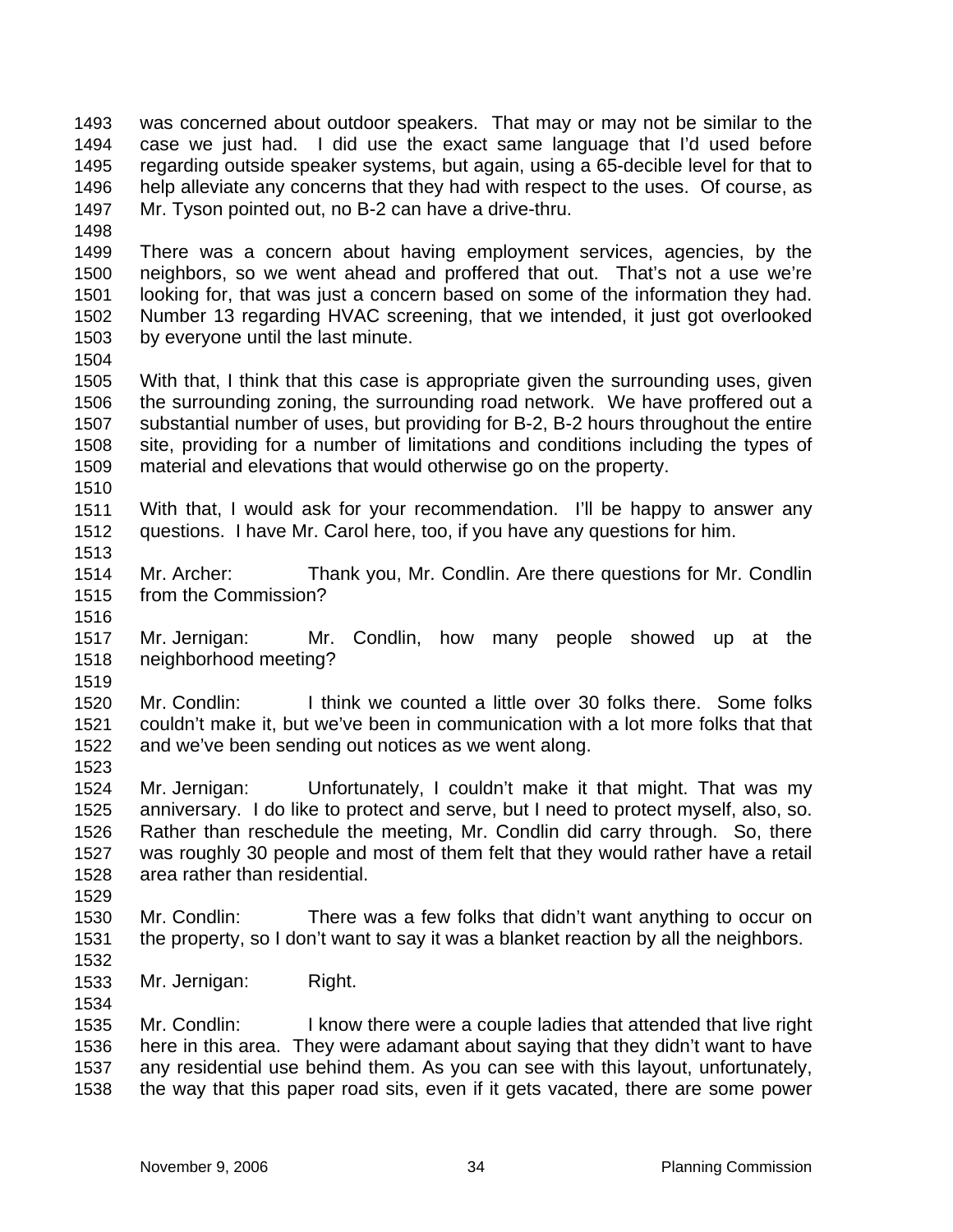lines that run along there that we're not going to be able to move. We've been checking with Dominion Power. They're going to remain there. So, we really can't put any buildings underneath there anyway. That really divides the property so we've got a smaller use located right there, a small restaurant use, again, without a drive-thru. 1539 1540 1541 1542 1543

1544

1547

1555

1559

1545 1546 Mr. Jernigan: Also, we can't put a strip shop on this because it has the constraints of a sewer easement.

1548 1549 1550 1551 1552 1553 1554 Mr. Condlin: Right. There's a lot going on in the paper road other than just being a paper road, between the power lines and some other public easements that run down there. So, the depth. Again, we get into the depth of what's allowed here and there really isn't room to — since you can't put anything beyond this line to fit the parking in front of it. If you put something back here, it would just be too deep. You wouldn't get the visibility that you're looking for otherwise.

1556 1557 1558 Mrs. Jones: May I ask a question? Can you give me just some general ideas of the kinds of users you envision here? I see a whole list of what can't be here, but just tell me how you see this.

1560 1561 1562 1563 1564 1565 1566 1567 1568 1569 1570 1571 1572 Mr. Condlin: You can see this has been set up as kind of a pad site. This is really set up for a bank use here, and this would be a convenience store with gas pumps—that is permitted, but we haven't proffered that out—at the corner of Eubank and Laburnum. Again, we're showing a couple pad sites for restaurants. It's really more of the interest that we've been able to attain for single users from that standpoint. We also have for an auto service station. Of course, we've got a number of car dealers across the way. Mr. Carol has talked to a number of them as well and they like the idea of having a restaurant right there, but also with respect to the service station, we thought would be a good idea for that purpose. Those are some of the things that we've looked at and put the footprints for those particular uses on there. Obviously, you have typical B-1 retail and service uses that you find like a dry cleaner, any small shops. Things of that nature would be allowed on here as well.

1574 Mrs. Jones: B-1?

1576 1577 Mr. Condlin: B-1 type neighborhood uses. That's what we've really tried to [unintelligible] to.

1579 1580 Mr. Archer: All right. Any further questions for Mr. Condlin? I'm sorry, Mrs. Jones?

1582 1583 Mrs. Jones:  $N_0$ , I was just  $-$  the B-1 uses, you're still asking for a B-3 with B-2 hours, but B-1 uses.

1584

1573

1575

1578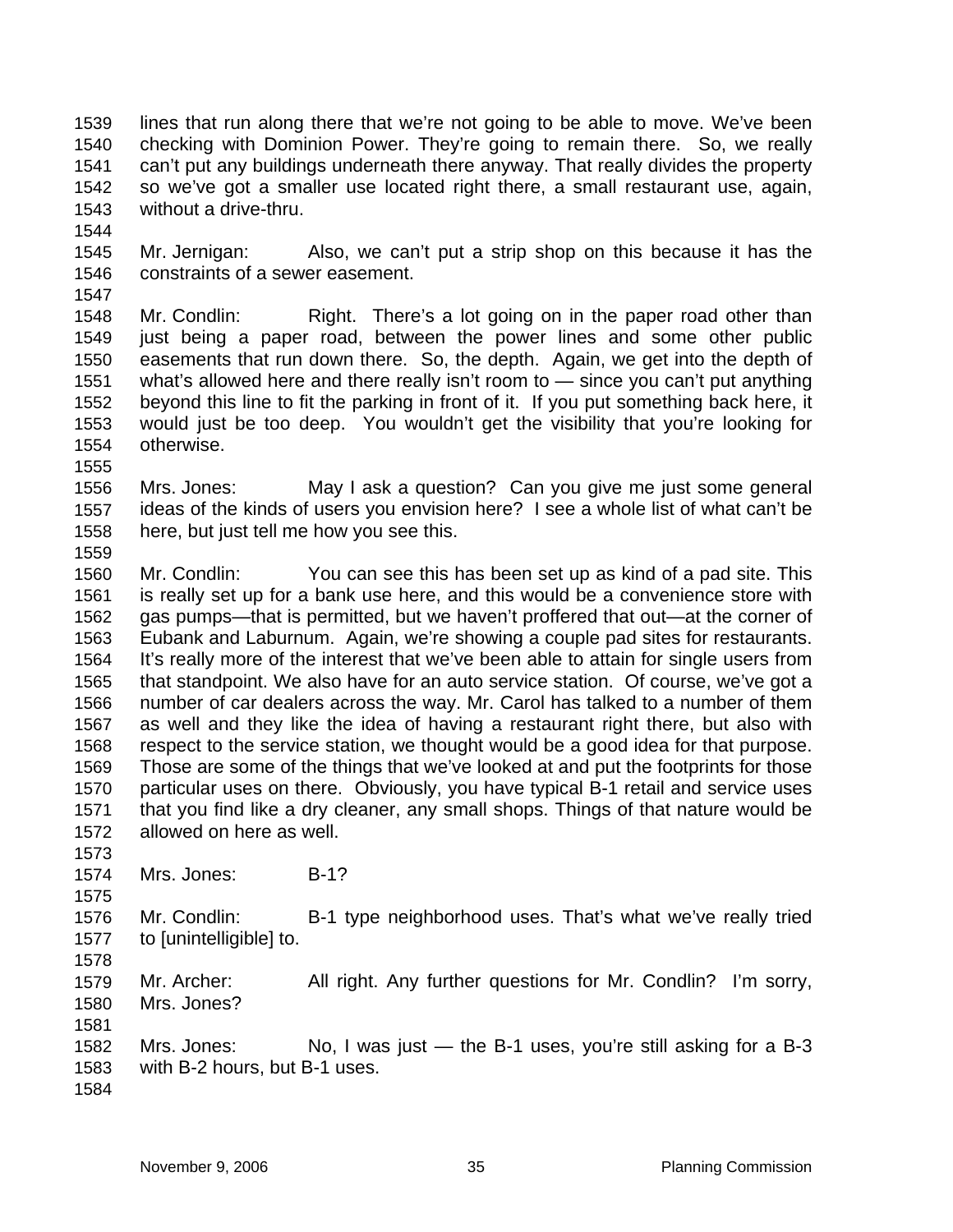Mr. Condlin: We didn't limit them specifically to B-1 uses. We went through pretty hard and took out—It's a pretty long list of things we've taken out. B-3 does allow for the service station bays. More than two, I think is—I think that's what B-2 limits you to. The drive-thru is what we tried to obtain by the B-2. That was a really critical component. 1585 1586 1587 1588 1589 1590 1591 1592 1593 1594 1595 1596 1597 1598 1599 1600 1601 1602 1603 1604 1605 1606 1607 1608 1609 1610 1611 1612 1613 1614 1615 1616 1617 1618 1619 1620 1621 1622 1623 1624 1625 1626 1627 1628 1629 1630 Mrs. Jones: Just wanted to make sure I had it straight. Thank you. Mr. Archer: All right. Anything further? Mr. Condlin, we do have opposition. You'll need to reserve some time. Mr. Condlin: Whatever I have left after this. I don't know if you kept time or not, but I don't see more than a few minutes. Mr. Archer: Okay. I'm sorry I didn't mention that before you spoke. Mr. Silber: [Unintelligible] he has about five minutes. Mr. Archer: Okay. All right. Would someone who represents the opposition come forward place and state your name for the record. I think you heard Mr. Secretary when he mentioned the 10-minute rule on the prior case. I believe you were here. Ms. Bauer: Yes sir. Mr. Archer: All right. So, that 10 minutes applies to whatever number of speakers has to speak. If we need to reserve a little more, we'll do it. Ms. Bauer: Okay. Mr. Archer: Good evening. Ms. Bauer: Good evening, Planning Commission, County residents, and other interested parties. My name is Jamie Bauer and I've lived at the 5400 block of Riley Road for 28 years. Moved into my house when I was two years old and later purchased it from my parents. I'm very concerned about the proposed rezoning that would bring businesses backing up to my neighbors' homes. The area that's being considered is a wooded lot that buffers our houses from traffic and noise along Laburnum Avenue. Approval of the rezoning would allow for the construction of commercial businesses such as gas stations and restaurants that would operate late into the evening and disturb the adjacent residential neighborhood. Businesses such as this would create increased traffic along Laburnum and Eubanks, which are already congested roads. Eubank is a frequently traveled shortcut from the airport to Laburnum, and in addition to passenger traffic, it is heavily traveled by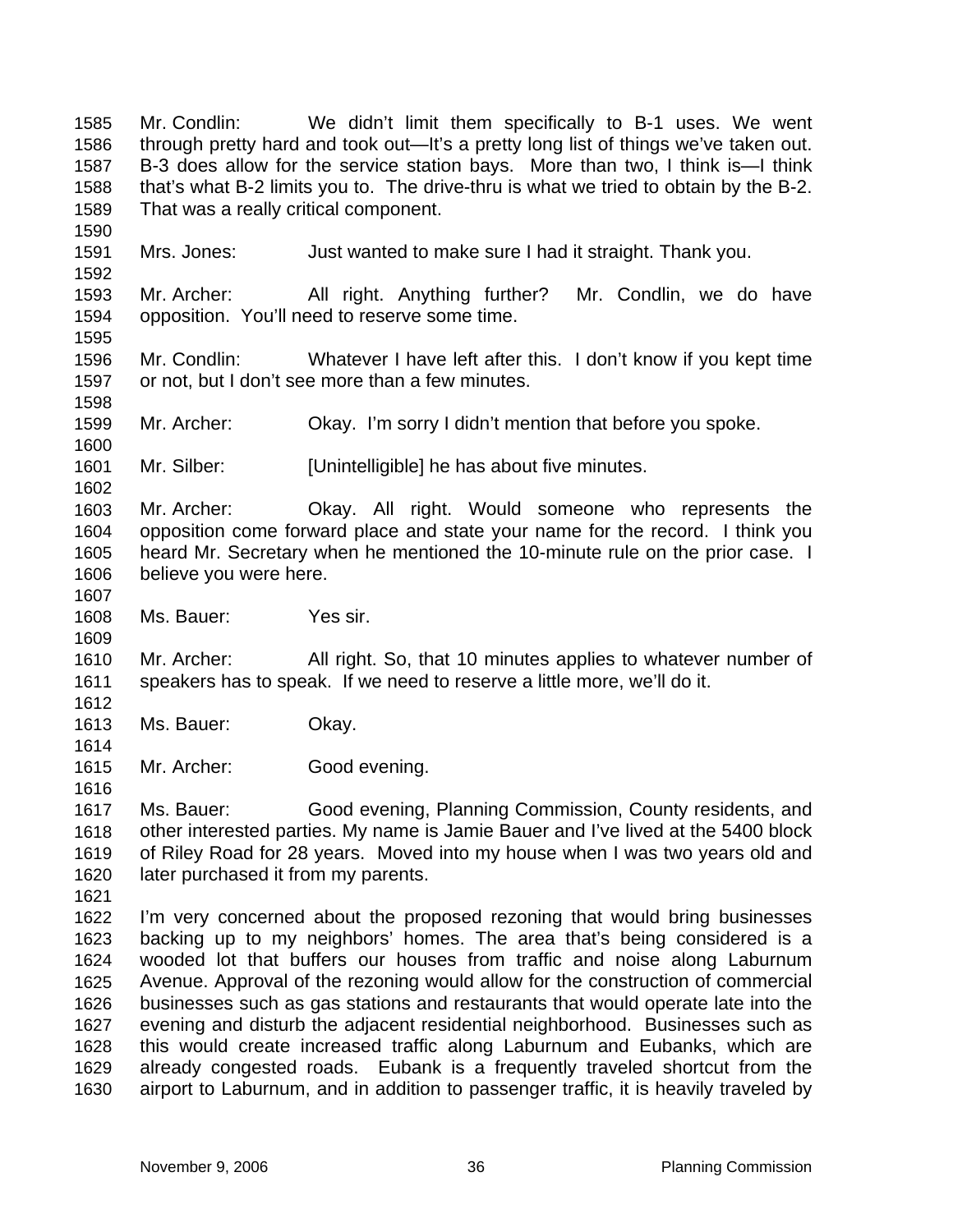tractor-trailers going to the cold storage warehouses located behind the Robinwood subdivision. With the current volume of traffic on this road, accidents already occur involving those individuals on bicycles and operation of these types of business would only increase that traffic and increase the noise and accidents along these routes. 1631 1632 1633 1634 1635

1637 1638 1639 1640 1641 1642 1643 1644 1645 1646 1647 1648 The establishment of commercial businesses such as gas stations and restaurants would also jeopardize the safety of the residents. Such retails are often the targets or robberies and residents would have to be concerned about robbers using their yards as a shortcut to escape being caught by the police. Included as part of the construction is also a bank. I question the need for another bank in this area. There are already six currently-operating banks within one mile of the proposed location. Within that same area, there are two bank buildings that are vacant, one bank building that was vacant and turned into an awful looking yellow check-cashing location, as well as a bank that was recently demolished and a Walgreens put up. Based on this current number of operating banks and those that were recently vacated, I don't think this area needs another bank.

1650 1651 1652 1653 1654 1655 1656 It's also unclear if there's been any evaluation of environmental impacts in the area. Yesterday, I received a letter from the applicant dated November  $7<sup>th</sup>$ . informing the neighborhood that the proposed proffers had been revised. I was glad to see that the proffer prohibited hotels from the property; however, receipt of this information one day prior to the Planning Commission's consideration, does not give residents or County staff enough time to thoroughly review the changes.

1658 1659 1660 1661 1662 1663 Lastly, I ask that the Planning Commission deny this rezoning application, C-60C-06 and C-63C-06. The property that's being considered is not appropriate for this type of business. Lastly, if the Planning Commission does not deny this request, I ask the matter to be deferred to a later date until residents and County staff has had enough time to review these changes that have been proposed in the past day.

1665 1666 I will be happy to answer any questions that you all have. Thank you for your time.

1668 Mr. Archer: Thank you, ma'am. Are there questions?

1670 Mr. Jernigan: Ms. Bauer, did you make the neighborhood meeting?

1672 1673 1674 1675 Ms. Bauer: I did not. I did contact the applicant prior to the meeting and asked to be e-mailed any information that was discussed at the meeting. I got a pretty generic e-mail back saying typical neighbor concerns, what type of businesses and that such thing. Then I received, I believe in the month of

1636

1649

1657

1664

1667

1669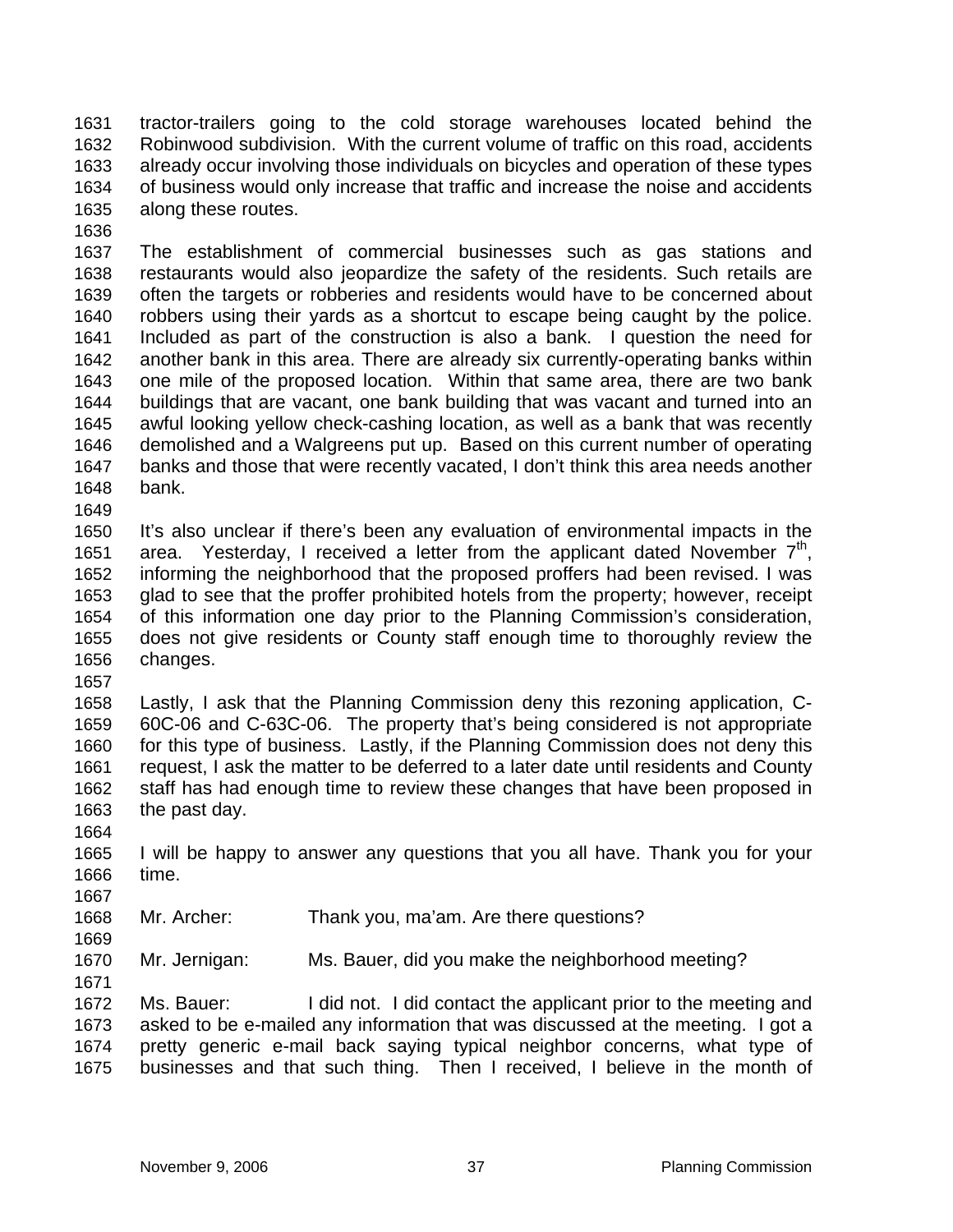October, the actual write-up of all of the proffers and residents' requests that were at that meeting. 1676 1677

- 1678
- 1679 1680

Mr. Jernigan: What would you like to see there?

1681 1682 1683 1684 1685 1686 1687 1688 1689 1690 1691 1692 1693 1694 Ms. Bauer: Personally, I would like for it to remain a business use. I think it should be limited—If they do extend Robins Road across Eubank, I would like to see that be the buffer right there. I don't think there needs to be any development on the other side of Robins Road between Robins Road and the houses. I think the way it's currently zoned would be fine. I personally wouldn't have a problem if there were normal hourly business, 9 to 5, 8 to 5, that type of thing. I don't like the idea of restaurants and gas stations being open all night. Another concern that I have is the fact that there's a gas station being proposed, which will have an entrance from Eubank Road. You already have to sit through that light cycle several times in order to get out to Laburnum or across Laburnum. The traffic on this road has been awful. I talked with the traffic engineers for Henrico County, and I believe it's been three or four years since a study has been done on Eubank. They are proposing one for this summer, I think.

1695 1696 Mr. Jernigan: Did I hear you correctly? You're okay with it being business; you just don't want it on the other side of Robins.

1697

1704

1706

1698 1699 1700 1701 1702 Ms. Bauer: I don't want it on the other side of Robins and I don't think these restaurants—I would prefer to see office business use, as it's currently zoned. I don't prefer to see restaurants or banks or gas stations. I just don't think that that's the proper to be butting up to houses.

1703 Mr. Silber: One point clarification, it's not currently zoned business.

1705 Ms. Bauer: I'm sorry, office use.

1707 1708 1709 Mr. Silber: It's really zoned residentially and as A-1, if I'm reading this map correctly. But what you're saying, I understand. You would accept or live with office zoning or business zoning back to Robins Road.

| 1710 |               |                                           |
|------|---------------|-------------------------------------------|
| 1711 | Ms. Bauer:    | Right.                                    |
| 1712 |               |                                           |
| 1713 | Mr. Silber:   | Okay.                                     |
| 1714 |               |                                           |
| 1715 | Ms. Bauer:    | Thank you.                                |
| 1716 |               |                                           |
| 1717 | Mr. Jernigan: | Thank you so much.                        |
| 1718 |               |                                           |
| 1719 | Mr. Archer:   | Thank you, ma'am. Anyone else? All right. |
| 1720 |               |                                           |
| 1721 | Ms. Robinson: | Hello.                                    |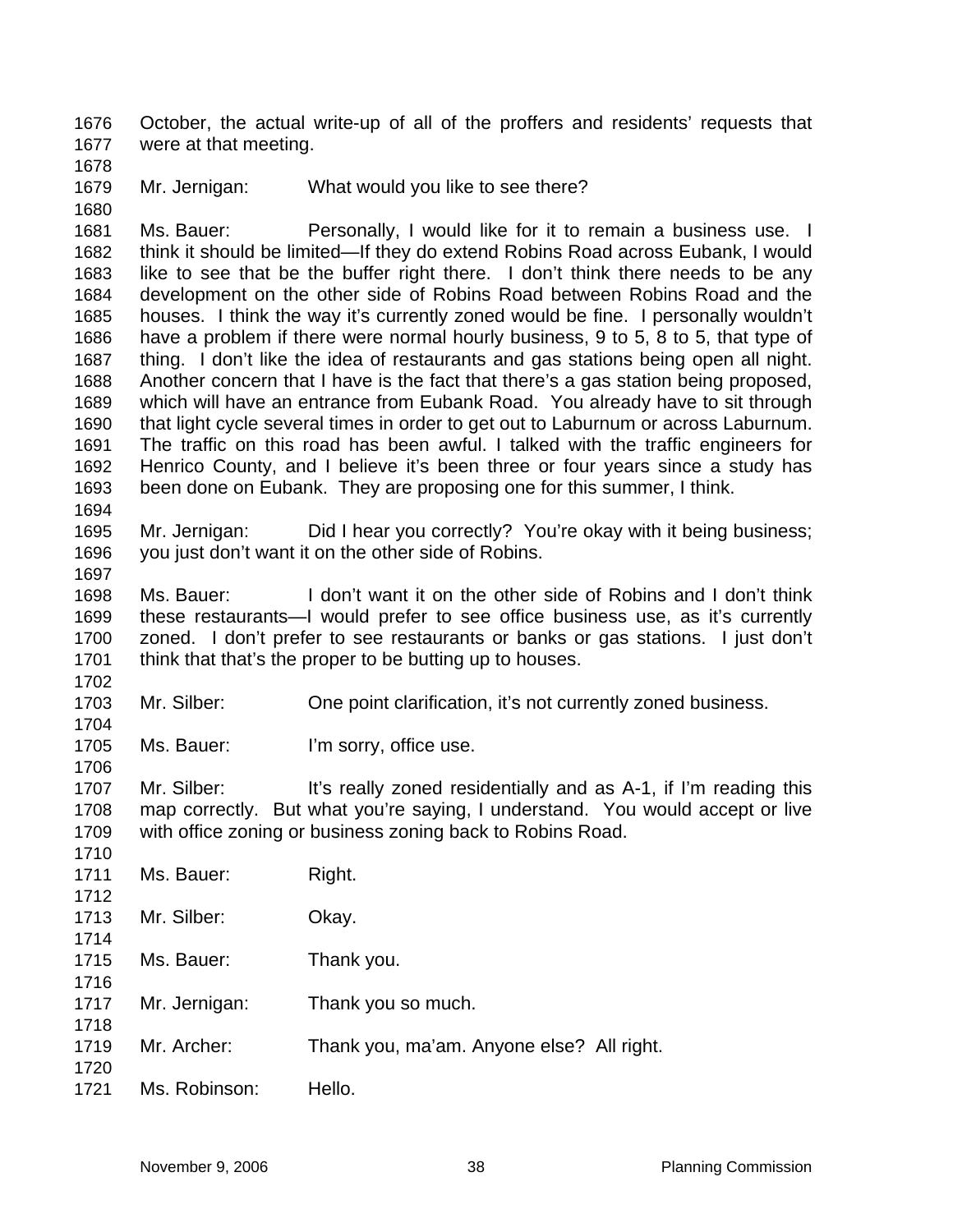Mr. Jernigan: Hello.

 Ms. Robinson: I'm Marcel Robinson and I live on Coxson Road. I'd just like to say that the lady that spoke before me, I agree with her. I have lived on Coxson Road for 13 years, me and my husband. Before that, I lived on Robins Road for four years. I don't see where we need any restaurants, gas stations, banks. I agree totally to what she just said. I think most people in that subdivision feel that same way.

- Mr. Jernigan: If they had 30 people there, I'm sure not everybody —
- Ms. Robinson: I wasn't there; nobody informed me of it.
- Mr. Jernigan: I believe they sent a mailing to everybody in the neighborhood.
- Ms. Robinson: Well, I didn't get one.
- Mr. Jernigan: Okay. What would you like to see there?
- Ms. Robinson: Offices right on Laburnum. Offices, that type of thing. I don't think it should go into the subdivision at all.
- Mr. Jernigan: They have had retail on both sides of it.
- Ms. Robinson: Right.
- Mr. Jernigan: Okay. I thank you, ma'am.
- Ms. Robinson: Okay. Thank you.
- Mr. Archer: Thank you ma'am. Are there any others? We've got about six minutes now.
- Mr. Melton: My name is Dennis Melton and I live on —
- Mr. Silber: Say your last name again, please?
- Mr. Melton: Melton. M-E-L-T-O-N.
- Mr. Silber: Thank you.
- Mr. Melton: I have some of the same things to say as Jamie did. We didn't collaborate. These were my own observations and ideas. On one side of those woods, the property, it's not really a business; it's a DMV over there. The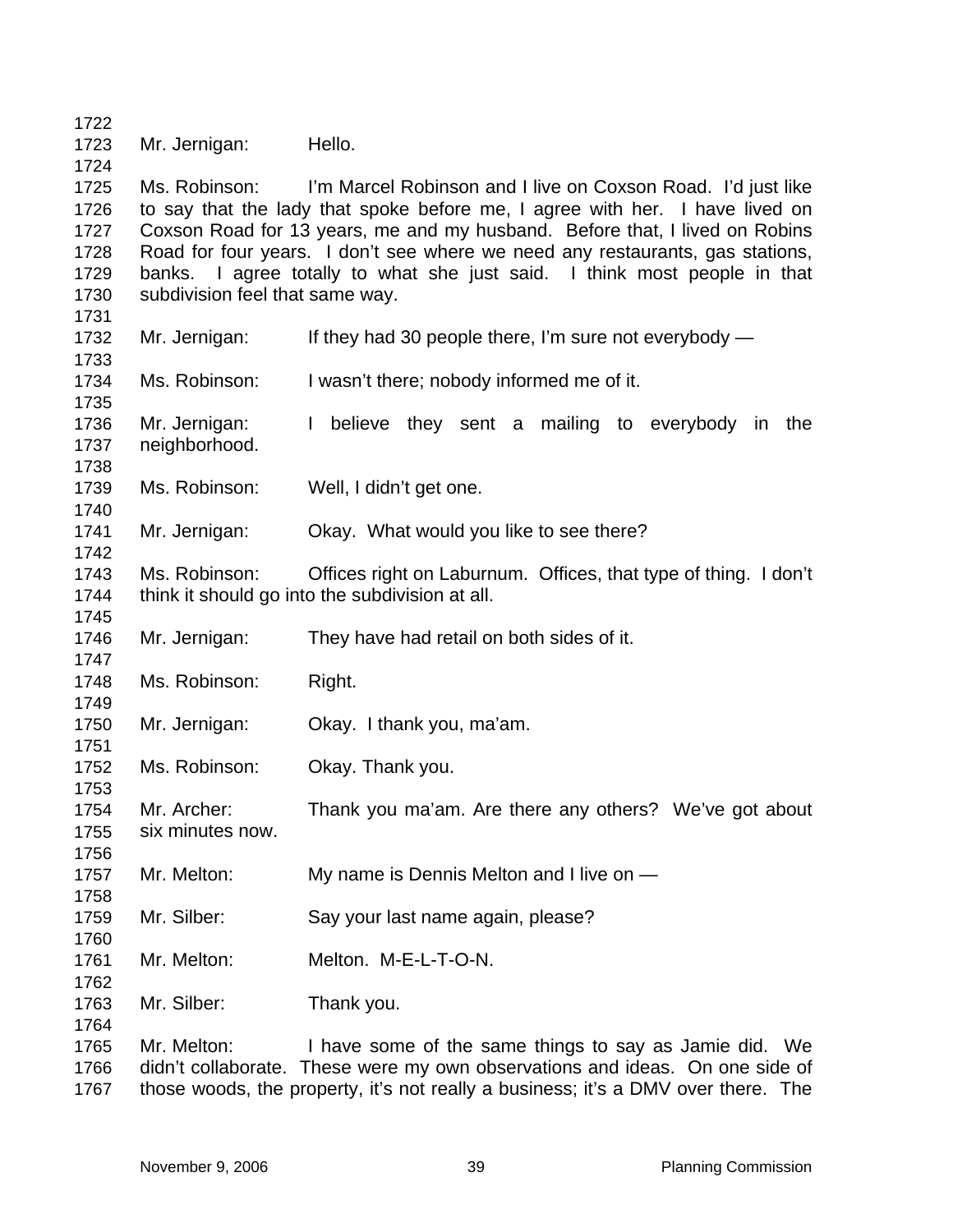rezoning and development of these 11 acres is a mistake. It's wrong because the intersection at Laburnum and Eubank Road already is congested with too much traffic, which includes trucks, tractor-trailers from the virtual city of warehouses on the west side of Laburnum. They usually take Eubank to avoid Williamsburg Road. That's almost their only access to Laburnum. The increased congestion will impair the response time of fire and emergency services located on Charles City Road. It will increase the number of accidents in the vicinity, which already includes pedestrians. A bicyclist was hit. The traffic light is there at Eubank and Laburnum because of a bad accident, which killed three people, I believe, in a pickup truck. 1768 1769 1770 1771 1772 1773 1774 1775 1776 1777

1778

1779 1780 1781 1782 1783 1784 1785 1786 1787 Robinwood subdivision with many old people depends on these trees to protect them from auto emissions and noise. Removal of this barrier will subject Robinwood's inhabitants to pollutants such as auto exhaust, noise, germs, and stench of restaurant dumpsters and loading docks, as well as light pollution. A 50-foot landscape buffer, which I read in the proffers, may have a road right through it [unintelligible]. A six-foot fence will not prevent any of these undesirable elements from contaminating our half-century old residential haven. The winds some out of the west, the prevailing winds, will blow all of that noise and pollution right on us.

1788

1789 1790 It took me a couple of years to find a house and a neighborhood to move in. My mother has bad breathing problems. I bought the house to satisfy them.

1791

1793

1792 Laburnum, the word "Laburnum" is a tree, is a kind of tree. Laburnum.

1794 1795 1796 Find a different location to use. We already have Laburnum Green, which isn't doing that well. It's not doing that well. From my observations, it's not. Empty stores, very small businesses. They come and they go, month after month.

1797

1798 1799 1800 1801 There was a sign out in the median strip of Laburnum right in front of those woods that said, "Varina, founded in 1611." Where did that go? It's a historical site. Varina is the second location the settlers came to after they went to Jamestown. It's where Pocahontas was living.

1802

1805

1803 1804 Lots of accidents on Eubank Road. We don't need all the crowding, encroachment on us.

1806 1807 Henrico County should buy and keep it like it is. As far as 30 people being at that meeting, I just don't see it. There are 30 hours up Riley Road.

1808

1809 Mr. Jernigan: Were you at the meeting?

1810

1811 1812 1813 Mr. Melton: No. The first house is empty and the second one is old folks. I don't think they went. The next house, I've had an issue with the County Board of Supervisors. There's this business on the other side of Laburnum using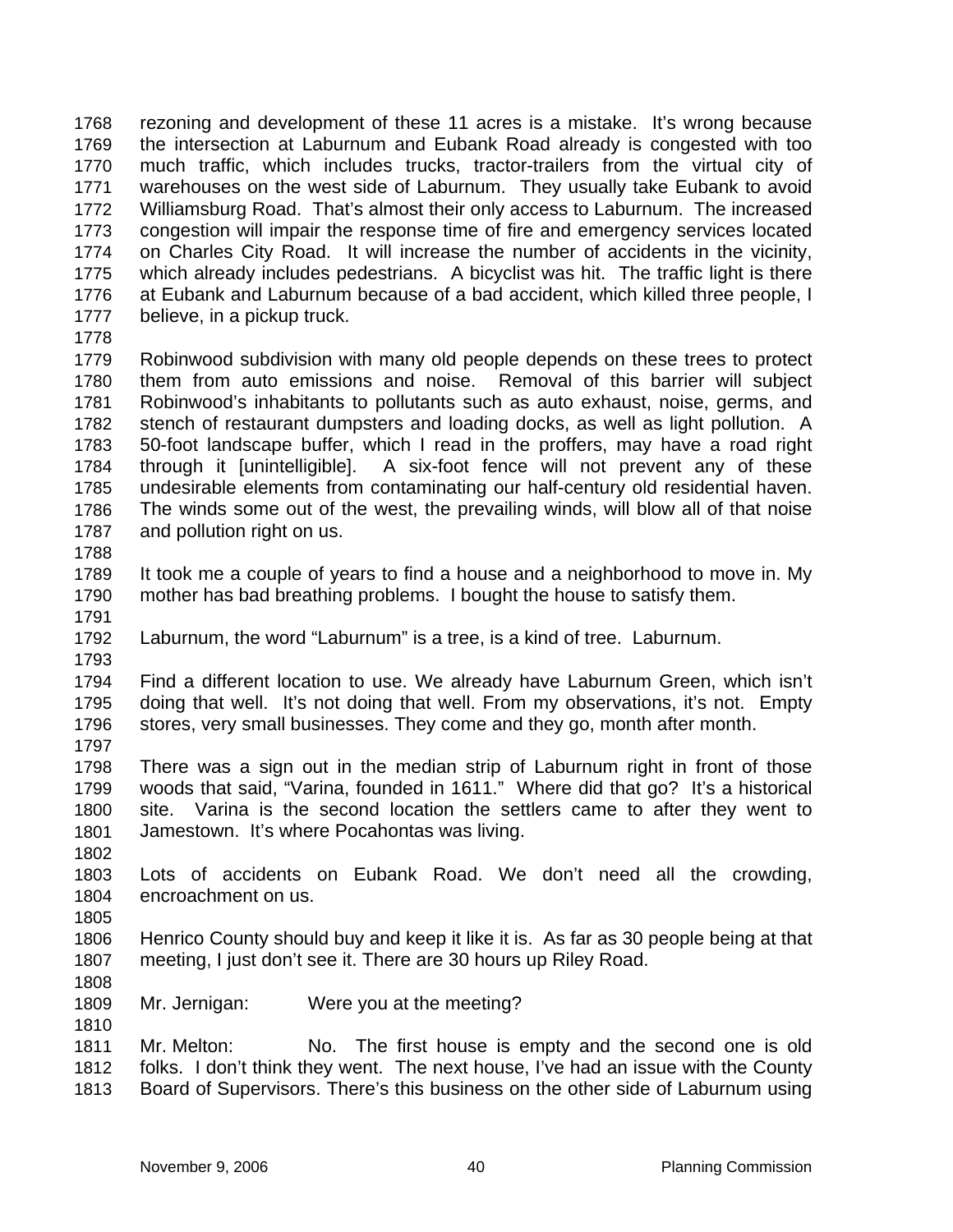that house as a boarding, a flophouse for its workers. It's a single-residents neighborhood. It's always an Asian person coming on the bicycle with a white bag. Always. Twenty times a day. Coming and going all hours of the day and night. But we're not really here to talk about that. Mr. Jernigan: Mr. Melton, did you receive a notice of the meeting? Mr. Melton: Yes. Mr. Jernigan: You just chose not to go. Mr. Melton: I'm not interested in anything they have to say. Mr. Jernigan: Well, let me ask you this. Do you think that that property is just going to stay wooded forever? It is front-road property on Laburnum Avenue. Now, sometime down the line, it's going to be improved. Mr. Melton: You really can't improve upon it. Mr. Jernigan: You can't improve it? Mr. Melton: No. Mr. Jernigan: Why? Mr. Melton: How can you improve on it? Mr. Jernigan: What I mean, being improved, I mean that somebody will be developing it. Mr. Melton: You mean destroy it and then build buildings. Mr. Jernigan: Well, I don't know that we're going to destroy it. You mean if they're going to cut down some trees, yes. That would happen. Mr. Melton: Just what I said. Mr. Jernigan: Okay. I thank you. Mr. Archer: Any further questions of Mr. Melton? Mr. Jernigan: Mr. Condlin, come on back up here. Mr. Archer: Was anyone else in opposition, by the way? We got about two minutes left. No one else? All right.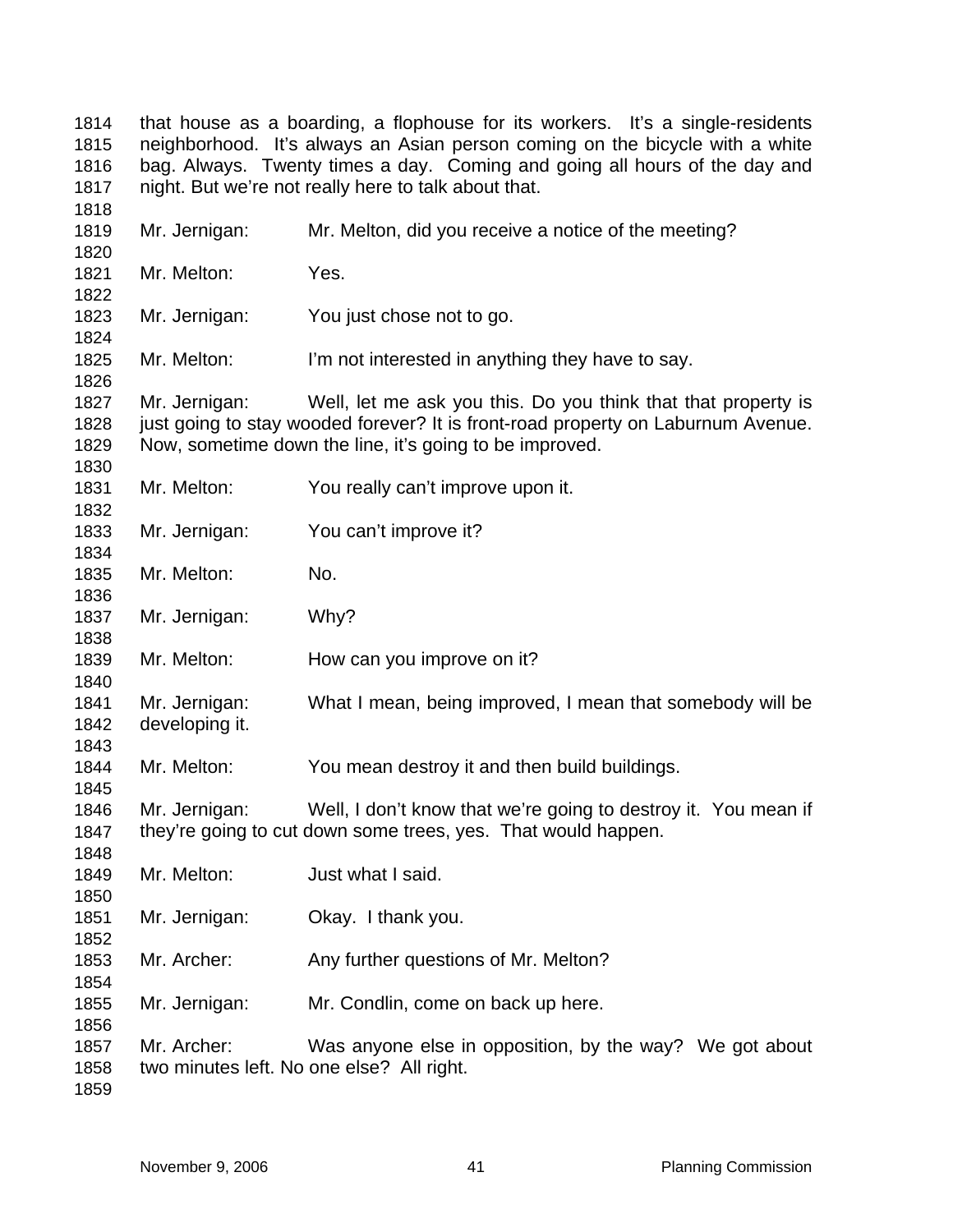1860 Mr. Jernigan: How many notices did you send out?

1862 1863 1864 1865 1866 1867 1868 1869 1870 1871 Mr. Condlin: I was looking back through it. We had over 140, I think. I told someone it was easy to find. We usually have a hard time drawing the map as to where you notify, but you can see here it extends all the way up. We sent notices to everyone. We use the tax records, so sometimes they're incorrect and there might be a miss-mailing. But certainly the word gets out. I didn't want there to be any doubt, so anything that was surrounded by M-1. I don't have a larger map to show you, but it goes all the way up. So, we notified everyone in here plus heading north of here as well until you hit the next M-1. Pre-application and we've been in communication with a lot of folks as we went through this case, quite frankly.

1872

1875

1861

1873 1874 Mr. Jernigan: I think Ms. Bauers said that she's okay with it business, she just doesn't want it on the other side of Robin's Road.

1876 1877 1878 1879 1880 Mr. Silber: I have a question, Mr. Jernigan. Mr. Condlin was commenting a while ago on the portion of the question, I guess it's C-63C, where it's the wider piece that goes to the other side of Robins Road. You were commenting, Mr. Condlin, that there are easement and impediments in the existing Robins Road that you would have to build around.

1881 1882

1883

Mr. Condlin: Right.

1884 1885 1886 1887 1888 1889 1890 1891 Mr. Silber: Or work around. You obviously have a fair amount of frontage on Laburnum and, to a certain extent, when you do come back to Robins Road, you are beginning to cross into an area that is somewhat residential. In fact, the Land Use Plan uses Robin Road as a line of demarcation between the commercial and that residential area. What is the reason for needing to come all the way back as far as you are, when I'm looking at this slide and I see the majority of that being shown is parking with one building at a BMP. Is there some logic why you need to come back as far this?

1892

1893 1894 1895 1896 1897 1898 1899 1900 1901 1902 1903 Mr. Condlin: This was dated back from the response of the neighbors not wanting residential even back there, but preferring a business with the buffer. That does provide for parking. Certainly, you could put parking and an access drive—as you can see, that really comes off of Robins — to line it up. That's really the intent, was to provide there. We did show that there could be a building. We didn't want to mislead anyone, that there could be a building. You can see this one is kind of faced towards the side, the long side with the parking in and around behind it. We tried to, as is typically the case, at the request, is try to provide for parking next to and around and push the buildings up. But in this case, being along Eubank, we thought it was appropriate to that location, given the preference of the neighbors, the layout that you could otherwise achieve.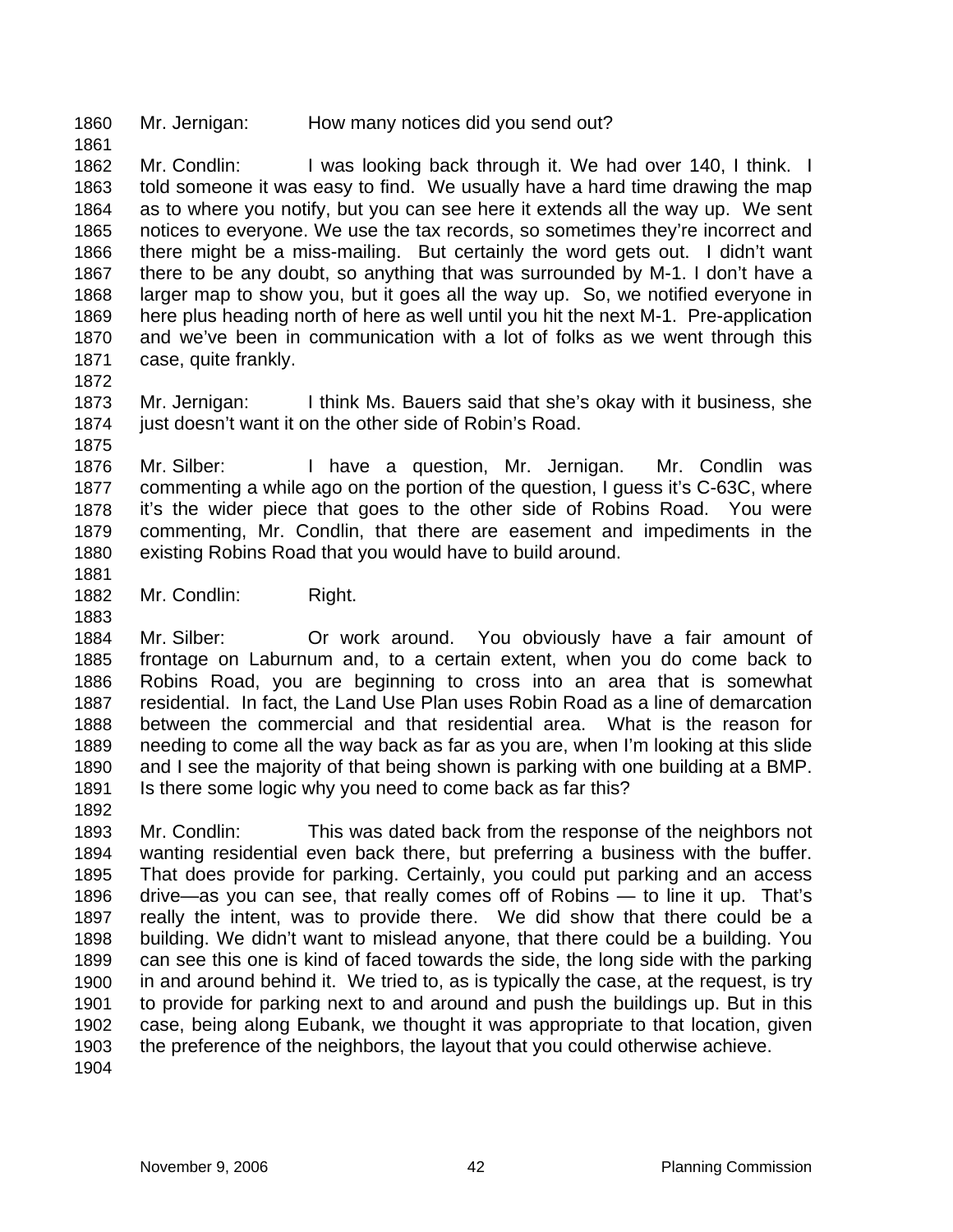Mr. Silber: One of the concerns that staff has had is that even the Land Use Plan recommends office uses on Laburnum. It is somewhat of a gateway, if you will, from Laburnum down Eubank towards the airport. I suspect that's why this is shown as office on the plan, whereas much of Laburnum is commercial and industrial. So, this is a departure from the Land Use Plan, especially when you're proposing a convenience store with fuel pumps. A bank would be something that would be permitted in an office district. That would be in compliance with the plan. I appreciate you answering those questions. 1905 1906 1907 1908 1909 1910 1911 1912 1913 1914 1915 1916 1917 1918 1919 1920 1921 1922 1923 1924 1925 1926 1927 1928 1929 1930 1931 1932 1933 1934 1935 1936 1937 1938 1939 1940 1941 1942 1943 1944 1945 1946 1947 1948 1949 1950 Ms. O'Bannon: Is this exhibit we're looking at, is that proffered? Mr. Condlin: No ma'am. It was a conceptual plan the staff asked for about potential development. Mr. Jernigan: They don't have takers yet. Mr. Condlin: We have people that are interested, but … Ms. O'Bannon: Okay, thank you. Mr. Jernigan: Mr. Condlin, I want to tell you, I'm pretty much okay with this, but we do have some opposition and I didn't make the original meeting, so what I'd like for you to do is—I feel that most of the people in the meeting, especially the ones that are right on top of this were pretty much okay. I think what I'd like for you to do is I'd like for you to defer this case and let's have one more meeting and see if we can work this out. Mr. Condlin: That'll be fine, and bring this back, I guess, at the December  $7<sup>th</sup>$ ? Mr. Jernigan: December  $7<sup>th</sup>$ , yes. Set up another meeting. I'll be attending that one. Mr. Condlin: You don't have another anniversary coming up. Mr. Jernigan: No, I'm just married to one woman. Try to get everybody there we can. Mr. Condlin: We'll use the same notices that we did, which went around to everyone. My only fear, as you know, is the case, since we've already had a neighborhood meeting is those that don't have a problem with it don't show up. Mr. Jernigan: Specify in there that we need everybody as this meeting. Like I said, mostly everybody — I think you said you did not get — *[Female speaking off mike.]*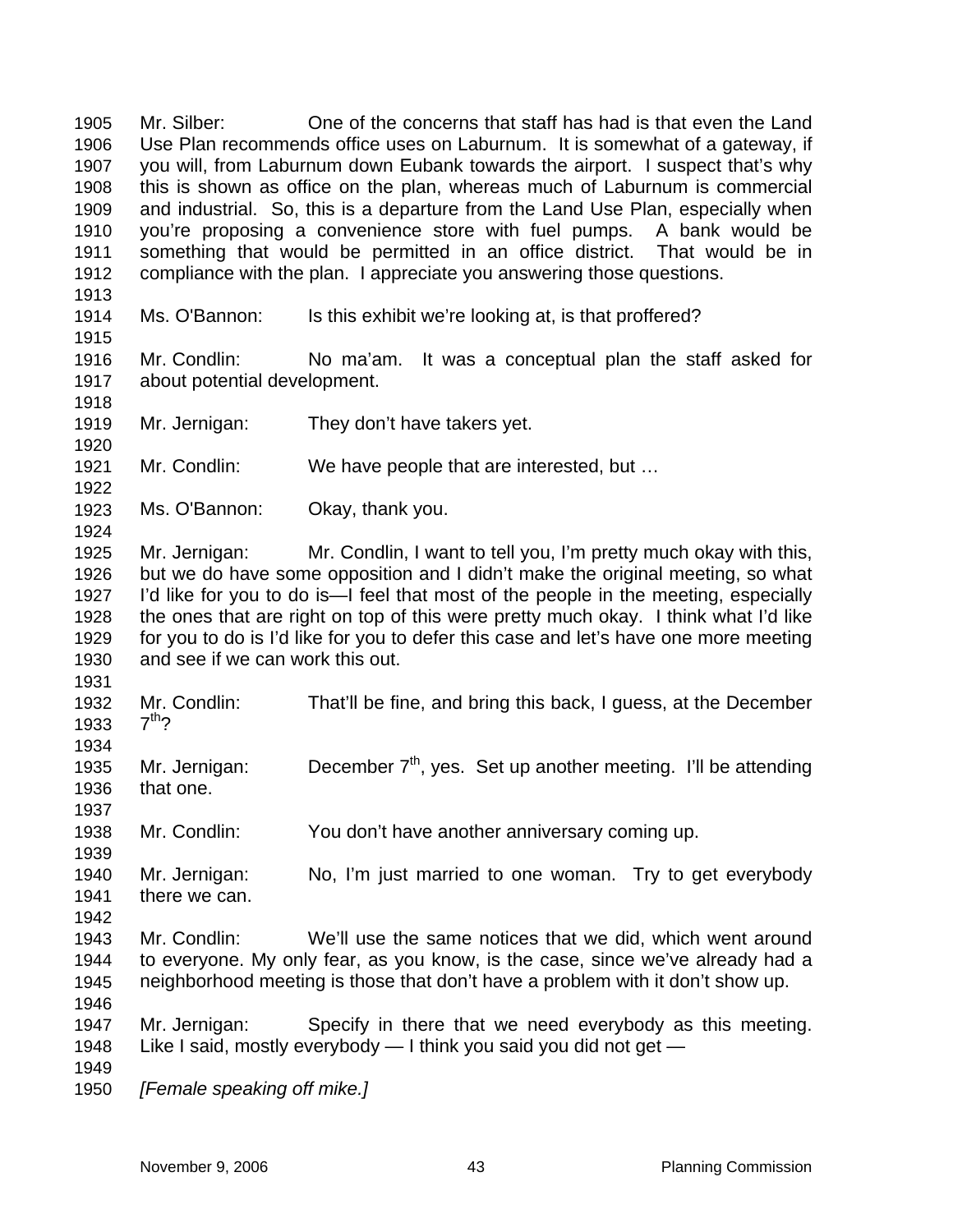| 1951                         |                                     |                                                                                                                                                                                                                  |
|------------------------------|-------------------------------------|------------------------------------------------------------------------------------------------------------------------------------------------------------------------------------------------------------------|
| 1952                         | Mr. Jernigan:                       | Ms. Robinson didn't get a notice.                                                                                                                                                                                |
| 1953<br>1954<br>1955         | Mr. Condlin:                        | Okay. I'll get their address to make sure.                                                                                                                                                                       |
| 1956<br>1957                 | Mr. Jernigan:                       | But everybody else has. But if you do that, I'd appreciate it.                                                                                                                                                   |
| 1958<br>1959                 | Mr. Condlin:                        | We'll take care of it that way.                                                                                                                                                                                  |
| 1960<br>1961                 | Mr. Silber:                         | Mr. Condlin, you're going to use the same notice?                                                                                                                                                                |
| 1962<br>1963<br>1964         | Mr. Condlin:<br>here.               | The address of the tax records. Yeah and that'll get the folks                                                                                                                                                   |
| 1965<br>1966                 | Mr. Silber:                         | Change the date, though, on it, would you.                                                                                                                                                                       |
| 1967<br>1968                 | Mr. Condlin:                        | Okay, yeah, we'll do that.                                                                                                                                                                                       |
| 1969<br>1970<br>1971         | Mr. Archer:                         | So, Mr. Jernigan? I think we need, probably, the motion in<br>these cases separately, don't we, Mr. Secretary.                                                                                                   |
| 1972<br>1973                 | Mr. Silber:                         | Yes.                                                                                                                                                                                                             |
| 1974<br>1975<br>1976         | Mr. Jernigan:                       | Mr. Chairman, with that, I will move for deferral of case C-<br>60C-06 to December 7, 2006, by request of the applicant.                                                                                         |
| 1977<br>1978                 | Mr. Branin:                         | Second.                                                                                                                                                                                                          |
| 1979<br>1980                 | Mr. Archer:                         | Motion by Mr. Jernigan and seconded by Mr. Branin. All in<br>favor of the motion say aye. Those opposed say no. The ayes have it.                                                                                |
| 1981<br>1982<br>1983<br>1984 | Mr. Jernigan:                       | Mr. Chairman, I'd like to make a motion to defer case C-63C-<br>06 to December 7, 2006, by request of the applicant.                                                                                             |
| 1985<br>1986                 | Mr. Vanarsdall:                     | Second.                                                                                                                                                                                                          |
| 1987<br>1988<br>1989<br>1990 | Mr. Archer:<br>motions are granted. | Motion by Mr. Jernigan and seconded by Mr. Vanarsdall. All<br>in favor of the motion say aye. Those opposed say no. The ayes have it. Both                                                                       |
| 1991<br>1992<br>1993         | Mr. Silber:<br>06.                  | The next request is in the Brookland District. This is C-61C-                                                                                                                                                    |
| 1994<br>1995<br>1996         | C-61C-06                            | William Sowers for ETROF Enterprises: Request to<br>amend proffered conditions accepted with Rezoning Case C-12C-82, on Parcel<br>766-753-7462, located at the southeast intersection of Hungary Spring Road and |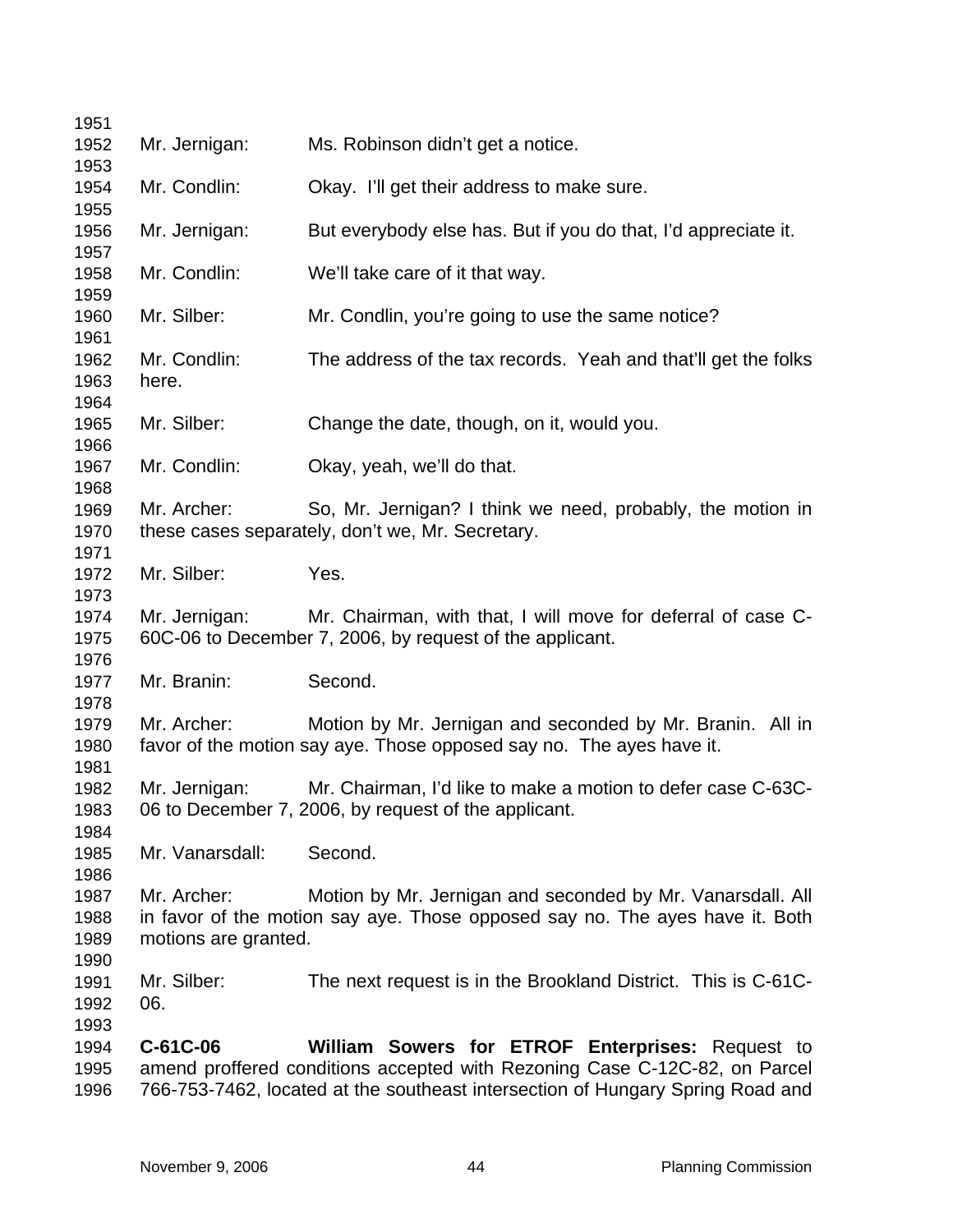- Somoa Drive. The applicant proposes to amend Proffers A and C related to permitted uses and landscaping/buffering. A medical office use is proposed. The existing zoning is O-1C Office District (Conditional). The Land Use Plan recommends Office. 1997 1998 1999 2000
- 2002 2003 Mr. Archer: All right. Is anyone here who is opposed to this case, C-61C-06 in the Brookland District? No opposition. Ms. Croft.
- 2005 2006 2007 2008 2009 Ms. Croft: Thank you, Mr. Chairman. The site is located at the southeast intersection of Hungary Spring Road and Somoa Drive and is developed with about a 5,000-square foot childcare center constructed in 1983, which is proposed to be demolished. Office uses are located to the north and west, and a residential neighborhood is located to the south, east, and west.
- 2011 2012 The original case rezoned 0.87 acre from R-3 One Family Residence District to O-1C Office District (Conditional) to permit a child care center only.
- 2013

2019

2024

2028

2010

2001

- 2014 2015 2016 2017 Proffers accepted with rezoning case required the site, like I said, to be used for a childcare center, accessed from Somoa Drive, and have berms along Hungary Spring Road and Somoa Drive.
- 2018 The applicant is proposing to amend these proffers to permit a dental office.
- 2020 2021 2022 2023 A revised proffered conceptual plan was received yesterday, and indicates an internal sidewalk connecting the parking area to the building. The plan shows a single point of access from Somoa Drive and a 5,177 square-foot one-story office building.
- 2025 2026 2027 An elevation drawing has also been proffered for the proposed dental office, with a maximum height of 18 feet, and exterior materials of brick, stone, or split-face block.
- 2029 2030 2031 Additional proffers include white vinyl fencing; limited hours of construction, trash pick-up, and parking lot cleaning; and a maximum height of 6 feet for any detached signage.
- 2032
- 2033 2034 2035 2036 2037 2038 2039 The 2010 Land Use Plan recommends Office for the site. The proposed medical office use and other uses permitted in the O-1 district are consistent with this designation. The proffered conditions should minimize the potential impacts on surrounding land uses, and provide appropriate quality assurances not otherwise available. For these reasons, staff supports this request and does note the request could be enhanced by reducing the maximum height for parking lot lighting fixtures to 15 feet, currently proffered at 20 feet.
- 2040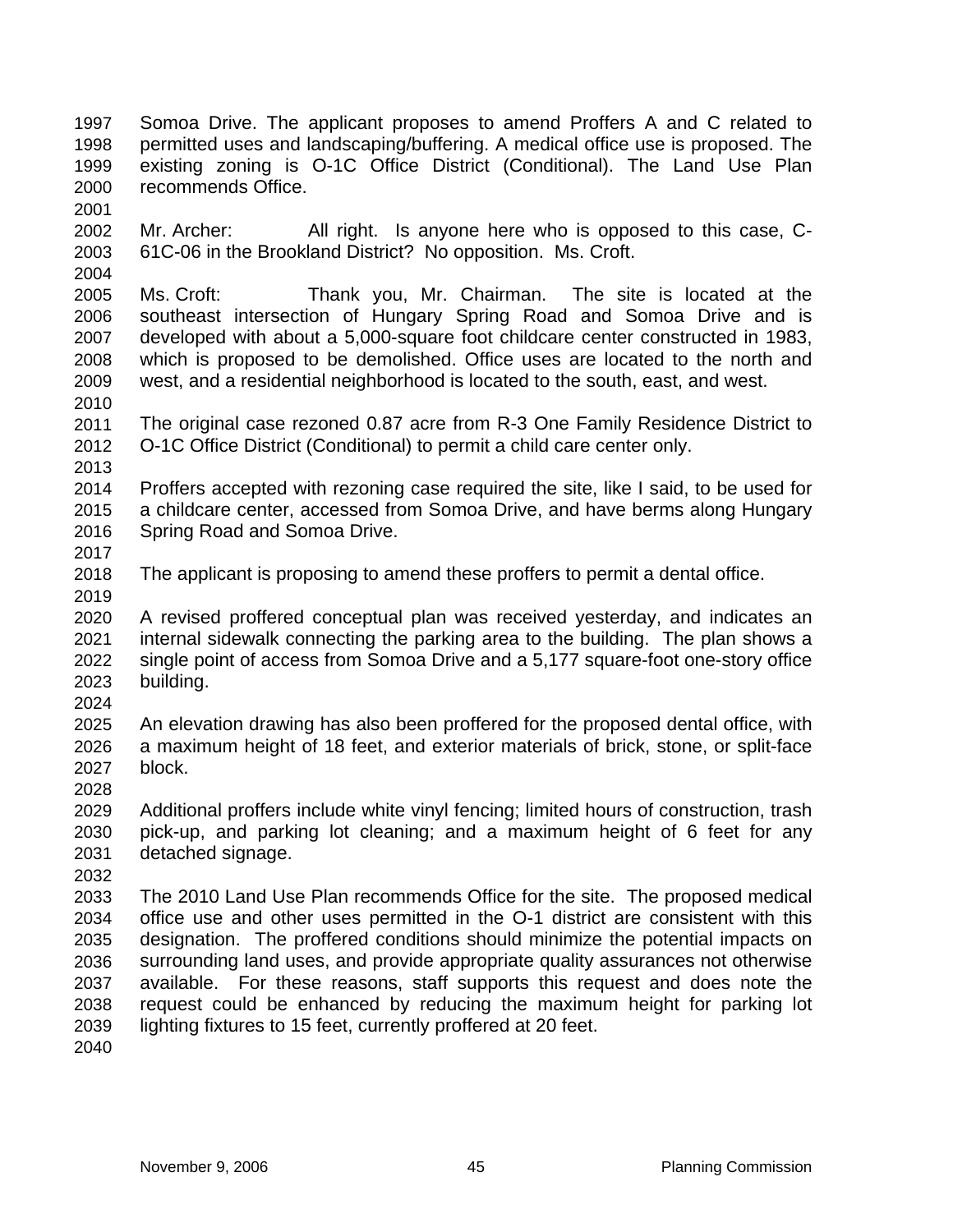The time limits would need to be waived as the revised proffered conceptual plan was received yesterday. The only revision to that plan was to delete the grayedout existing improvements on the site to make it more readable. 2041 2042 2043 2044 2045 2046 2047 2048 2049 2050 2051 2052 2053 2054 2055 2056 2057 2058 2059 2060 2061 2062 2063 2064 2065 2066 2067 2068 2069 2070 2071 2072 2073 2074 2075 2076 2077 2078 2079 2080 2081 2082 2083 2084 2085 2086 This concludes my presentation. I would be happy to try to answer any questions that you may have. The applicant's representative is here tonight. Mr. Archer: Thank you, Ms. Croft. Are there questions from the Commission? Mrs. Jones: The berms referenced in the report are now going to remain. Ms. Croft: The berms, that proffer has been stricken. However, on the concept plan, you can see that extensive landscaping is required per normal zoning regulations that the applicant would have to achieve. So, landscaping will still be required, just not as originally proffered as a berm. You can see the aerial photo. Well, it's not really — there's not much landscaping on the site, so I think we're probably getting more than what's there currently. Mrs. Jones: The other question I raised was why a white vinyl fence as opposed to a black vinyl fence or a brick wall? Ms. Croft: That was something volunteered by the applicant. I'm not quite sure as to the reasoning. Mrs. Jones: Okay. Mr. Vanarsdall: He wanted to get rid of the wooden fence there. Ms. Croft: Right. The wooden stockade fence is— Mr. Vanarsdall: [Unintelligible.] Ms. Croft: Correct. Mr. Archer: All right. Any further questions? Mrs. Jones: Do you think the applicant would modify that so that it's not a wooden fence? I hate to have someone want to put up a black vinyl fence and it's proffered out that it has to be white. I don't know. Ms. Croft: I think the intent was to make sure that it was not a wooden stockade fence in terms of long-term maintenance and durability. I'm not sure that the color is something the applicant wouldn't mind changing. The applicant's representative, Mr. Sowers, is here and can answer that question.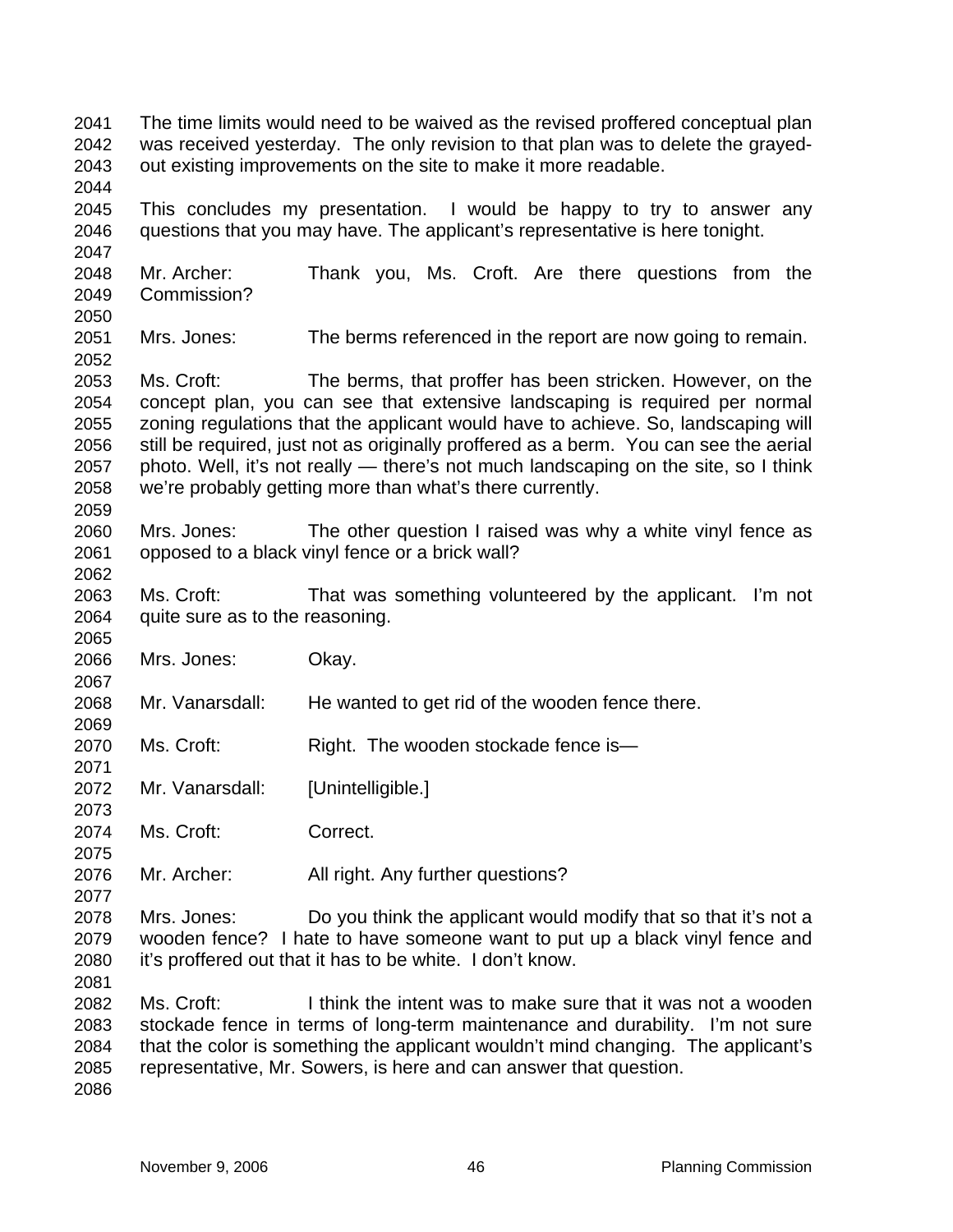2087 Mrs. Jones: All right. 2088 2089 2090 2091 2092 2093 2094 2095 2096 2097 2098 2099 2100 2101 2102 2103 2104 2105 2106 2107 2108 2109 2110 2111 2112 2113 2114 2115 2116 2117 2118 2119 2120 2121 2122 2123 2124 2125 2126 2127 2128 2129 2130 2131 2132 Mr. Archer: Any further questions of Ms. Croft? Thank you, Ms. Croft. Ms. Croft: Thank you. Mr. Archer: Will the applicant please come forward and state your name for the record, sir. Mr. Sowers: Good evening Mr. Chairman and members of the Planning Commission. I'm Bill Sowers and I'm representing the ETROF Group, which is a dental group. They're presently located across the way at Courthouse Commons and have been working in Henrico County for eight or nine years. They're expanding their business and they're looking for a new site. We've been working with staff and Mr. Vanarsdall and come up with this here. We would have no opposition to a different color fence, if that is one of your questions. One of the other things, though. The lighting that we talked about, I was speaking with a lighting company and a 20-foot high pole might be a little high, but the site is so small and tight, and with the amount of landscaping in there, they said if we went down to 12, you might get hot spots. They suggested 18 foot or so. Sounds good to me. Mr. Vanarsdall: Well, we can address that at POD time. Mr. Sowers: Okay. Mr. Vanarsdall: We use these, what you call shoebox lights. We can work that out. Mr. Sowers: That's fine. Mr. Vanarsdall: Thank you, Mr. Sowers. Mr. Archer: So, Mr. Sowers, would this proffer be amended, then, just to take the word "white" out and just say, "vinyl fence"? Mr. Sowers: That would be fine. Mr. Archer: That wouldn't relegate it to being a white fence forever and ever until we proffered it again. That's what Mrs. Jones is trying to get out. Mr. Silber: So, it would be a decorative vinyl fence. Mr. Archer: All right. Any further questions? Mr. Vanarsdall, we're ready for a motion.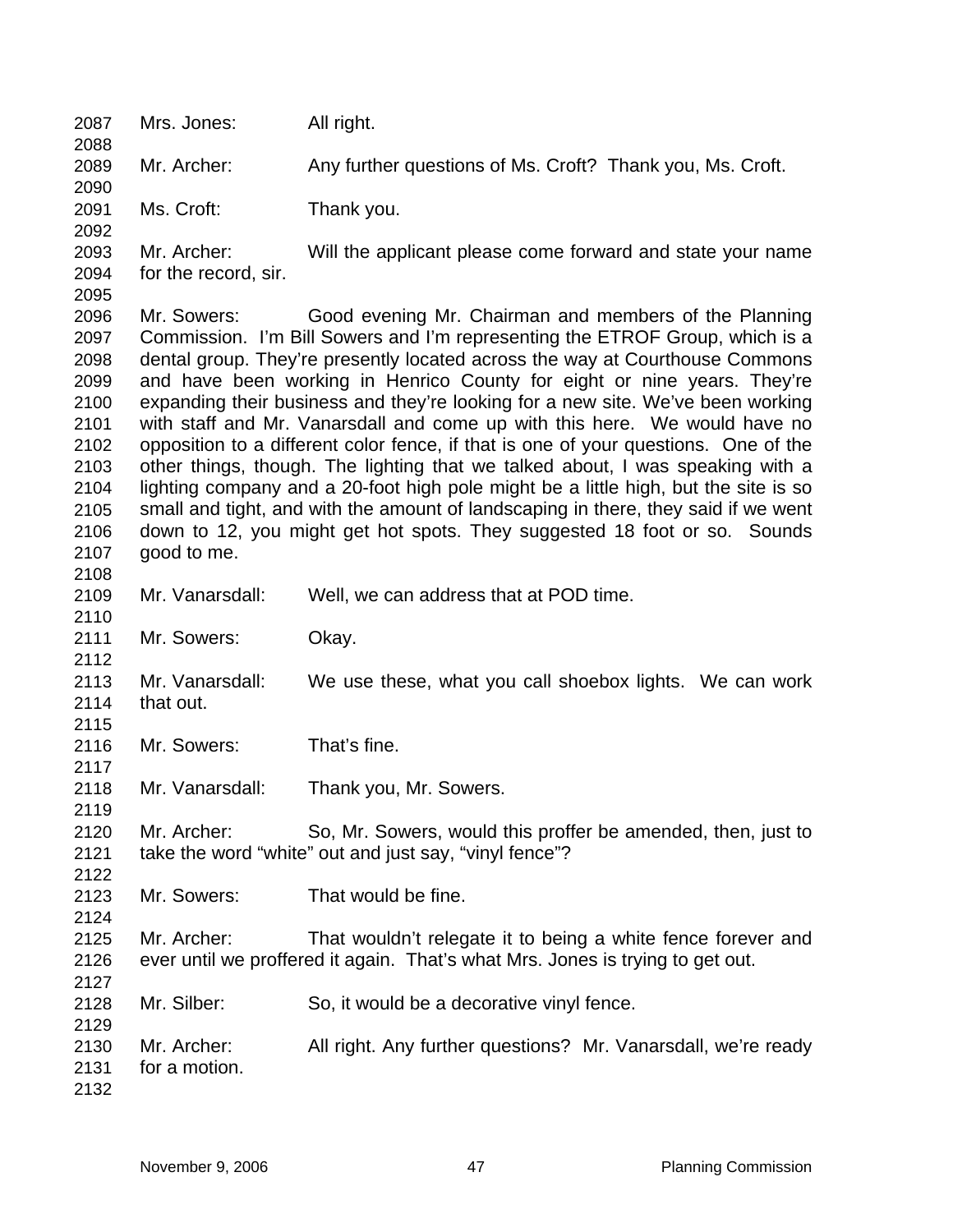Mr. Vanarsdall: One thing I was thinking, Nathalie, we could, not tonight because Dr. Forte is not here to sign this, but we could — if you want to change the #2, the fence proffer. The way we word it at the discretion of the Planning Commission during POD. Change that for the Board. I think that might help Mrs. Jones concern. I wasn't that big on white either, I just wanted them to get rid of that ugly fence. They said put up a vinyl fence. I said white, they said yes. 2133 2134 2135 2136 2137 2138

2140 2141 2142 2143 2144 2145 2146 2147 2148 2149 2150 2151 2152 2153 2154 2155 2156 2157 2158 2159 2160 2161 2162 2163 2164 2165 2166 2167 2168 2169 2170 2171 2172 2173 2174 2175 2176 2177 2178 Ms. Croft: All right. Mr. Vanarsdall: I was putting words in his mouth. Not supposed to do that. Mr. Archer: All right. Do we have any opposition here? Mr. Silber: No, I don't think we do. Mr. Archer: No, no opposition. All right. Mr. Vanarsdall: Do we need to waive the time limits? Ms. Croft: Yes sir. Mr. Silber: Yes, you will need to. You need to waive the time limits as well. Mr. Vanarsdall: Okay, that's what I was going to do. I want to waive the time limits on C-61C-06. Mr. Branin: Second. Mr. Archer: Motion by Mr. Vanarsdall and seconded by Mr. Branin to waive the time limits. All in favor of the motion say aye. Those opposed say no. The ayes have it. Mr. Vanarsdall: I want to thank Nathalie for putting this all together in time for the meeting and Mr. Sowers' cooperation. This is not far from here, up on the corner of Somoa. The building has been there since it was rezoned in 1981 for a child daycare center and that was the only thing that it was zoned for. It has since been closed. What they're proposing will certainly be an improvement over anything that's been there. So, with that, I'll recommend to the Board of Supervisors that C-61C-06 be approved. Mr. Branin: Second. Mr. Archer: Motion by Mr. Vanarsdall and seconded by Mr. Branin. All in favor of the motion say aye. Those opposed say no. The ayes have it and the motion carries.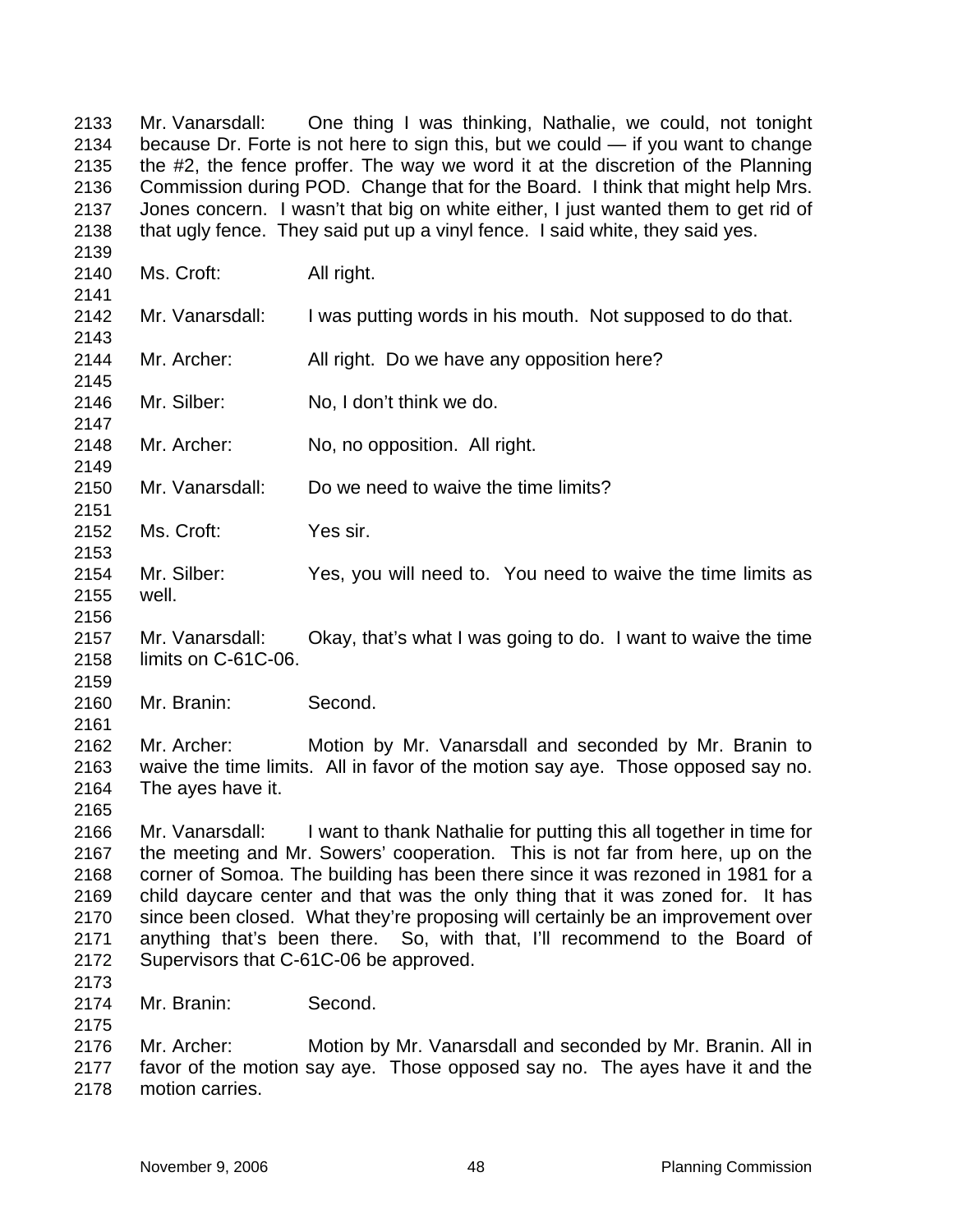**REASON:** The Planning Commission voted 5-0 to recommend the Board of Supervisors **grant** the request because it is not expected to adversely 2179 impact surrounding land uses in the area and the proffers continue to assure a quality form of development with maximum protection afforded to the adjacent property. 2180 2181 2182 2183

- 2185 2186 2187 Mr. Silber: The last zoning request tonight is C-62C-06. This is a request to amend proffered conditions accepted with rezoning case C-36C-00.
- 2188 2189 2190 2191 2192 2193 2194 2195 **C-62C-06 Richard Bushey for CDA Holding, LLC:** Request to amend proffered conditions accepted with Rezoning Case C-36C-00, on Parcels 769- 755-9242 and 769-755-7448, located at the northwest intersection of E. Parham Road and Staples Mill Road (U.S. Route 33). The applicant proposes to amend proffers related to permitted uses, layout, architecture, loudspeakers, inter-parcel connection, and play areas. Retail and restaurant uses are proposed. The existing zoning is O-2C Office District (Conditional) and B-2C Business District (Conditional). The Land Use Plan recommends Office.
- 2196

2184

- 2197 2198 2199 Mr. Archer: All right. Is anyone present who is in opposition to C-62C-06? We have opposition. We'll get to you, ma'am. Good evening, sir.
- 2200 2201 2202 2203 2204 Mr. Sehl: Thank you, Mr. Chairman. The site is located at the northwest intersection of Staples Mill and East Parham Roads, and was previously occupied by an automobile service station. The applicant is proposing to amend proffers accepted with case C-36C-00, which was for the development of a McDonald's Restaurant.
- 2205
- 2206 2207 2208 2209 2210 The property is currently zoned B-2C and O-2C. The uses proposed by the applicant would be permitted under the proffers accepted with C-36C-00, but those proffers specifically referenced a conceptual layout and architectural elevations for the McDonald's restaurant. These items are giving rise to the proffer amendment before you this evening.
- 2211
- 2212 2213 2214 The property is bounded by R-3 zoned property to the west and north. Across Staples Mill Road is a Burger King, and across east Parham Road is a Rite Aid pharmacy.
- 2215
- 2216 2217 The properties to the west and north are zoned residential, but as you can see on the Land Use Plan are designated for office uses in the 2010 Land Use Plan.
- 2218

2219 2220 2221 2222 The 2010 Land Use Plan also recommends office uses for the subject parcel. The proposed uses are not entirely consistent with this designation, but could be appropriate given the existing zoning for the site and the established zoning pattern in the area.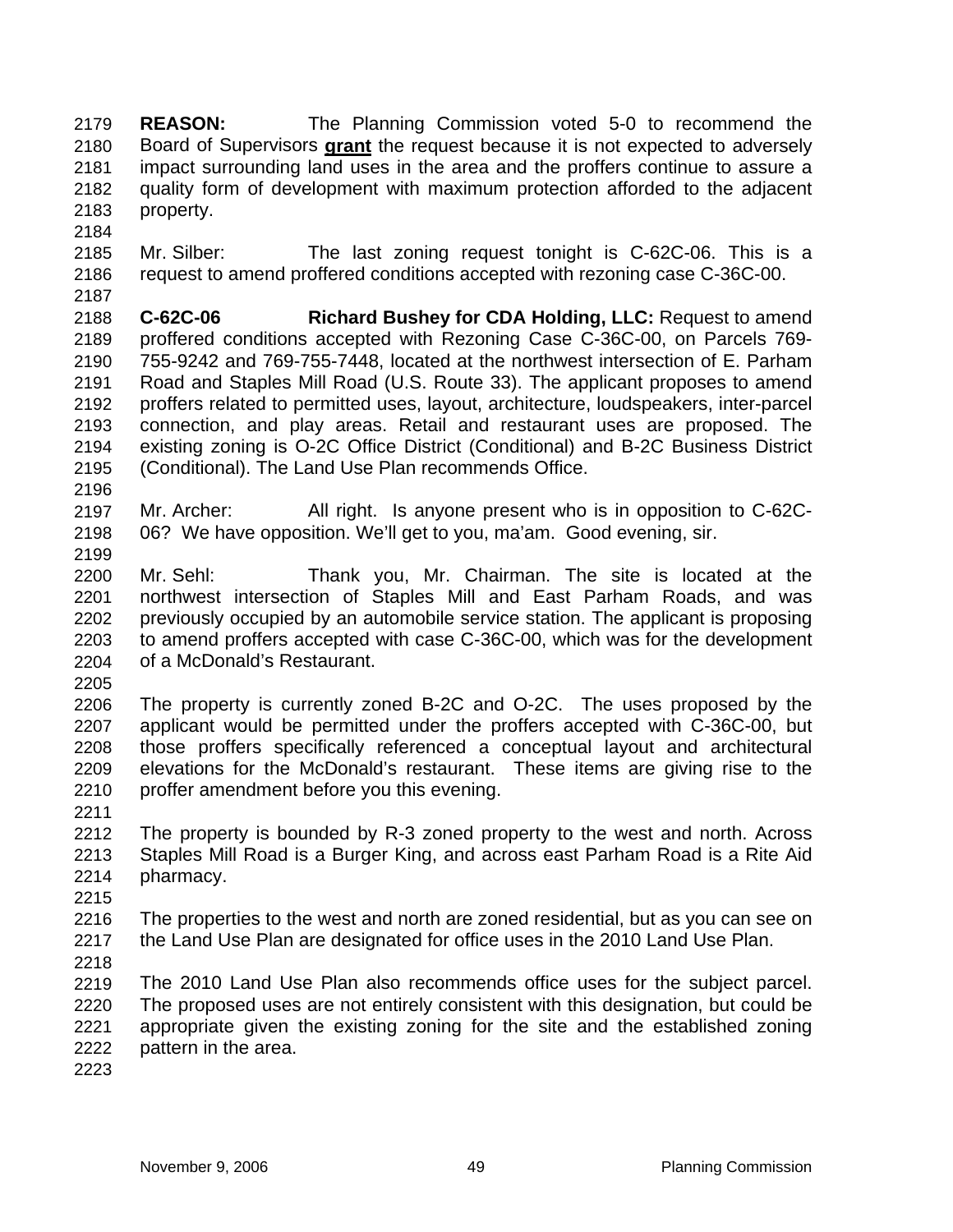The proposed amendments to the proffers pertain to the previously mentioned conceptual plan and elevations, as well as proffers pertaining to loudspeakers, buffers, inter-parcel access, and uses. 2224 2225 2226

2228 2229 2230 2231 The amended proffers reference this new conceptual plan. The applicant now proposes an approximately 12,500 square foot building with restaurant and retail uses.

2232 2233 2234 2235 2236 2237 The revised proffers allow for a reduced buffer along a portion of Staples Mill Road to allow for a turn lane into the site, prohibit automotive service stations as well as check cashing and payday loan uses on the site, limit the distance from which a loudspeaker is able to be heard, provide for underground storm water management, and permit inter-parcel connections to properties to the north and west should they be rezoned in the future.

2238

2227

2239 2240 2241 2242 2243 2244 2245 2246 2247 The revised proffers also reduce the buffer along Parham Road to 17 feet to allow for the required 13-foot transitional buffer adjacent to the R-3 zoned property to the north. This buffer is reduced as allowed in the zoning code; however, staff does have concerns that this reduction is based on the construction of a masonry wall. The applicant has proffered that a letter of credit will be provided for the construction of this wall, which could be pulled to provide for the construction of that wall should the property be developed as R-3 to the north. Staff does have concerns that the proffer limits the terms of this letter of credit to five years, at which time it would expire.

2248

2249 2250 The revised proffers allow for a shared entrance from the O-2 property and B-2 property.

2251

2252 2253 2254 2255 2256 The applicant has also proffered this elevation. This elevation has been revised since the staff report was written to better show how the building would look in its entirety, rather than just the Panera Bread pictures that were proffered previously. The applicant has proffered that exterior materials would consist of brick, stucco, Dryvit, or glass.

2258 2259 2260 The applicant has addressed all issues raised in the staff report. Staff now supports this request, but notes concerns with the five-year expiration of the letter of credit as mentioned in Proffer 1C.

2261

2257

2262 2263 2264 These proffers were revised on November 9, 2006, and were distributed to you this evening. Time limits would need to be waived to accept these proffers this evening.

2265

2266 2267 2268 This concludes my presentation, I would be happy to answer any questions you might have.

2269 Mr. Archer: Thank you. Are there questions from the Commission?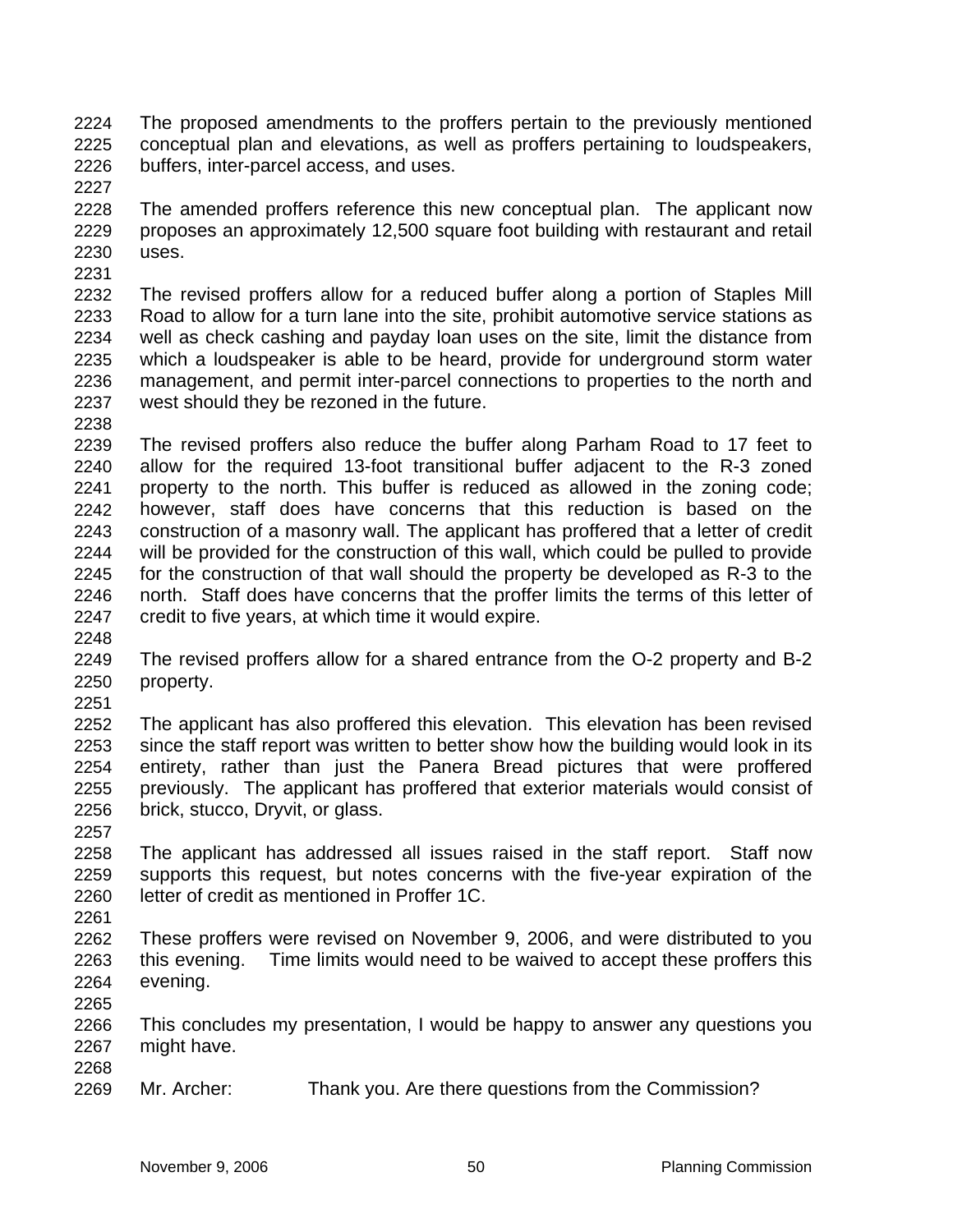2270 2271 2272 2273 2274 2275 2276 2277 2278 2279 2280 2281 2282 2283 2284 2285 2286 2287 2288 2289 2290 2291 2292 2293 2294 2295 2296 2297 2298 2299 2300 2301 2302 2303 2304 2305 2306 2307 2308 2309 2310 2311 2312 2313 2314 Mr. Jernigan: Ben? Mr. Sehl: Yes sir. Mr. Jernigan: There's a piece of O-2 that's zoned there, so what you're saying is if there was any R-3 that went in there they'd have to put the fence up? Mr. Sehl: As you can see on the conceptual plan, this is kind of a weird—With Staples Mill Road generally running east and west, this area runs a little bit more north and south. So, the R-3 property is here and to the far west on the other side. This site in question is split zoned. Here's the O-2 zoning. This is B-2 zoning that the applicant is proposing to develop. This entire property is surrounded by R-3. This is the buffer that was discussed. Mr. Jernigan: Then there's O-2 right about that. There's a narrow strip between the B-2 and the O-2. Mr. Sehl: Again, this is all planned for the Office in the 2010 Land Use Plan. Mr. Silber: So what the applicant has proffered is if that property to the north is developed as a residential use — Mr. Sehl: They would construct the wall, which would allow the 12-foot reduction in the 25-foot transitional buffer. Mr. Silber: They now have added a proffer, amended their proffer to say that letter of credit would only be good for five years. Mr. Sehl: Yes sir. Mr. Jernigan: I don't think you're going to have to worry about that, Mr. Secretary. I don't think anybody's going to be building a house up there. Mr. Silber: My question is what happens to the letter of the credit after five years if it remains the way it is. Mr. Sehl: I think that's staff's concern at that point, that six years down the road, if that wall is desired to be built, the letter of credit is no longer in place. Mr. Branin: Ben, this is currently a closed gas station, correct? Mr. Sehl: Correct.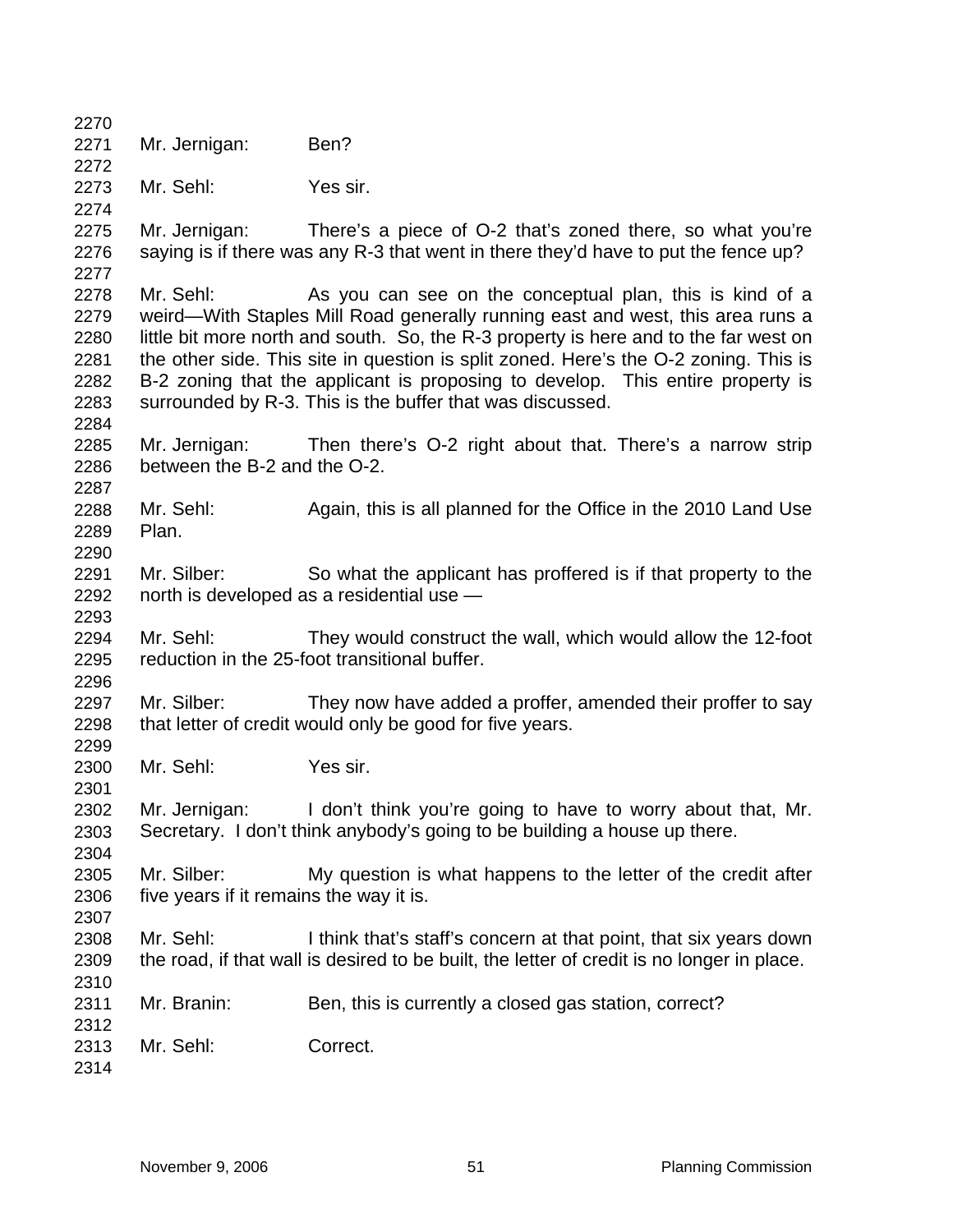Mr. Branin: I probably missed it, but when they remove those tanks, what precautions are going to be taken? Mr. Sehl: I believe they'll be required to do so. It has not been proffered that those tanks would be removed. Maybe the applicant could speak to what sort of— Mr. Branin: Yeah. I'd like to speak to the applicant in regards to it. I think the project's a good project, but anytime that you're removing 50-year-old fuel tanks from a property, that brings up the question of contamination and safety. Mr. Sehl: Yes sir. Mr. Vanarsdall: I'd like to hear from the applicant. Mr. Archer: All right. Good evening, Ms. Freye. Ms. Freye: Good evening, Mr. Chairman, members of the commission. My name is Gloria Freye. I'm an attorney for McGuire Woods here on behalf of the applicant. Mr. Archer: Ms. Freye, excuse me. You're aware we have opposition? Ms. Freye: Yes sir. Mr. Archer: Would you like to reserve some time? Ms. Freye: Maybe two minutes. Mr. Archer: Okay. Ms. Freye: Reserved. Mr. Vanarsdall: In addition to what else you're going to say, I want you to explain the change that's been made tonight to the rest of the commissioners. Ms. Freye: Yes sir. Mr. Vanarsdall: And about the last sentence in 1C. Ms. Freye: Yes sir. Mr. Vanarsdall: Thank you.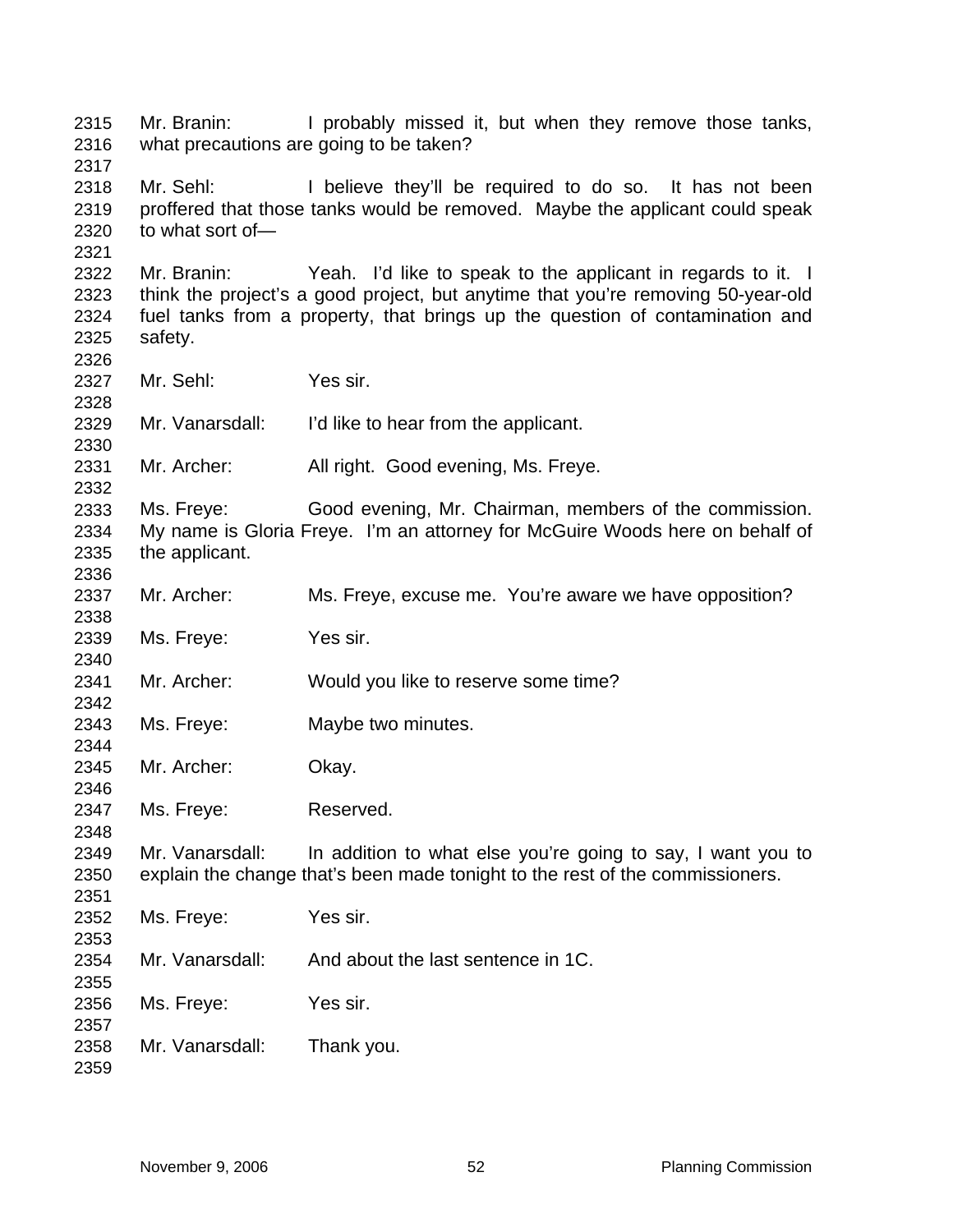Ms. Freye: Yes sir. As Mr. Sehl explained, we do need to request the waiver for the time limits, which we would appreciate. We do also truly appreciate the assistance, all the efforts that we've gotten from staff to help work out the changes that were needed on this property to change it from being permitted for a McDonald's to be permitted for a Panera and a Starbucks. This corner was zoned back in 2000 for the commercial and the office use, but it was very tailored to a McDonald's and made it very difficult to change the tenants on that. It's a tight site and staff went to extraordinary problem-solving efforts to help us work this out. The uses are already permitted, it's just the proffers, the site plan, and the elevations that needed to be changed. I think most folks are happy with the elevations. It's a very attractive building. I think folks think that the tenants would be desirable. Those things are not the issue, it's getting down to the proffers. We did make significant improvements in those proffers by amending them, because now the storm water would be addressed underground. That would not have been the case in the old zoning. We've also improved the accesses by making them safer, moving them further from the intersection on Parham, making it safer on Staples Mill by adding a turn lane. Adding that turn lane then condensed some of the buffers and we had to make modifications to do that. There are still going to be nicely landscaped buffers where none are normally required anyway. 2360 2361 2362 2363 2364 2365 2366 2367 2368 2369 2370 2371 2372 2373 2374 2375 2376 2377 2378 2379

2380 2381 2382 2383 The elevations and the revised proffers, we did take out the check cashing. We've made the uses more restrictive than they were before. We have worked on the shared access and we've worked on making sure that adequate parking is being provided.

2384

2385 2386 Mr. Branin, I just want to let you know that the tanks have already been removed; they're gone.

2388 Mr. Branin: Really?

2389

2387

2390 2391 2392 Ms. Freye: They're already gone, so that is not an issue, we're happy to say. That's not going to be a development cost for these folks. That's already taken care of.

2393

2394 2395 2396 2397 2398 2399 2400 2401 2402 2403 2404 The concern that has come up about this 13-foot buffer on the northern property line adjacent to the R district, the tensions or the pressure, the influence that's happening there is that most likely it's — and I hate to say "most likely," because I'm not in a position to rezone, but the pressures to rezone that R district are that houses are probably not going to be built there, it probably is going to go commercial or some other designation of office or commercial. The County was trying to help us find a way to respect the ordinance requirement for a transitional buffer, make sure that that space is there. That if it is ever developed residentially that that space is there and that the wall could be constructed at that time. It was with that idea that we would post a letter of credit to assure the County that the funds would be there to do that when it happens.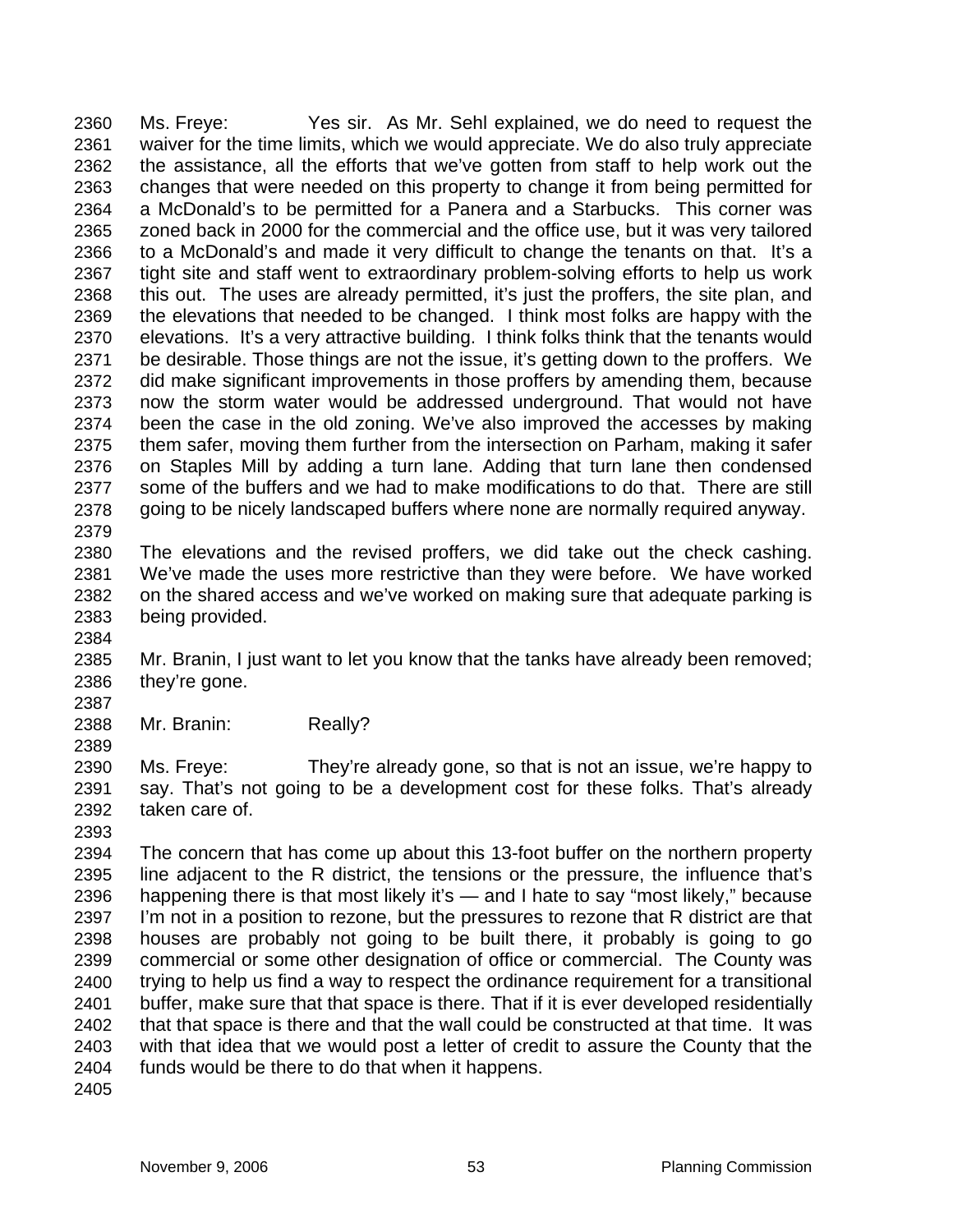The concern that we have is when you're dealing with bonds or when you're dealing with cash proffers or even when you're dealing with a dedication of land, there's a certain period of time where either it's used or it goes back to the applicant. We thought that five years would be a reasonable term. If in working with the County, the County attorney, the County staff, or a Commissioner or Supervisor, if you feel like 15 years is a more reasonable term, we would be glad to amend the proffers to that this evening. If there is something else that you think we should maybe try to explore with the County attorney, we'll be glad to do that between tonight's hearing and before the Board hears this so that staff, the County attorney, and the Supervisor are satisfied that if that property is ever developed residentially that that wall will be built. My concern is that there needs to be a triggering event or an end time when that money can be released. That's going to be in keeping with the County's policies on any cash proffer, any dedication, or any bonding. We were trying to find a way. We'll be glad to extend that to 15 years this evening, if you think that would be more acceptable. Then we could still continue to work with the County attorney if he wanted to review that. 2406 2407 2408 2409 2410 2411 2412 2413 2414 2415 2416 2417 2418 2419 2420 2421 2422 2423

- 2424 2425 Mr. Archer: All right. Thank you. Are there questions for Ms. Freye?
- 2426 Mr. Branin: Nope, she took care of mine.
- 2428 Mr. Archer: Anything else?
- 2430 Mr. Vanarsdall: All right, stand by for the  $-$
- 2432 2433 Mr. Archer: Ms. Freye, we'll reserve you two minutes. I think you have a little more than that left, if you need it.

2435 Ms. Freye: Yes sir. Thank you very much.

- 2437 2438 Mr. Archer: We did have opposition. If you could please come forward and state your name for the record. Good evening.
- 2440 2441 2442 2443 Ms. Thornton-Seal: Mr. Chairman and the Board. I don't have the elegance that she had because I'm not an attorney. My brother and my sisters and I, we live adjacent to the property that she's speaking of.
- 2444 Mr. Archer: Pardon me, ma'am, could I have your name, please?
- 2446 Ms. Thornton-Seal: Yes sir, I'm sorry. My name is Jue Thornton-Seal.
- 2448 Mr. Archer: All right.
- 2450 Mr. Vanarsdall: How do you spell your last name?

2451

2427

2429

2431

2434

2436

2439

2445

2447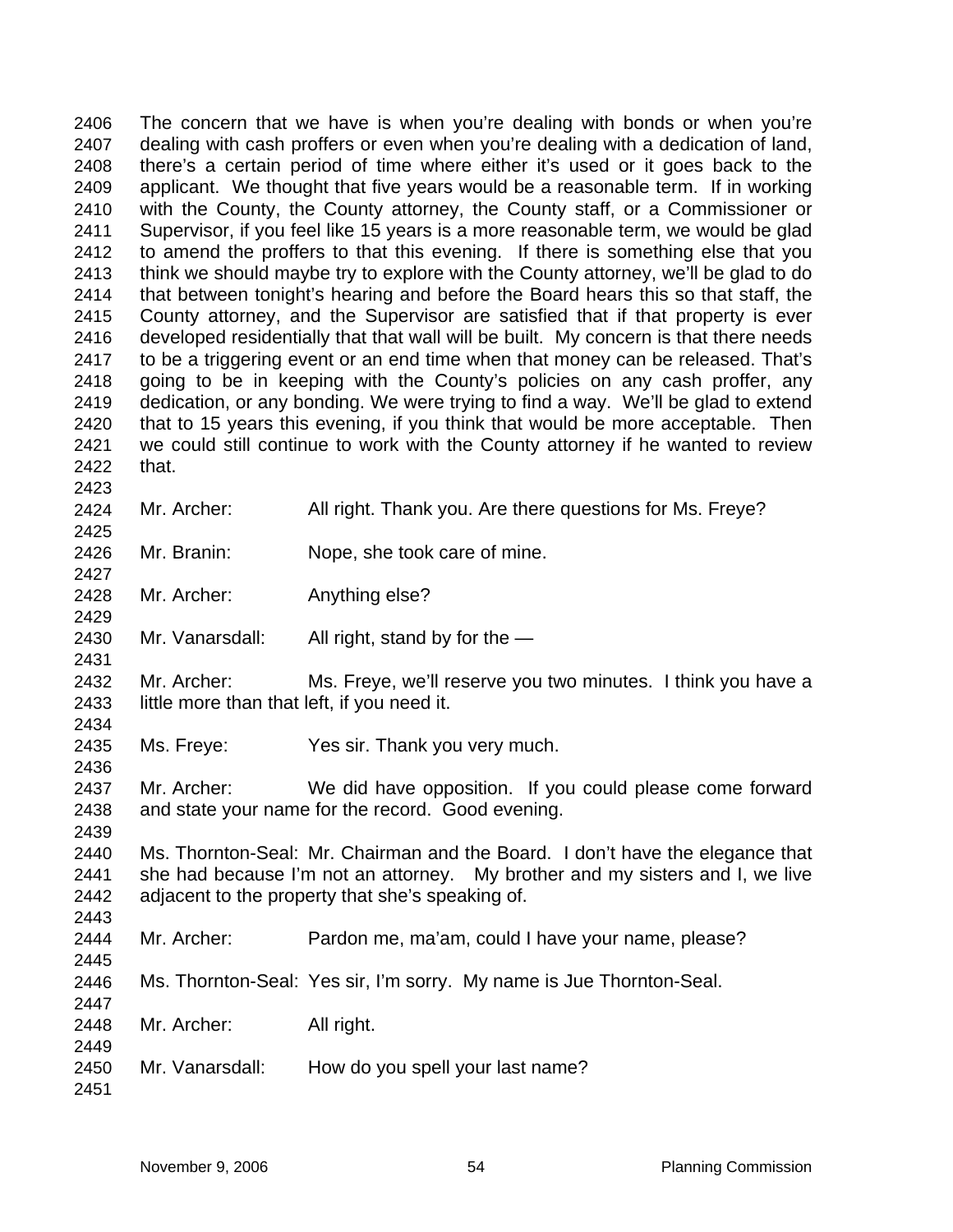2452 Ms. Thornton-Seal: S-E-A-L.

2454 Mr. Archer: Go ahead, Ms. Thornton-Seal.

2456 2457 2458 2459 2460 2461 2462 2463 2464 2465 2466 2467 2468 2469 2470 2471 2472 2473 Ms. Thornton-Seal: Our property is adjacent to the property that they're talking about. About 7 or 8 months ago, I actually came to the County and I asked them about the land uses and they said that McDonald's was not in the foreseeable future or anything else. What they suggested to me was that it was going to be all office space. While we don't oppose the rezoning, we do opposed us being locked into just being office space if other people can have other kinds of businesses presented to the Board. We don't have a big corporate lawyer to represent us; we just have ourselves. If McDonald's becomes a reality, it will cause us to be really sandwiched in to a very small portion of that piece of this building that they're doing. We are located on Parham Road. Again, we don't really oppose that, we just want to be able to be treated fairly and that we be able to present what we may want to do with our property. According to the language in this particular paper, it says that for restaurant uses. I think these are opposed. But when I spoke to the people in the County, they're saying that from Staples Mill on back to Lucas Road, I was told, had already been proposed for office space. What she just said was a very big surprise to me because when I went to the County to talk about it, they didn't even suggest is was a restaurant. I guess she said it's been five years coming.

2474

2478

2480

2482

2453

2455

2475 2476 2477 I guess you all are probably looking at me like, "Well, what is she saying?" What I'm saying is that I'm trying to find out where does it put us in the mix in terms of — we have a house — rezoning. We're R-3.

- 2479 Mr. Silber: Ms. Thornton-Seal?
- 2481 Mr. Jernigan: You're right behind the O-2 section.
- 2483 Ms. Thornton-Seal: Right.
- 2484

2485 Mr. Jernigan: You're right on Parham. Okay.

2486

2487 2488 2489 2490 2491 2492 2493 2494 2495 2496 2497 Mr. Silber: She's on Parham. She's adjacent to the O-2, which is adjacent to the subject property. I understand what you're talking about. I think the Commission does, too. All of this area, basically, along Parham Road from Staples Mill and back to approximately Lucas Road is shown on the County's long-range Land Use Plan for office use. That's sort of the blueprint or that's a guide of how the County would like to see the property developed. However, as you can see on this corner, it's already zoned for business. That doesn't really comply, necessarily, with the office designation. I think what's before the Planning Commission and what will eventually be before the Board of Supervisors is a request to amend the proffered conditions on this business piece to see if they see merit in having this used as a business development.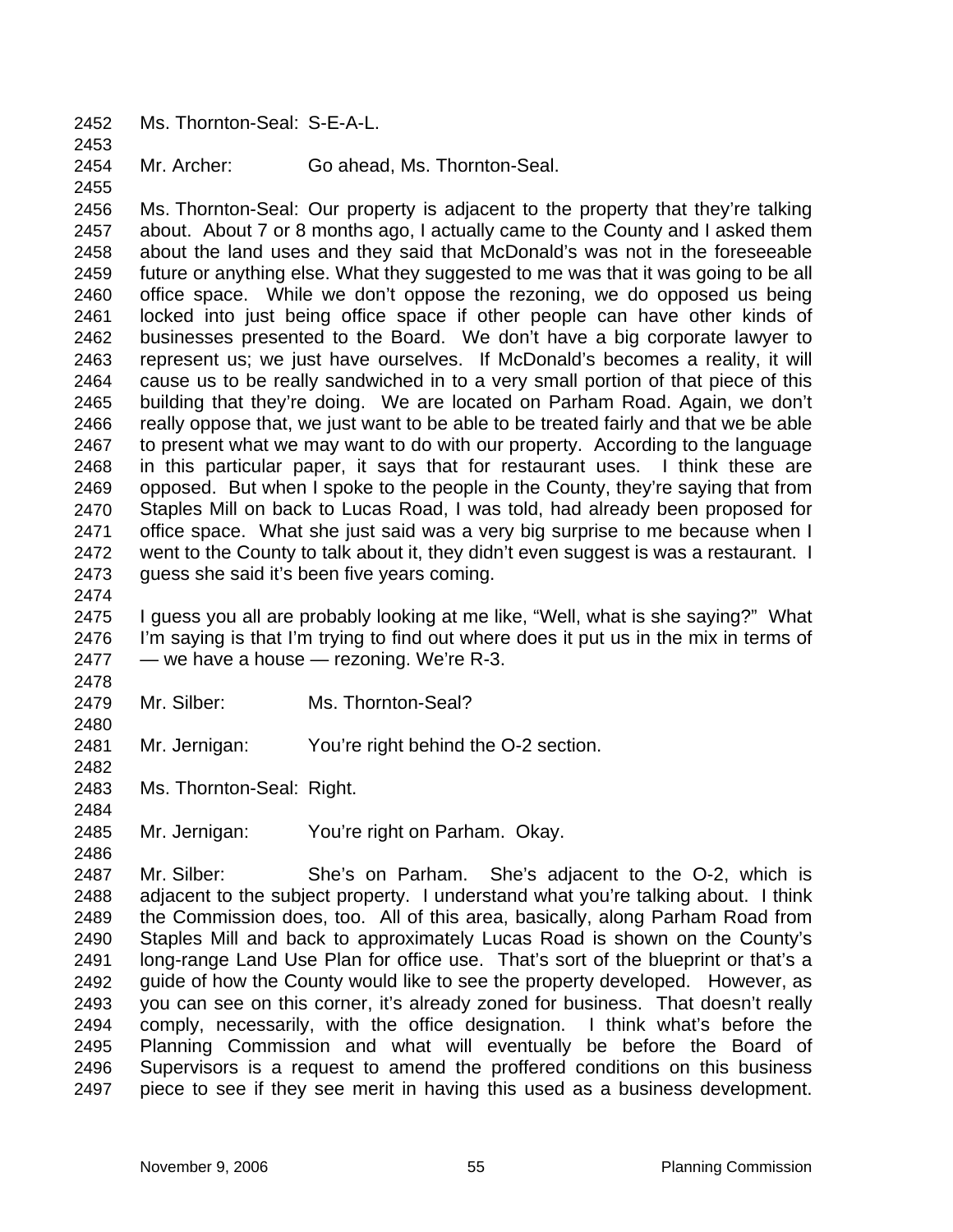When your property comes in, if you ever sell your property or propose some other use of the property, you would be evaluated fairly, as this is, against the Land Use Plan. Now, the Land Use Plan shows offices, but if an argument can be made or a quality development comes along, then some other use could go there. I don't see this having any detrimental impact on your property. It's shown on the Land Use Plan for Office. It's going to stay that way even with this rezoning. This rezoning really is not changing the classification; it's simply changing the proffered conditions that exist on this property. I don't know if that helps or not. 2498 2499 2500 2501 2502 2503 2504 2505 2506

2508 2509 2510 2511 2512 2513 2514 2515 2516 Ms. Thornton-Seal: It helps a little bit. I'm not really familiar with all of the jargon, all the things it takes to understand this land use thing. The things we have a concern with is that we be afforded the same opportunity to develop our land as anyone else, and not just be saying that we have to sell ours. We were told that it would be, basically, for office use and nothing else other than office use. I spoke to someone here tonight and they also told me the same thing. Of course, I guess this is what this is for, you come and you present what you have. We just wanted to make sure that we're going to be treated fairly in the scheme of things.

- 2517 2518 Mr. Vanarsdall: Ms. Thornton-Seal, do you have a sign in front of your house, a "For Sale" sign?
- 2520 Ms. Thornton-Seal: No sir. We did, but we don't.
- 2522 Mr. Vanarsdall: Somewhere along there there's a "For Sale" sign.
- 2524 Ms. Thornton-Seal: It is. It's Victor. I think his name is Victor.
- 2526 Mr. Vanarsdall: I know where your house is, but that's not your property.
- 2528 2529 Ms. Thornton-Seal: No. We are adjacent to the property that she was speaking of.
- 2530 2531

2507

2519

2521

2523

2525

2527

2532

Mr. Vanarsdall: Yeah.

2533 2534 2535 2536 Mr. Jernigan: When this case came through before with the McDonald's, we left that piece of O-2 there and didn't rezone that to B because of the residential next door. McDonald's didn't need that property; they just needed the portion that was rezoned. We left that to have that transition to your property.

- 2537
- 2538 2539 2540 2541 Ms. Thornton-Seal: I kinda better understand it, but I guess what I'm still saying is that if it's not going to be just land use then we could be looking at something else as well.
- 2542 2543 Mr. Jernigan: You want to be able to sell your property off and get some money.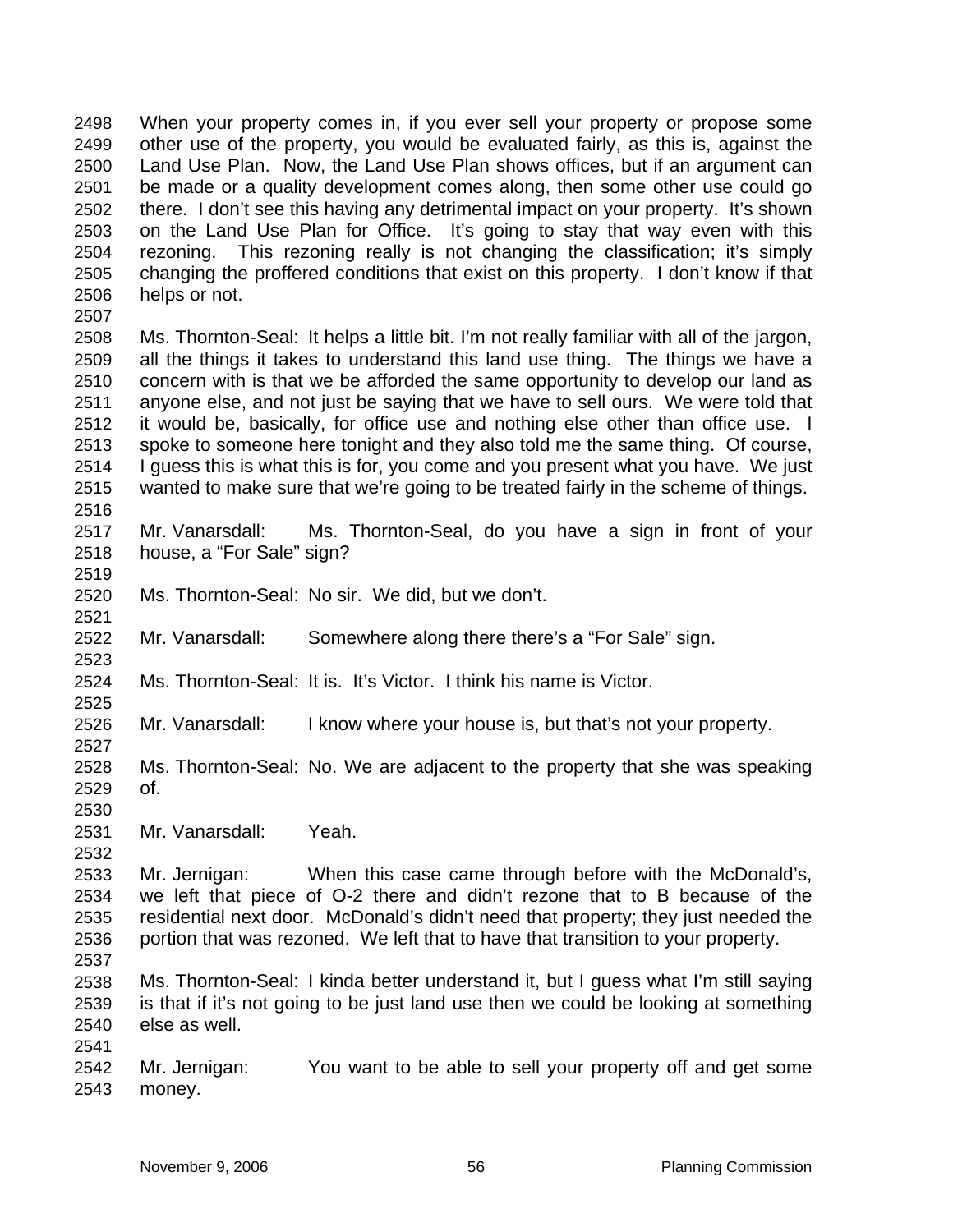Ms. Thornton-Seal: No — Mr. Jernigan: Well, let me - No, but -Ms. Thornton-Seal: No, no, no. Let me say this to you. I am 58 years old and we are all in our 50's so money is not an issue. What is at stake here for us is that our father worked very hard for that piece of land. It really isn't about money because we could have sold it a long time ago. There's a principle behind this and the principle is that if your father left you an inheritance, you'd want to reap the best benefits you could, too. It's really not about money; it's about principle, sir. Mr. Jernigan: Maybe I phrased that the wrong way. You want to be treated just like everybody else when it comes to developing that property. Ms. Thornton-Seal: Exactly. Mr. Jernigan: There. That's what I meant. Ms. Thornton-Seal: Okay. Mr. Jernigan: You have the chance, rather than selling that as R-3 property, which nobody's going to buy that to build a home. You'd be able to sell it for either office or retail Ms. Thornton-Seal: I guess that's the question I'm asking, not just office. Okay. Mr. Jernigan: That's what I mean. You want to be treated the same as everybody else down there to where you can your property and develop it. Mr. Branin: Ms. Thornton-Seal, what are you hoping your property would be developed as? Ms. Thornton-Seal: As a family, we had talked about a lot of things. We had talked about not necessarily office space, but as maybe some kind of — you down at the hospital where they have the — Mr. Branin: Condominiums. Ms. Thornton-Seal: Yeah. Something similar to that. Mr. Archer: Assisted living. Ms. Thornton-Seal: Assisted living. That's what I'm saying, sir, thank you.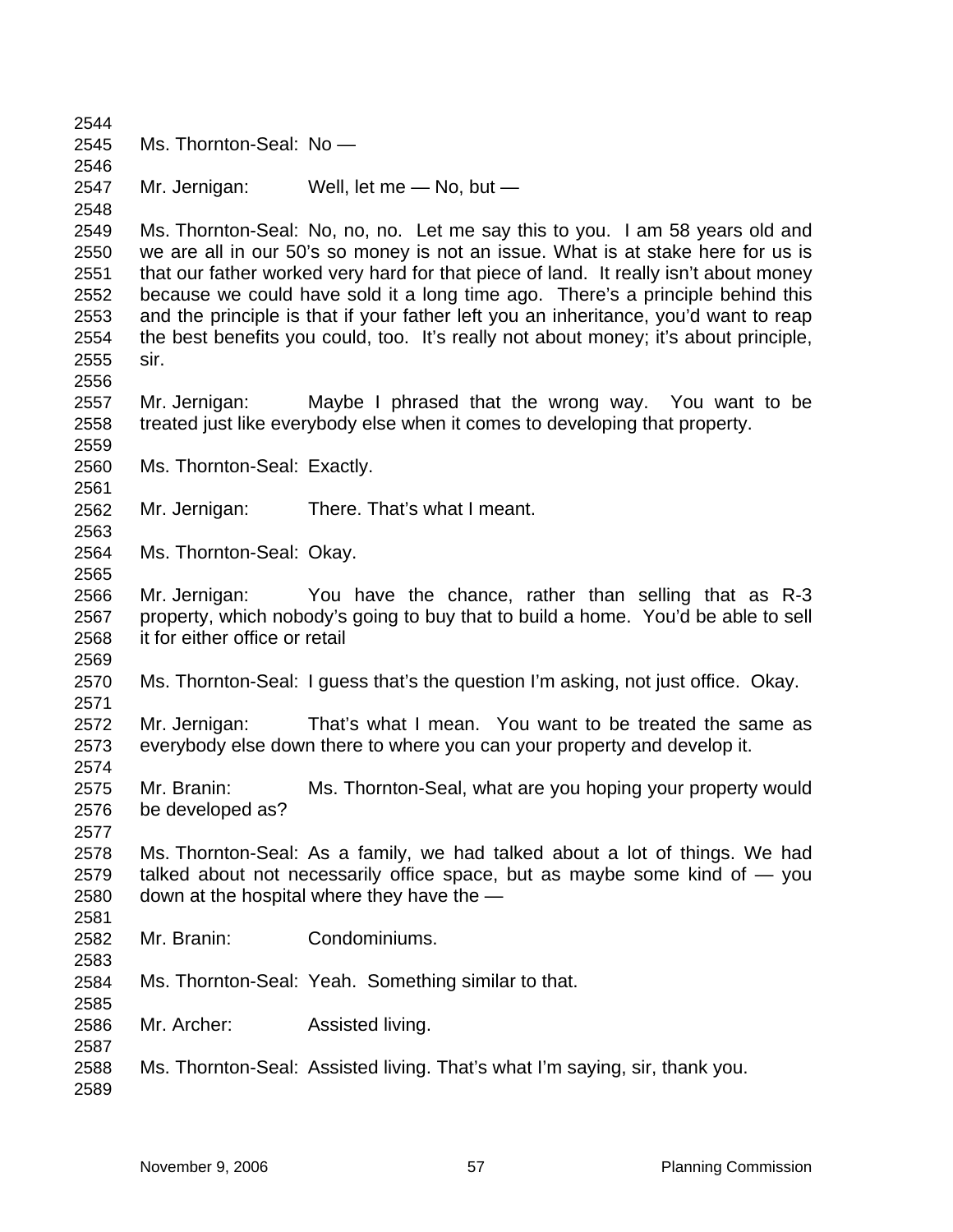| 2590<br>2591                                                                                                                 | Mr. Vanarsdall: | I don't think it would be large enough.                                                                                                                                                                                                                                                                                                                                                                                                                                                                                                                                                                                                                                                                                                                                                                                                                                                                                                                                                                                                                                                                                                      |
|------------------------------------------------------------------------------------------------------------------------------|-----------------|----------------------------------------------------------------------------------------------------------------------------------------------------------------------------------------------------------------------------------------------------------------------------------------------------------------------------------------------------------------------------------------------------------------------------------------------------------------------------------------------------------------------------------------------------------------------------------------------------------------------------------------------------------------------------------------------------------------------------------------------------------------------------------------------------------------------------------------------------------------------------------------------------------------------------------------------------------------------------------------------------------------------------------------------------------------------------------------------------------------------------------------------|
| 2592<br>2593                                                                                                                 | Mr. Jernigan:   | How many acres do you have?                                                                                                                                                                                                                                                                                                                                                                                                                                                                                                                                                                                                                                                                                                                                                                                                                                                                                                                                                                                                                                                                                                                  |
| 2594<br>2595                                                                                                                 |                 | Ms. Thornton-Seal: We have a little over one acre. I think it is —                                                                                                                                                                                                                                                                                                                                                                                                                                                                                                                                                                                                                                                                                                                                                                                                                                                                                                                                                                                                                                                                           |
| 2596<br>2597                                                                                                                 | Mr. Jernigan:   | You have to have a minimum of five acres for assisted living.                                                                                                                                                                                                                                                                                                                                                                                                                                                                                                                                                                                                                                                                                                                                                                                                                                                                                                                                                                                                                                                                                |
| 2598                                                                                                                         | Mr. Vanarsdall: | That's what I just said; it's not large enough for that.                                                                                                                                                                                                                                                                                                                                                                                                                                                                                                                                                                                                                                                                                                                                                                                                                                                                                                                                                                                                                                                                                     |
| 2599<br>2600<br>2601<br>2602                                                                                                 | knowing at all. | Ms. Thornton-Seal: Okay. I'm being educated tonight. It's better than not                                                                                                                                                                                                                                                                                                                                                                                                                                                                                                                                                                                                                                                                                                                                                                                                                                                                                                                                                                                                                                                                    |
| 2603<br>2604                                                                                                                 | Mr. Jernigan:   | Well, you've done good.                                                                                                                                                                                                                                                                                                                                                                                                                                                                                                                                                                                                                                                                                                                                                                                                                                                                                                                                                                                                                                                                                                                      |
| 2605<br>2606                                                                                                                 |                 | Ms. Thornton-Seal: I don't have a problem with that, sir.                                                                                                                                                                                                                                                                                                                                                                                                                                                                                                                                                                                                                                                                                                                                                                                                                                                                                                                                                                                                                                                                                    |
| 2607<br>2608<br>2609<br>2610                                                                                                 | Mr. Vanarsdall: | Ms. Thornton-Seal, you weren't told wrong or tricked or<br>anything. What they told you was that the Land Use Plan is a guide to go by. It<br>says Office. So, they didn't mean to mislead you. That happens sometimes.                                                                                                                                                                                                                                                                                                                                                                                                                                                                                                                                                                                                                                                                                                                                                                                                                                                                                                                      |
| 2611<br>2612<br>2613                                                                                                         |                 | Ms. Thornton-Seal: Well, I don't think I was misled. I guess it's just the way it<br>was presented. Even when I read this, the language in here says similar to what<br>I've been saying, that it's for office space and some of it's conditional.                                                                                                                                                                                                                                                                                                                                                                                                                                                                                                                                                                                                                                                                                                                                                                                                                                                                                           |
| 2614<br>2615                                                                                                                 | Mr. Archer:     | Right.                                                                                                                                                                                                                                                                                                                                                                                                                                                                                                                                                                                                                                                                                                                                                                                                                                                                                                                                                                                                                                                                                                                                       |
| 2616<br>2617<br>2618<br>2619<br>2620<br>2621<br>2622<br>2623<br>2624<br>2625<br>2626<br>2627<br>2628<br>2629<br>2630<br>2631 | Ms. O'Bannon:   | Ms. Thornton-Seal, I think it is important. Everything you've<br>heard from everyone up here tonight I hope indicates to you that you would<br>definitely be treated fairly. If your property, today if you say you wanted to sell it,<br>probably what would happen, and this is just the way it usually happens, some<br>one would come to you, a developer might come to you and say, "I would like to<br>buy your property and I would like to do something with it." They would go<br>through the process $-$ you would not necessarily initiate the process $-$ before<br>the sale. I'm sure Ms. Freye could tell you just generally, or any attorney that<br>handles these, somebody would buy the property and in the contract it would say<br>upon the fact that they would get whatever zoning they wanted and then they<br>would pay you more according to whatever zoning it was that they requested.<br>That's usually the way this thing sort of gets rolling.<br>Ms. Thornton-Seal: We've been contacted by some developers, but we have not<br>done anything about it. I have one more question before I take my seat. If we |
| 2632<br>2633                                                                                                                 |                 | chose to leave it as residential, could that happen?                                                                                                                                                                                                                                                                                                                                                                                                                                                                                                                                                                                                                                                                                                                                                                                                                                                                                                                                                                                                                                                                                         |
| 2634<br>2635                                                                                                                 | Ms. O'Bannon:   | Sure. Absolutely.                                                                                                                                                                                                                                                                                                                                                                                                                                                                                                                                                                                                                                                                                                                                                                                                                                                                                                                                                                                                                                                                                                                            |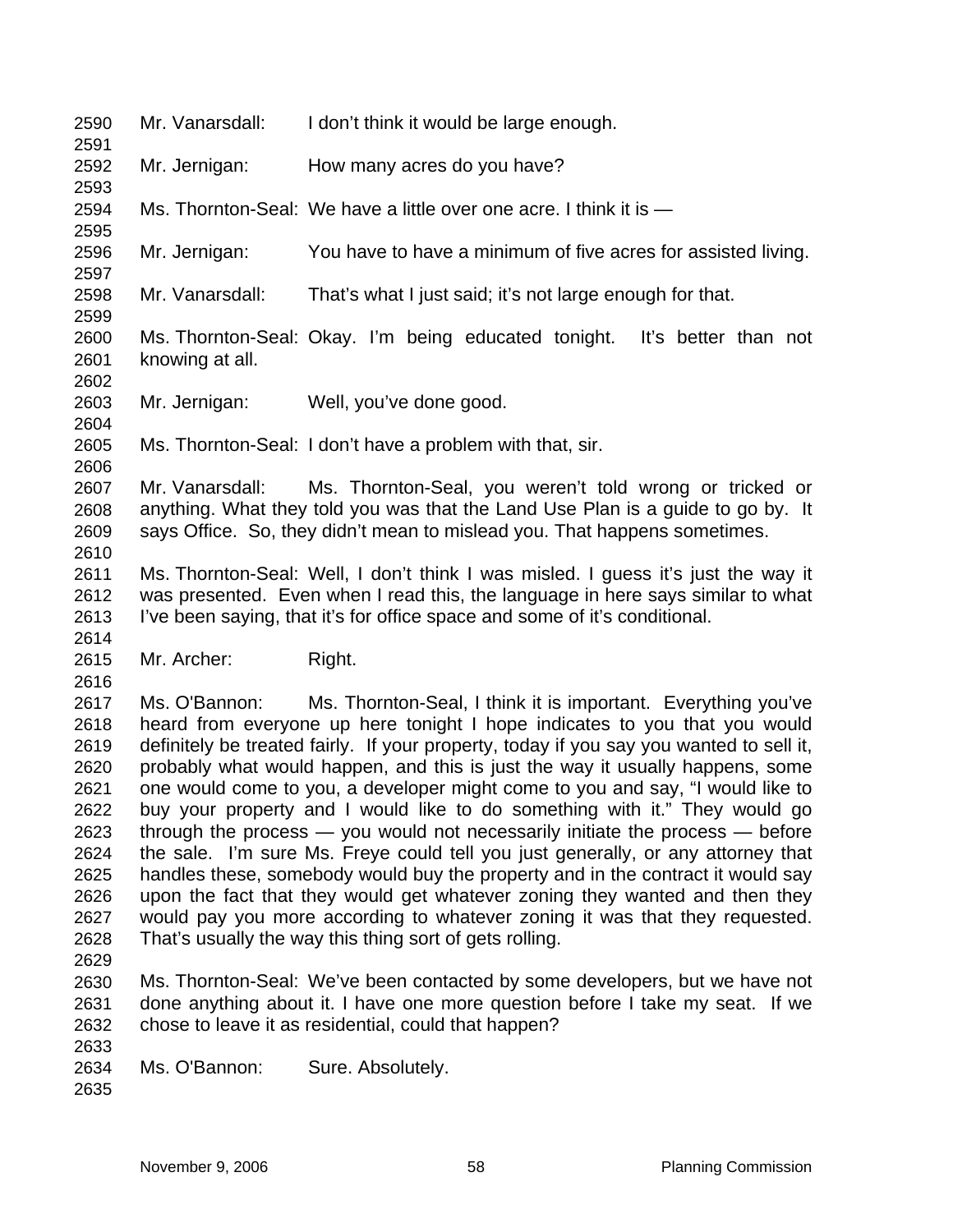2636 Mr. Jernigan: As long as it's your property.

2638 2639 2640 Ms. O'Bannon: The person who owns the property is the person who usually initiates zoning. The County and nobody else is going to impose any zoning on you.

2642 2643 2644 Ms. Thornton-Seal: The existing building, because there's been some problems with it, if we chose to tear it down and rebuild as R-3, we can do that.

2645 Mr. Silber: Yes.

2647 Mr. Jernigan: You can leave it residential for as long as you want to.

2649 2650 2651 2652 Mr. Vanarsdall: None of your rights have been taken or are going to be with this or whatever goes there. One thing, money may not be an issue, but your property is not going to devaluate from this; it's going to go up.

2653 2654 2655 2656 2657 2658 2659 2660 Mr. Branin: What the County does also, Ms. Thornton-Seal, is we sit down — and we've been going through it this year — and we map out the whole County. We try to best decide what's best for the community, what's best for development and we give a suggested use for different areas. Because of the way Parham and the way Staples Mill is developing, the suggested use for your property is Office. But that's the County's suggestion for the future. What your property is now is residential, and your property will stay residential until you decide to change it or you sell it and that person changes it.

2661

2637

2641

2646

2648

2662 2663 2664 2665 2666 2667 Ms. Thornton-Seal: Thank you. I'll say this. We had some property that we owned where the Rite Aid is, and we had some property that the County also used, so we're somewhat familiar with this process. That's why we're someone speaking out tonight because I don't think we've been treated — and it's not you guys. But we haven't always been treated fairly. That's why we needed to know, to have some answers.

2668 2669 2670 Mr. Vanarsdall: I'm glad you came. Do you have a front porch on your house?

2671

2672 Ms. Thornton-Seal: Yes sir.

2673

2674 2675 2676 2677 Mr. Vanarsdall: I was going to suggest that if you didn't, build one and just sit there on that porch and wait. One day when you least expect it, someone is going to come up and instead of saying, "Smile, you're on Candid Camera," they're going to say, "I'm a millionaire and I want to talk to you."

2678

2679 Ms. Thornton-Seal: Well, maybe that will happen.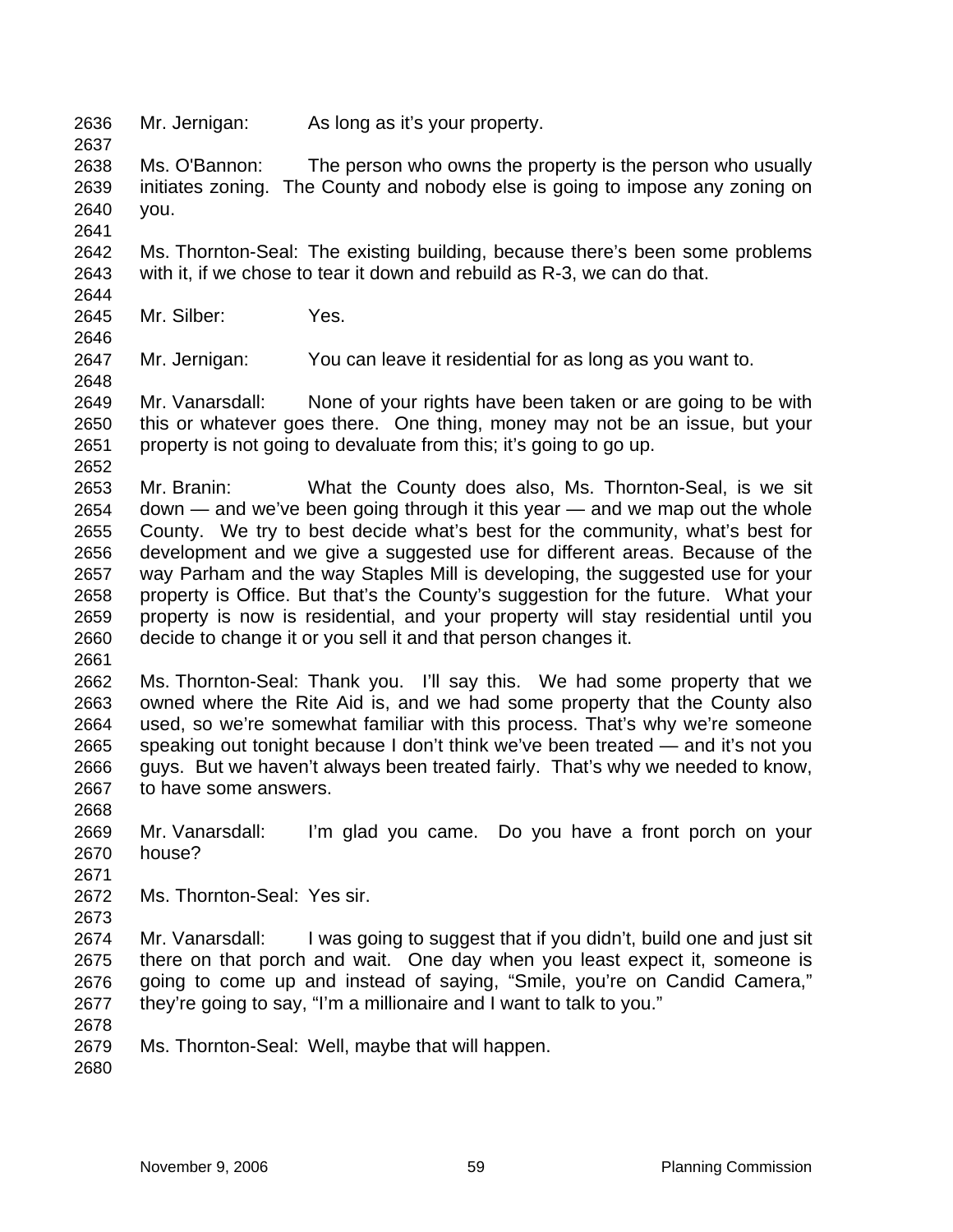Mr. Jernigan: As a matter of fact, if your case had been in the beginning of the meeting rather at the end of the meeting, you might have somebody calling you tomorrow. 2681 2682 2683 2684 2685 2686 2687 2688 2689 2690 2691 2692 2693 2694 2695 2696 2697 2698 2699 2700 2701 2702 2703 2704 2705 2706 2707 2708 2709 2710 2711 2712 2713 2714 2715 2716 2717 2718 2719 2720 2721 2722 2723 2724 2725 2726 Ms. Thornton-Seal: All right. Mr. Archer: Ms. Thornton-Seal, thank you for coming forward and expressing that. This is a public hearing and that's why it's a public hearing. We need to hear from you. Ms. Thornton-Seal: Yes sir. Thanks. Ms. Freye: Yes sir. I don't really have any rebuttal. I think that Ms. Thornton-Seal's questions were answered. I did want to hear from the Commission what your comfort level would be on how to address the last sentence of 1C. If it is your pleasure that we amend that to 15 years this evening, we'd be glad to do that and then still continue to have it reviewed by the County attorney and with staff for the best solution. Or if you would just prefer that we go forward and deal with it before the Board, leave it as it is, we'll be glad to do that as well. Mr. Silber: Ms. Freye, I think I'd be looking for something to be more like 15 years, but I think you can work on that between now and the Board hearing. Mr. Vanarsdall: That's what I'd like to do. Ms. Freye: We'll be glad to do that. We understand your concern and I think you kind of understand our concern about the end, how long that expense would be hanging out there. So, we will be glad to work with the County on that. Mr. Jernigan: Who wants to make a bet that property will still be R-3 in 15 years? Mr. Archer: I wouldn't. All right, any other questions? Mr. Vanarsdall, I think we're ready for a motion. Mr. Vanarsdall: I was going to thank Ms. Thornton-Seal and the others for coming, but they've already gone. I think Gloria mentioned this is going to be a Starbucks and also a Panera Bread. There was a rumor that Kinko's would take a small part of it and they haven't signed up yet. For my part, you can't believe the calls that we've had on that piece of property since that piece of junk came about. This was the best think that's even been thought about on this property. So, I'm very glad to be a part of it. Mr. Bushey, Ric, he's the applicant and he's in the audience and he's going to see it goes right. Did you all see a picture of it? So, I will be looking forward to it. With that, I recommend C-62C-06 —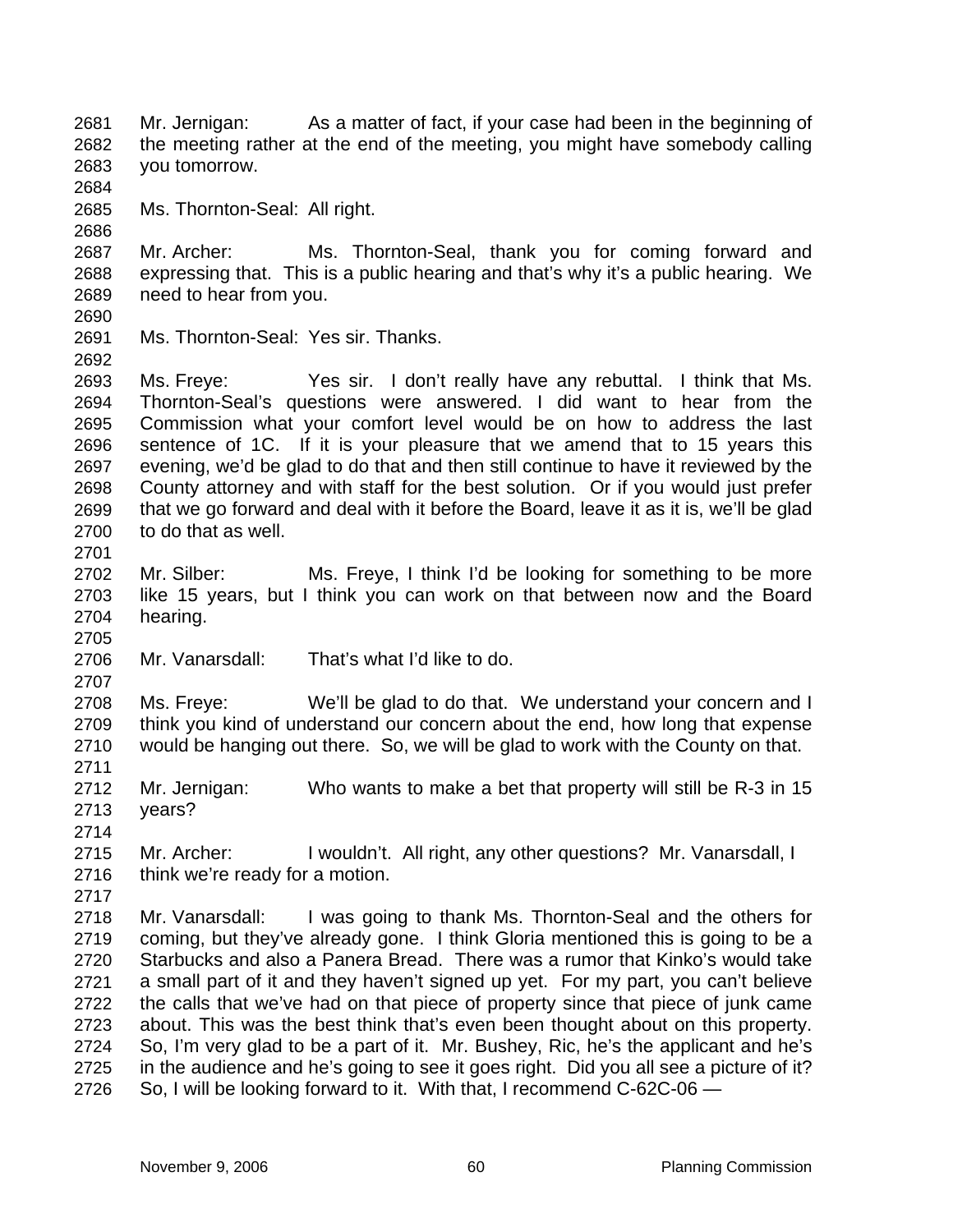| 2727 |                 |                                                                                      |
|------|-----------------|--------------------------------------------------------------------------------------|
| 2728 | Mr. Silber:     | We'll need to waive the time limits.                                                 |
| 2729 |                 |                                                                                      |
| 2730 | Mr. Vanarsdall: | Oh, I've got to waive the time limits. Waive the time limits on                      |
| 2731 | C-62C-06.       |                                                                                      |
| 2732 |                 |                                                                                      |
| 2733 | Mr. Branin:     | Second.                                                                              |
| 2734 |                 |                                                                                      |
| 2735 | Mr. Archer:     | Motion by Mr. Vanarsdall and seconded by Mr. Branin to                               |
| 2736 |                 | waive the time limits. All in favor say aye. Those opposed say no. The ayes          |
| 2737 | have it.        |                                                                                      |
| 2738 |                 |                                                                                      |
| 2739 | Mr. Vanarsdall: | Now, I recommend to the Board of Supervisors that C-62C-                             |
| 2740 | 06 be approved. |                                                                                      |
| 2741 |                 |                                                                                      |
| 2742 | Mr. Branin:     | Second.                                                                              |
| 2743 |                 |                                                                                      |
| 2744 | Mr. Archer:     | Motion by Mr. Vanarsdall and seconded by Mr. Branin. All in                          |
| 2745 |                 | favor of the motion say aye. Those opposed say no.                                   |
| 2746 |                 |                                                                                      |
| 2747 | <b>REASON:</b>  | The Planning Commission voted 5-0 to recommend the                                   |
| 2748 |                 | Board of Supervisors grant the request because the changes were determined           |
| 2749 |                 | to be reasonable in light of the existing business zoning, and the proffers          |
| 2750 |                 | continue to assure a quality form of development.                                    |
| 2751 |                 |                                                                                      |
| 2752 | Mr. Vanarsdall: | Ms. Freye, I want to thank you getting these things today                            |
| 2753 |                 | and yesterday. I think we're getting something every day. We thank you.              |
| 2754 |                 |                                                                                      |
| 2755 | Ms. Freve:      | Yes sir. It was a great team effort and we really appreciate                         |
| 2756 |                 | all the help we got from staff. Thank you.                                           |
| 2757 |                 |                                                                                      |
| 2758 | Mr. Vanarsdall: | She sent some stuff to me this morning and I called over to                          |
| 2759 |                 | her office and the secretary said, "Well, we sent it by Wells Fargo." I said it must |
| 2760 |                 | have been the stagecoach. It hasn't arrived yet.                                     |
| 2761 |                 |                                                                                      |
| 2762 | Mr. Archer:     | All right. I think the next item on the agenda is approval of                        |
| 2763 | the minutes.    | Mrs. Jones, we will abide by whatever you say.                                       |
| 2764 |                 |                                                                                      |
| 2765 | Mrs. Jones:     | The minutes are fine.                                                                |
| 2766 |                 |                                                                                      |
| 2767 | Mr. Archer:     | The minutes are fine. Do I have a motion for approval?                               |
| 2768 |                 |                                                                                      |
| 2769 | Mr. Jernigan:   | If they're okay with her, they're okay with me.                                      |
| 2770 |                 |                                                                                      |
| 2771 | Mr. Jernigan:   | So I will second that.                                                               |
| 2772 |                 |                                                                                      |
|      |                 |                                                                                      |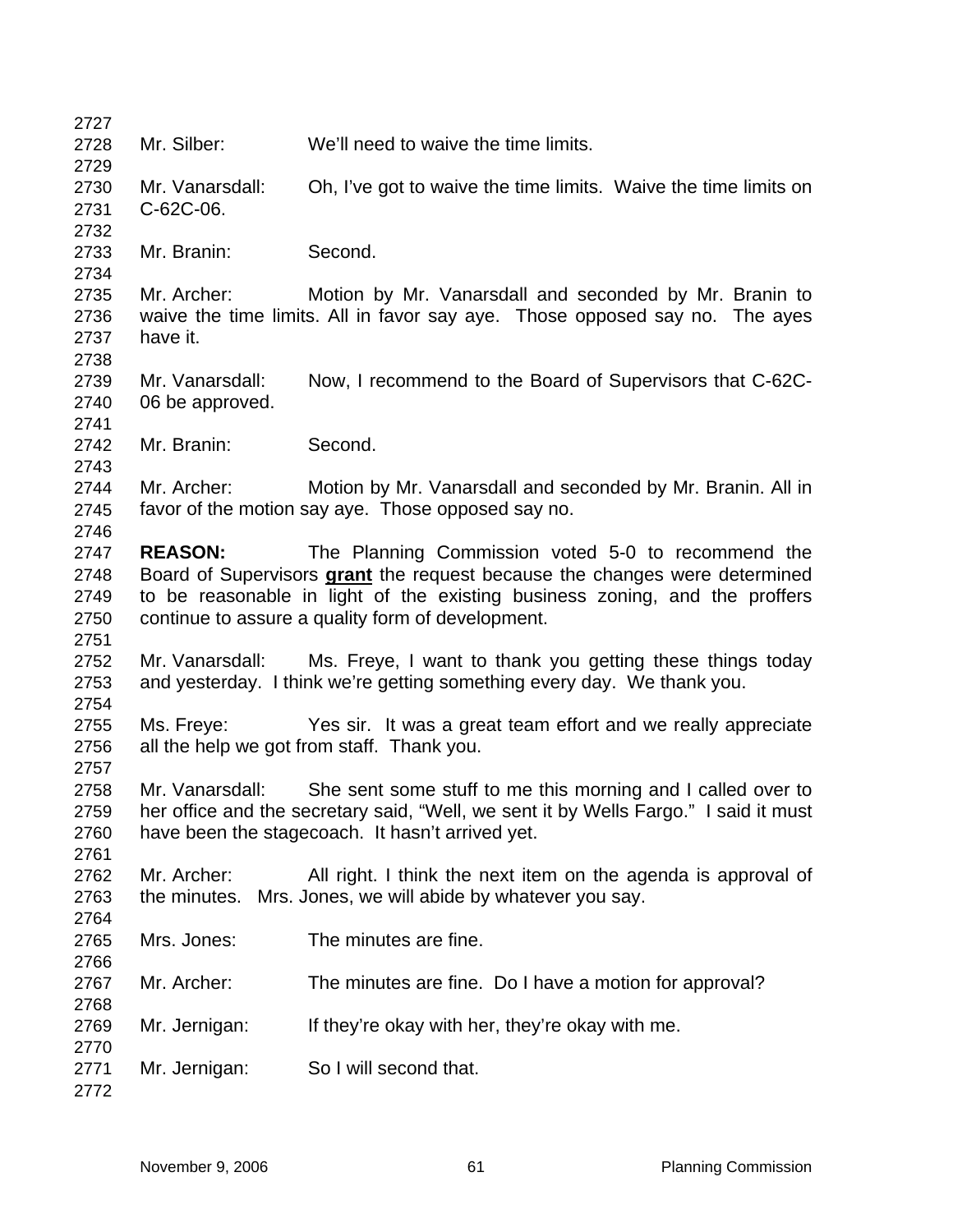Mr. Archer: All right. If we have a motion to second, the minutes are approved. 2773 2774 2775 2776 2777 2778 2779 2780 2781 2782 2783 2784 2785 2786 2787 2788 2789 2790 2791 2792 2793 2794 2795 2796 2797 2798 2799 2800 2801 2802 2803 2804 2805 2806 2807 2808 2809 2810 2811 2812 2813 2814 2815 2816 2817 2818 Mr. Vanarsdall: Second. Mr. Archer: Mr. Secretary, is there anything else we need to bring before the Commission? Mr. Silber: I was just going to mention, Mrs. Jones mentioned the Tree Hill Farms charrette that's coming up the beginning of next week. This is in Varina District. This is an exciting project. The firm DPZ will be holding a oneweek long charrette and it's kicked off with an opening presentation on Monday the 13<sup>th</sup> at 7 p.m. Mr. Emerson has confirmed it is 7 p.m. at the Omni Hotel. The Planning Commission has been invited to that. Ms. O'Bannon: The first one is at the Jefferson. The second's at the Omni. Mr. Silber: It's at the Jefferson; I stand corrected. Mr. Jernigan: It's at the Jefferson? Mr. Silber: The opening reception, opening presentations. Ms. O'Bannon: I thought one was at the Jefferson, one's at the Omni, and one's at the Eastern Government Center. Mr. Emerson - We have the opening session at the Jefferson Ballroom at 7:00. Mr. Branin: Monday? Mr. Emerson - On Monday, the  $13<sup>th</sup>$ . The community meeting is at the Omni on the evening of the 15<sup>th</sup> at 6:30. That's more the design type meeting. That's not your normal large community meeting. Then your closing session is at the Glen Echo building at the Eastern Government Center at  $7:00$  on the  $20<sup>th</sup>$ . Ms. O'Bannon: If I may, I believe the manager had a chat with the developer because the developer did not understand that the City is not part of the County. Didn't understand that. Apparently, he's a developer from out of the area. He didn't understand that you really want your meetings close to where the development's going to be and in the same jurisdiction and that sort of thing. That's how he ended up at the Jefferson and the Omni. He assumed that was in the county because cities are generally in the county. Mr. Jernigan: I questioned that when I first heard it. Because of logistics. They didn't want to have to rent cars, they wanted to be able to walk to the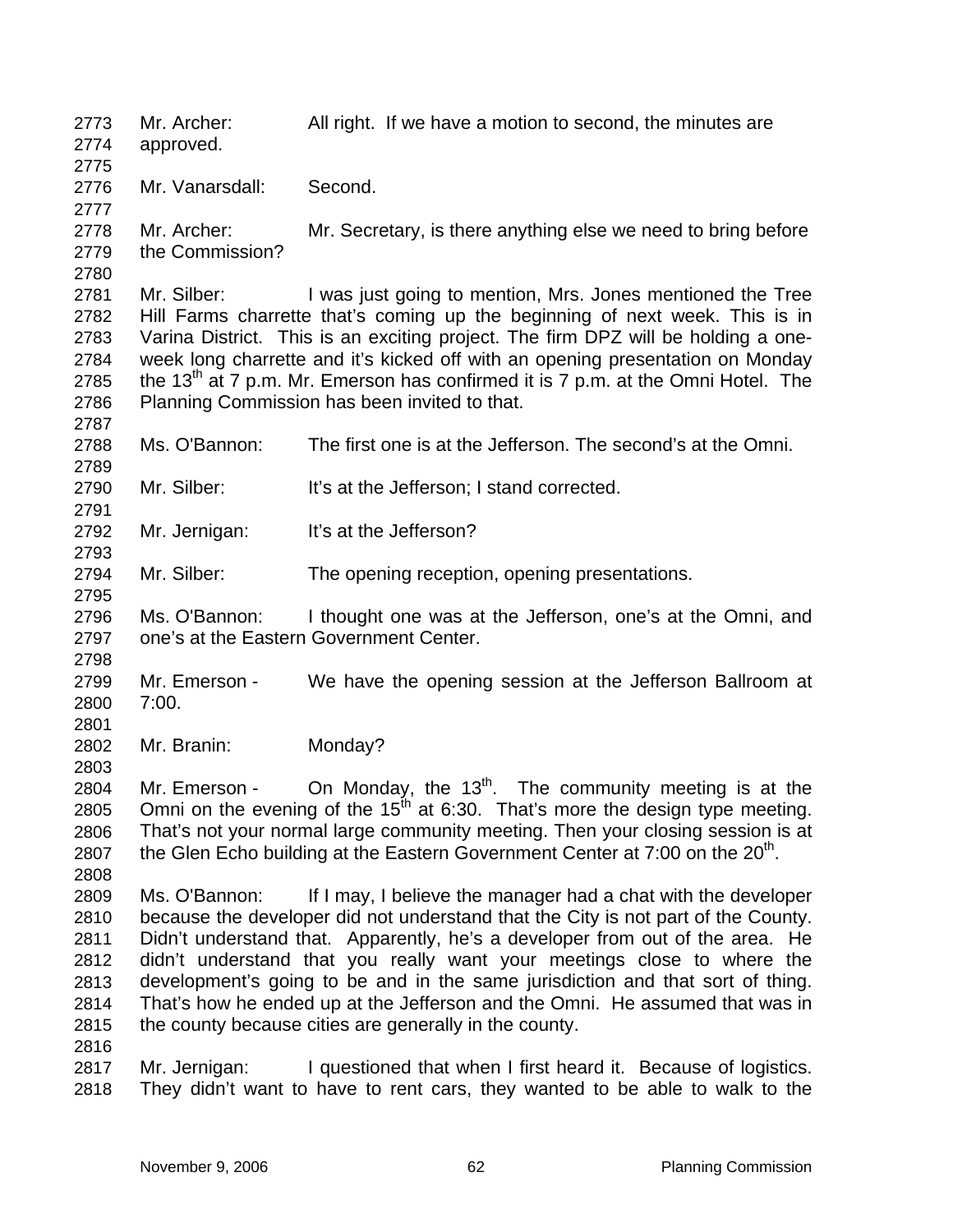restaurants. That was my first thing, why in the world did they have it all the way up at the Omni. That was — 2819 2820

2821

2823

2826

2828

2830

2839

2844

2846

2849

2851

2822 Ms. O'Bannon: More their convenience.

2824 2825 Mr. Jernigan: Plus, they said the Omni was really one of the only hotels that could fulfill all the needs that they needed.

- 2827 Ms. O'Bannon: They needed?
- 2829 Mrs. Jones: It's a complex procedure.

2831 2832 2833 2834 2835 2836 2837 2838 Mr. Emerson - The locations of the meetings from my understanding is pretty much along the lines of what, Mr. Jernigan? Their legal team is based at [unintelligible] Center. It's a very large team of designers that are coming in from Miami. They have to have adequate housing for them. Then you've got a lot of support that they need in terms of audiovisual and things like that. That's the closest site they could really get to Tree Hill that could provide that level of support they needed. There's not a facility in that direction that can give them everything that they need to support this process.

2840 2841 2842 2843 Mr. Silber: Keep in mind this is going to go over a period of eight days, so we don't have any public facility that we could block out for eight days and have them set up and stage out of. They really needed the facilities. I think they had to go to where they could find it.

2845 Mr. Emerson - And they're taping. There's a lot of support they need.

2847 2848 Mr. Silber: Anyway. If you can make the opening and closing presentations, that would be nice.

2850 Mr. Archer: All right, Mr. Secretary.

2852 2853 2854 2855 2856 2857 2858 2859 2860 2861 2862 2863 2864 Ms. O'Bannon: I had one comment. I was unable to attend the last Planning Commission meeting because I was attending an All Hazards Forum up in Baltimore, Maryland. This was with a captain in the police department, a captain in the fire department, and an IT specialist who specializes in inter-operability of our emergency communication system. The presentation was excellent. Staff applied for and was awarded a grant through the National Association of Counties that paid for the two captains and the IT gentleman and me to go. They said they had to have one elected official. I know they selected me because I'm on a lot of telecommunications committees and that sort of thing. The ultimate goal by 2015 is for inter-operability of all communications systems in the Mid-Atlantic region, all of us to be inter-operable between North Carolina, Virginia, Maryland, Washington, DC, Pennsylvania, New Jersey, Delaware, New York, West Virginia. The ultimate goal was to be totally inter-operable with all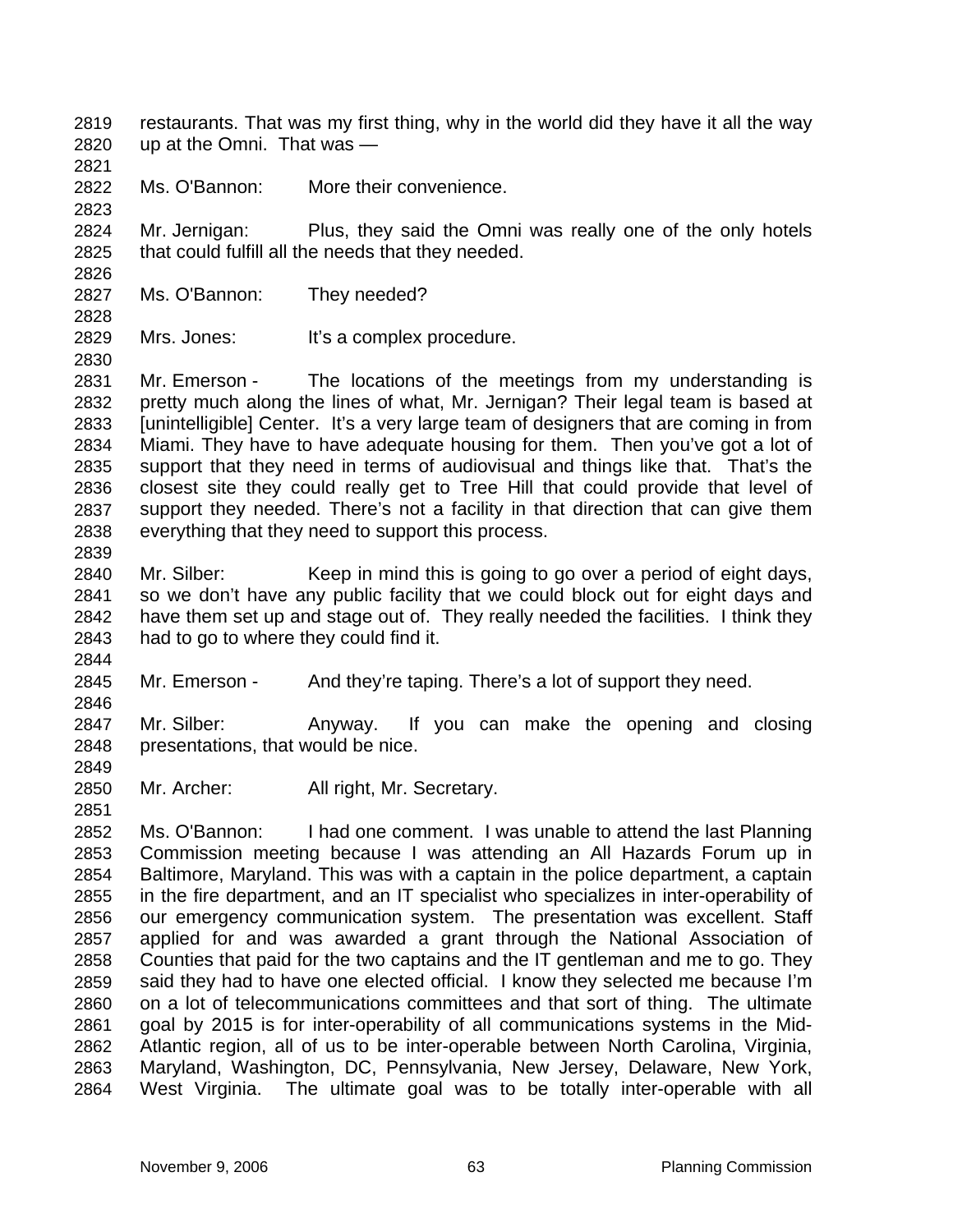- emergency communication systems. Nationally, shortly thereafter, an initiative from the Department of Homeland Security. 2865 2866
- 2867

2870

- 2868 2869 I'm sort of mentioning it because I wasn't at the meeting last time. I don't want you to think I just don't attend.
- 2871 2872 Mr. Archer: We knew. In fact, we started to cancel the meeting until you got here.
- 2873

2874 2875 2876 2877 2878 2879 2880 2881 2882 2883 2884 2885 2886 2887 2888 2889 2890 2891 2892 2893 2894 2895 2896 2897 Ms. O'Bannon: There are the general issues of tower, but you're also going to find with the types of equipment that are coming up and that's one of the things you talk about with inter-operability are the need for fewer towers. So, got into a lot of those issues. That's why I thought it's always been so important to have, when you do the provisional use permit for a tower, that it has that listed as we gotta take it down. We talked about when you have to remove the tower and how long it has to be before you remove it. It's going to be very difficult. I'm going to conferences this weekend where this is going to be part of the big discussion. We've got books and everything on this for how Virginia — which is kind of frightening. We switch radios, a walkie-talkie with other jurisdictions and we've worked with the minimum ability to do inter-operability with all the jurisdictions. Between the City of Richmond, Henrico, Chesterfield, Hanover, and Charles City, New Kent, Powhatan, Goochland, and actually all the way to Charlottesville west, east to Hampton, north to Fredericksburg, and south to Virginia/North Carolina state line, we have achieved inter-operability. We are considered the gold standard to the country, which is amazing to me because we have sort of a patchwork of jackleg systems, so to speak. Yet when I go to other jurisdictions—and that's what I was doing about a week ago, is went down and tried to discuss it—it just shocked me. When I talked to representatives of Miami (the City of Miami and Dade County, which surrounds Miami), and other people in California—San Francisco and down near San Mateo County where they're around other cities—they refuse to even begin the process. They say, "Oh, it'll never happen, our police department doesn't even talk to our fire department. We're not going to do that." I don't know what it's going to take.

2898

2899 2900 2901 2902 2903 2904 2905 2906 2907 2908 Here, of course, I think we've learned a lesson because of Washington, DC and the evacuation of Washington, DC. Our emergency people will have to go to DC or points around there, Baltimore perhaps and all that. We have good relationships. That's why is strikes me now is I guess that's why we're the gold standard. We at least talk to each other. I get upset when they keep beating us up about how we don't have any regional cooperation. It's an amazing process and it's been a really good learning process for me. I wish I could take those people who criticize us for not talking and see how we really have managed to get along more exceptionally than most other jurisdictions in the nation. That's what I was doing.

2909

2910 Mr. Archer: Thank you, Ms. O'Bannon. On that note, it's 9:38.